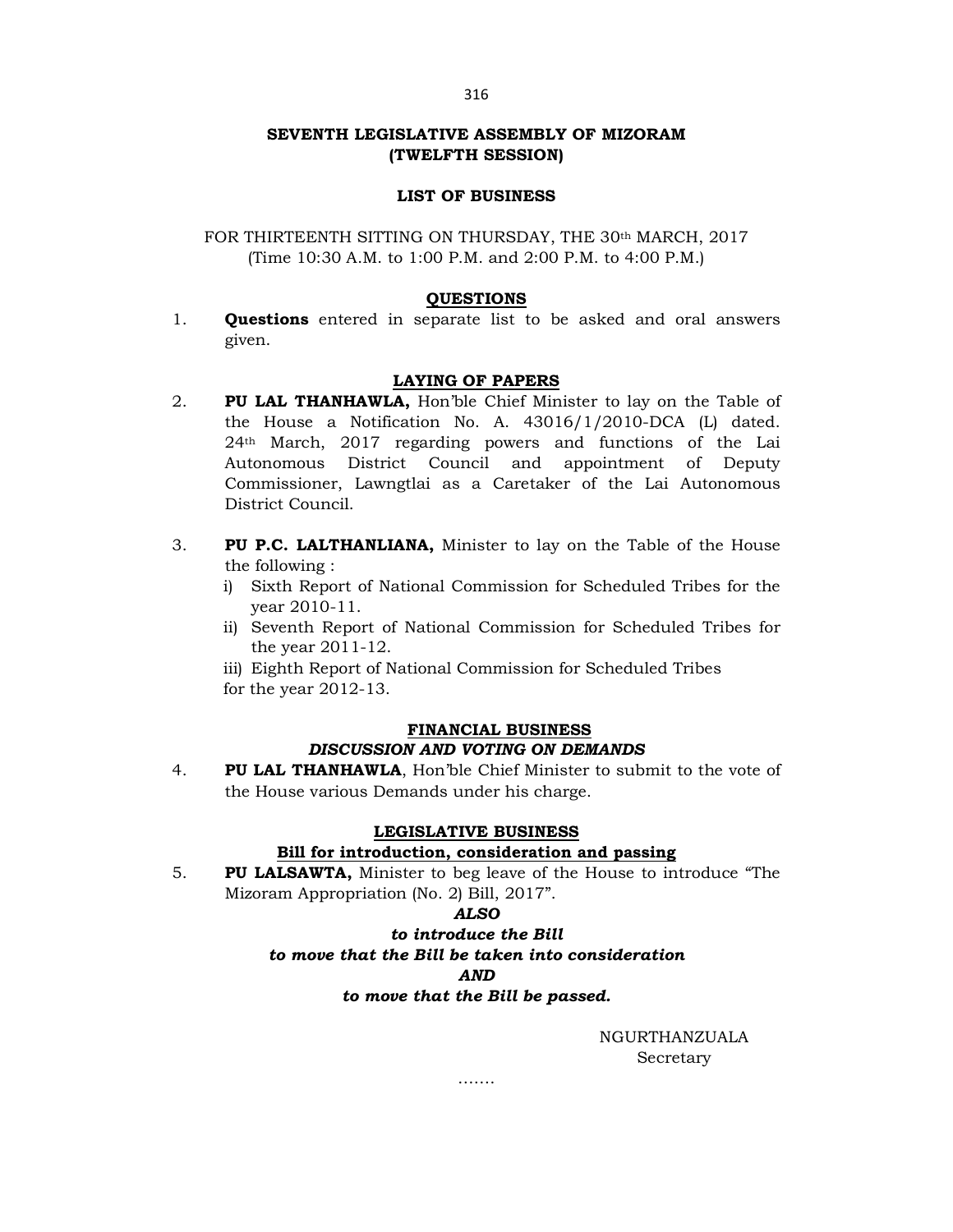SPEAKER : Finally, brothers and sisters, rejoice! Strive for full restoration, encourage one another, be of one mind, live in peace. And the God of love and peace will be with you.

II Corinthians 13:11

Starred Question No. 178 from Dr. K. Beichhua.

Dr. K. BEICHHUA : Thank you, Pu Speaker. Will the Higher & Technical Education Minister be pleased to state: -

- a) Nos. of Govt. Colleges in Mizoram.
- b) Nos. of vacant posts for Asst. Professor
- c) Nos. of Part-time Lecturers.

SPEAKER : Hon. Minister, Pu R. Romawia to answer the question.

PU R. ROMAWIA, MINISTER: Thank you, Pu Speaker. My answer is: -

- a) 21 Govt. Colleges.
- b) 122 posts.
- c) 122 part-time Lecturers are hires as follows
	- i) Govt. College 182
	- ii) Mizoram Law College 5
	- iii) Mizoram Hindi Training College 3
	- iv) IASE 6
	- v) Mizoram Polytechnic, Lunglei 5

Dr. K. BEICHHUA : Pu Speaker, supplementary question-

i) Was College Principal recruitment advertised in 2014? If so, were there any applicant and how many? Were they recruited and if not, why?

ii) Is there a proposal to fill the vacant post of Asst. Professor? Is advertisement required to recruit part-time Lecturers?

iii) Can the Contract Lecturers be regularized after 5 years of service and what are the criteria for regularization?

SPEAKER : Minister to answer the question.

PU R. ROMAWIA, MINISTER: Pu Speaker, the Govt. wants a regularized College Principal and it was also advertised in 2014. However, there are some amended rules from UGC and these rules need to be followed until they are resolved. So, it takes time and the department is also taking measures. This recruitment is to be done by MPSC and there are 14 applicants. However, their application needs to be applied again.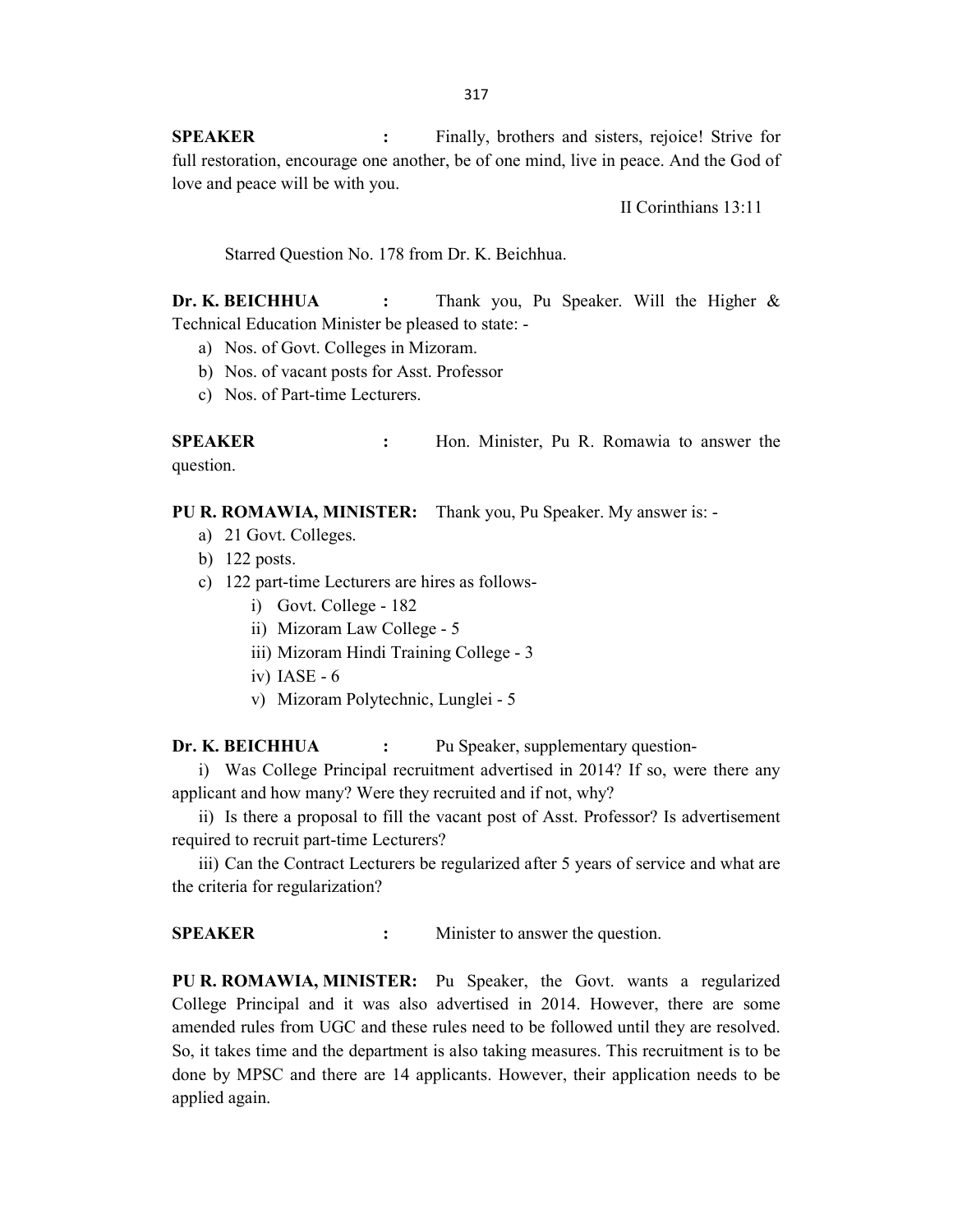318

 An advertisement was made for part-time lecturers and the recruitment is usually done by Commissioner Secretary, Higher & Technical education.

 Contract Lecturers are recruited through MPSC and they are regularized through MPSC when there are vacant posts that were not filled.

SPEAKER : Starred Question No. 179 from Pu Lalruatkima.

PU LALRUATKIMA : Thank you, Pu Speaker. Will the Minister be pleased to state: -

- a) If Mizo Carbon has VAT registration. When did they get it and who are the proprietors? Is it Proprietorship/Partnership?
- b) Is VAT registration changed to proprietorship after being a partnership? If so, when was it changed and why?
- c) How many truck trips of charcoal does Mizo Carbon brought?
- d) When was it brought? What is the net worth of the products? How much of VAT was paid?

### PU LALSAWTA, MINISTER: Pu Speaker, my answer is-

- a) Mizoram Carbon Products is registered under Mizoram Value Added Tax Act, 2005. The proprietor is Margaret Varte and it is registered as proprietorship.
- b) Mizo Carbon Products is registered under Indian Partnership Act, 1932 and the registration is changed to RF/MZ-94 of 2011-2012 as proprietor.
- c) It is recorded that M/S Mizo Carbon Product brought 29,046.2 mt of charcoal which is 2,368 truck trips. The products were brought between 4.1.2012 to 10.7.2014 and its net worth according to the record is ₹11,33,93,394. ₹40,00,403 was paid for VAT.

SPEAKER : Supplementary question.

PU LALRUATKIMA : Thank you, Pu Speaker. The partnership deed was withdrawn in District Industry Office, Aizawl but it is under the name of Ravi Gulgulia and Mr. Gulgulia withdrew himself in Taxation Department. So, who is the real proprietor because the owner as registered at Taxation and Industry is not the same person? The Industry Department recorded Margaret Varte as the proprietor.

Pu Speaker, if I am not mistaken, the Supreme Court ruled that a tribal woman loses her tribal status when she marries a non-tribal man. So my question is- Can Margaret Varte owned a permanent registration? Apart from this, our Minister answered that 2,368 truck trips of charcoal were brought but on Dr. K. Beichhua's Unstarred question No. 50, it was answered that 2,207 waybill was supplied. So, 161 waybills were not supplied and why did it passed through check gate without waybill?

SPEAKER : Minister Pu Lalsawta to answer the question.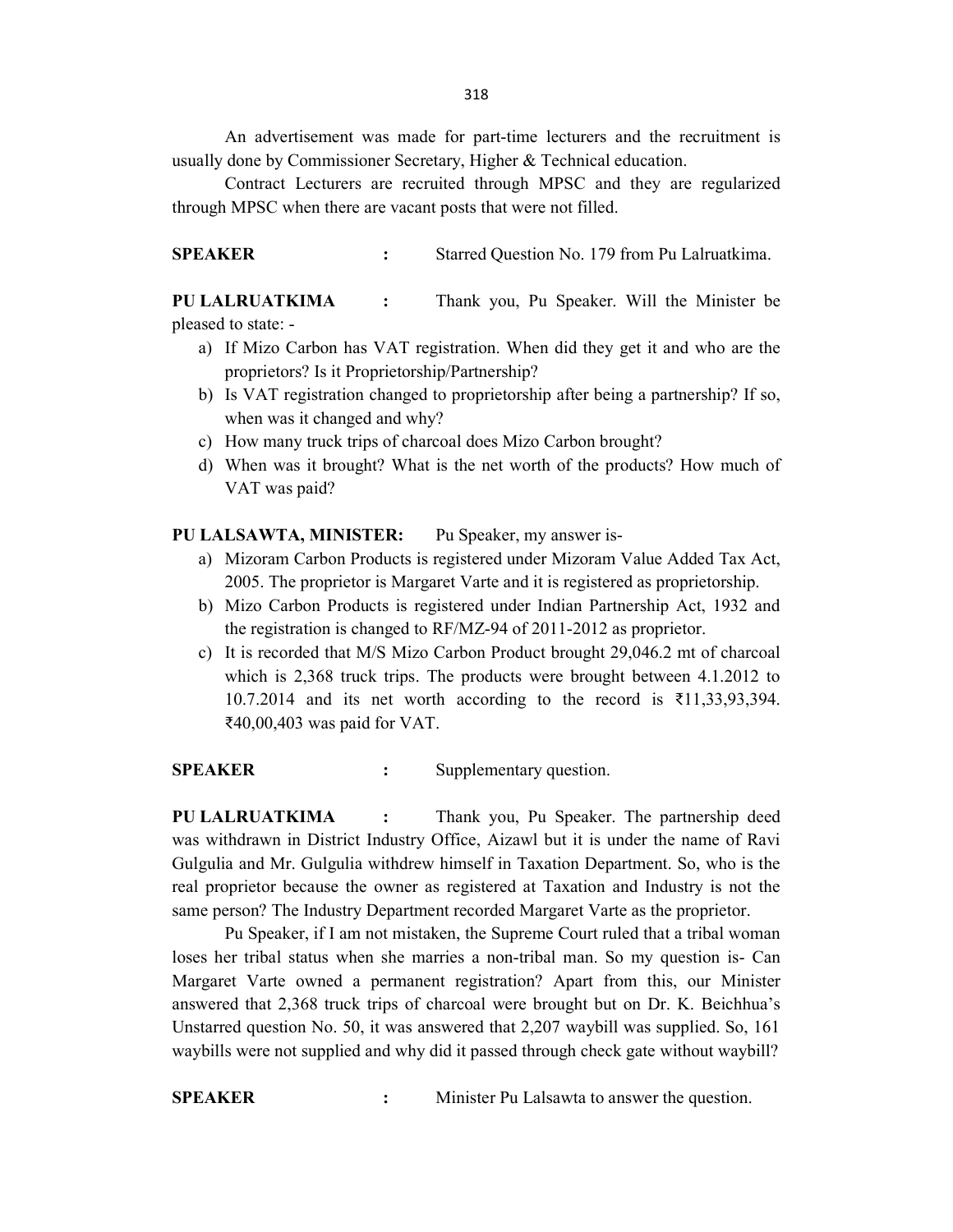PU LALSAWTA, MINISTER: Pu Speaker, I cannot answer the question regarding Industry Department and of the tribal status as well. ACB is doing investigation and I believe there will be some clear answers after this investigation. The documents were taken since it is the ongoing investigation and they are not with the department.

SPEAKER : Pi Vanlalawmpuii Chawngthu to ask starred Question No.180.

PI VANLALAWMPUII CHAWNGTHU: Starred question No. 180. Will the Minister of PHE Department be pleased to state if there is a proposal to undertake measures on water supply at Bungtlang and Keitum?

SPEAKER : Minister Pu Zodintluanga, the Hon. Minister to answer the question.

PU ZODINTLUANGA, MINISTER: Pu Speaker, a survey and an investigation is going on for Pumpui Tuichang Lui in order to solve water scarcity at Bungtlang and Keitum.

SPEAKER : Supplementary question from Er. Lalrinawma.

Er. LALRINAWMA : Thank you, Pu Speaker. Water is pumped at Tlungvel and how far are we at constructing the quarter?

SPEAKER : Pu Sangkunga.

PU T. SANGKUNGA : Thank you, Pu Speaker. Our Minister took measures at Khawbung, Khuangthing, Bungzung etc to reduce water scarcity but Farkawn, the biggest village in my constituency has the most problem and there is no other way other than to harvest rain water and the village is growing. So, could the Minister help us in solving water scarcity at Farkawn?

SPEAKER : Pu Lalrinliana Sailo.

PU LALRINLIANA SAILO: Thank you, Pu Speaker. How far have we reached in pumping Khawhai water?

SPEAKER : Pu K. Sangthuama.

PU K. SANGTHUAMA : Pu Speaker, is it possible to fix Sairang water cluster?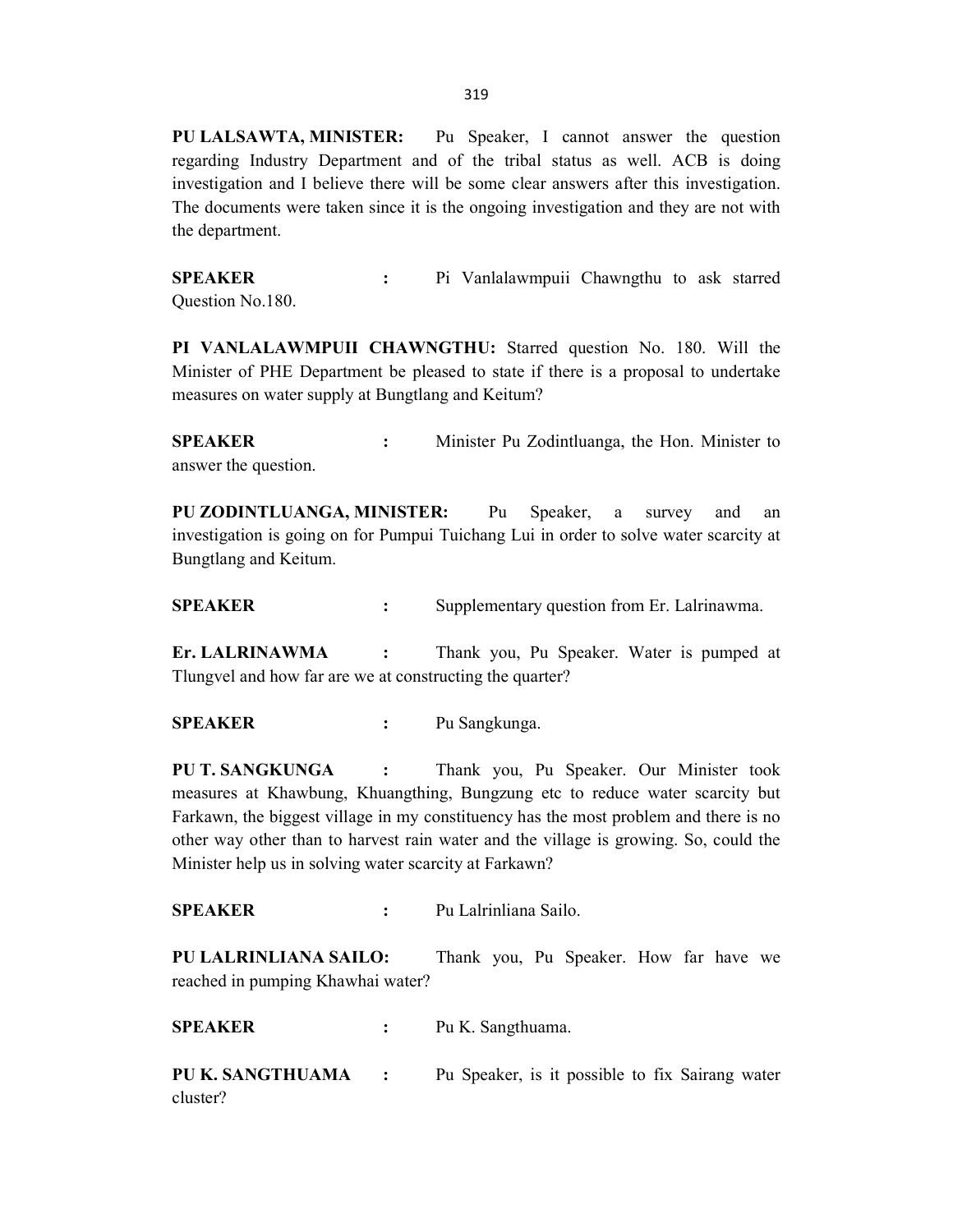| SPEAKER | The Hon. Minister to answer the question. |
|---------|-------------------------------------------|

PU ZODINTLUANGA, MINISTER: Pu Speaker, the Govt. is doing its best to provide safe drinking water to the people through NLCPR, NEC, NRWDP, NABARD etc. I could not answer Er. Lalrinawma's question right away and in response to Pu T. Sangkunga, we are taking measures through several schemes. The Govt. is also taking extra measures at Khawhai and I could not hear the question about Sairang.

PU K. SANGTHUAMA : Pu Speaker, a public point is made at Sairang and all the clusters were pulled off which results in water scarcity. Only a few people could afford private connections and so would it be possible to take measures?

PU ZODINTLUANGA, MINISTER: Pu Speaker, the Central could not sanctioned Sairang Water Supply for many years due to several problems. However, the sanction is now available and works are carried out for water connection. Only few people could afford water connection and that is why we are taking measures to keep public point as much as possible.

SPEAKER : Starred question No. 181 from Er. Lalrinawma.

Er. LALRINAWMA : Thank you, Pu Speaker. Starred question No. 181.Will the FCS & CA Minister be pleased to state-

- a) Since when was rationed sugar not supplied through retailer? Why?
- b) When was it supplied last?
- c) Is there a proposal to supply it?
- d) How much was released by the Central for sugar subsidy per kg? How much is needed in a month?
- e) How much was released by the Central for sugar subsidy in 2013-2014? How many times was a notification received to submit UC and when?

SPEAKER : Hon. Minister, Pu John Rotluangliana to answer the question.

# PU JOHN ROTLUANGLIANA, MINISTER: Pu Speaker, my answer is-

- a) Since January 2014. Supply of sugar was no longer subsidized by the central and the state Govt. needs to release ₹15.50 per kg and therefore we could not continue.
- b) Dec, 2013 was the last time that rationed sugar was supplied.
- c) No proposal are made for now.
- d) The Central Govt. released a sugar subsidy of ₹18.50 per kg since 2013 and the central subsidy was  $\bar{\tau}$ 1,23,21,000 per month for central allocation of 6,660 quintals per month during those times. The rates are now different and only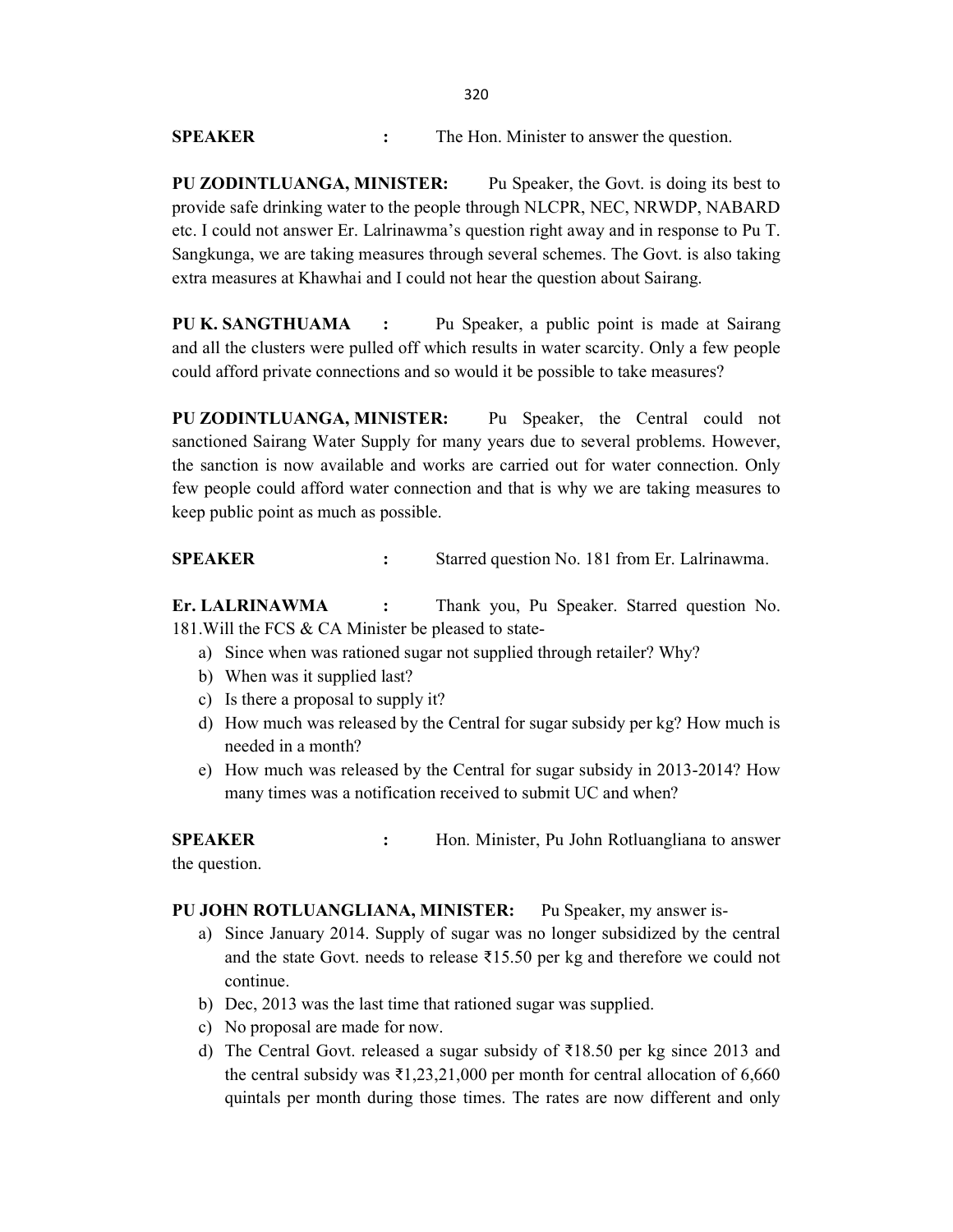6,660 quintals is the allocation that we get from the Central. The rest should be bought from open market and the central could not provide another subsidy other than 6,660 quintals.

e) The Central released ₹3,42,99,000/- for sugar subsidy for the year 2013-2014 and the notification to submit UC was received 3 times i.e. on 30.9.2014, 23.12.2015 and Nov, 2016.

SPEAKER : Supplementary question from Pu Lalruatkima.

PU LALRUATKIMA : Thank you, Pu speaker. I have a letter that notified DCSO (E) and (W) to supply 4 grams per head for the month of March. So, according to this order, the supply was still made on March while our Minister said it is ended on January. Therefore, it would be appreciated if this is explained.

 What is our situation on UC, and are we asking for an advance sugar subsidy? If so, how much was asked during 2012-2014?

SPEAKER : Er. Lalrinawma. Er. LALRINAWMA : Thank you, Pu Speaker. Are the released subsidy all spent?

SPEAKER : Minister to answer the question.

PU JOHN ROTLUANGLIANA, MINISTER: Pu Speaker, the order letter mentioned by Pu Lalrinkima is true because the stock was still available and so we decided to supply it to the nearby localities *(..interruption..)* and we had not made any supply ever since August, 2014. We exclude the stock supply from the answers.

PU LALRUATKIMA : Our Minister could have answered this way.

PU JOHN ROTLUANGLIANA, MINISTER: We are not yet prepared for the question regarding advance subsidy and in response to Er. Lalrinawma, Yes, the subsidy were all spent.

Dr. K. BEICHHUA : Pu Speaker, why was Aizawl East and West were favored and not the rural areas?

SPEAKER : Minister to answer the question.

PU JOHN ROTLUANGLIANA, MINISTER: Pu Speaker, the stock was limited and a transportation charge is also needed for far off villages. That is why we supplied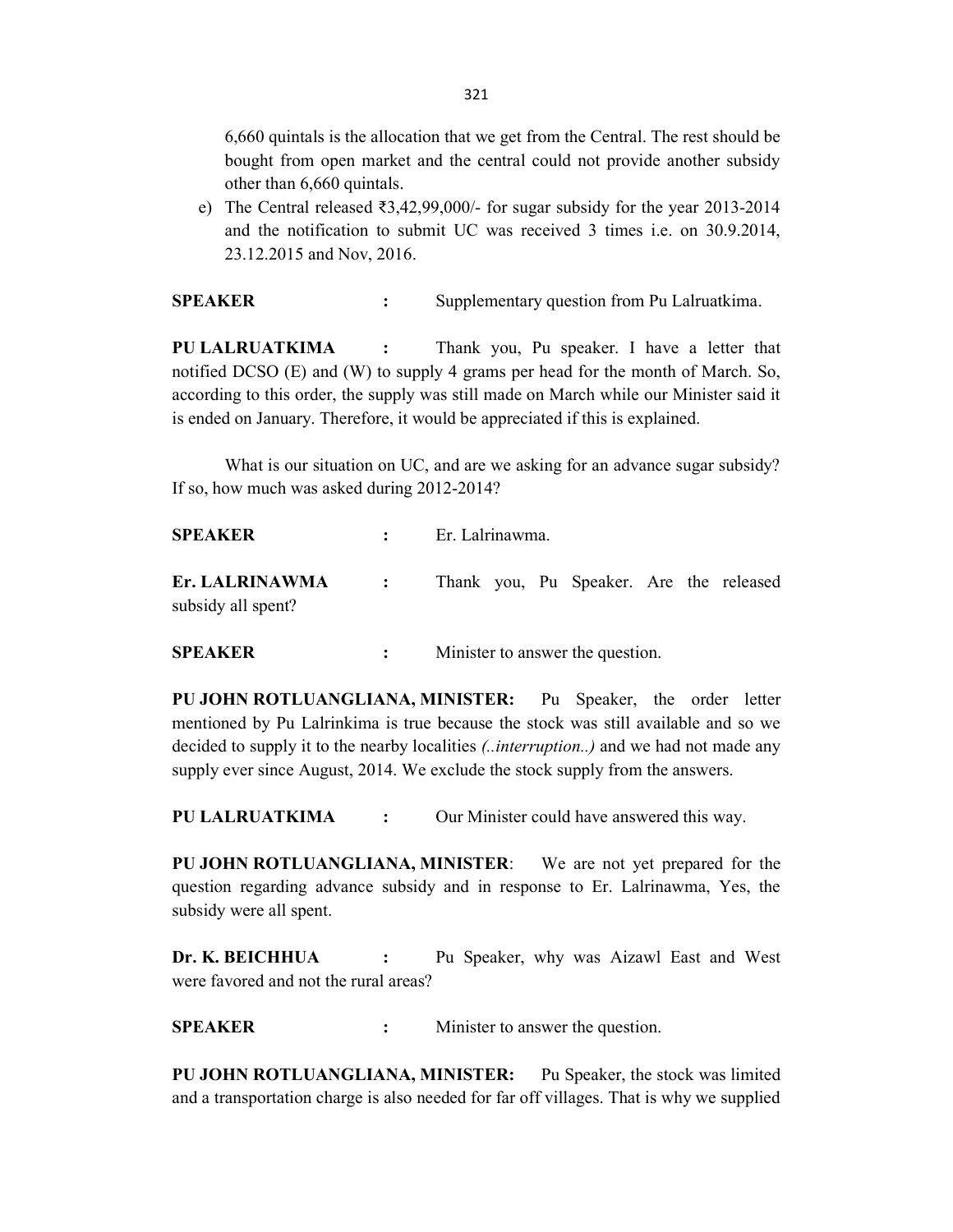322

all of it to the nearby localities and I hope the members understand our situation.

SPEAKER : Starred question No. 182 from Pu Lalruatkima.

PU LALRUATKIMA : Thank you, Pu Speaker. Will the Minister of Planning & Prog. Implementation Department be pleased to state-

- a) The number of babies registered during 2011-2016. Was Birth Certificate and Delayed Certificate issued?
- b) The total income received from issuing Birth and Delayed Birth Certificates in year-wise.
- c) If Birth Certificate is issued to foreigners, and if so, how many?
- d) The number of deaths registered during 2012-2016 and the amount of death certificate issued.

SPEAKER : Pu Lalsawta to answer the question.

## PU LALSAWTA, MINISTER: Pu Speaker, my answer is-

| SI.<br>No. | Year | Nos. of<br><b>Birth</b> | Nos. of Birth<br>Certificate<br>issued | Nos. of<br><b>Delayed</b><br><b>Certificate</b><br>issued | <b>Total</b> |
|------------|------|-------------------------|----------------------------------------|-----------------------------------------------------------|--------------|
|            | 2012 | 26,042                  | 26,042                                 | 1,952                                                     | 27,994       |
| 2          | 2013 | 24,584                  | 24,584                                 | 1,973                                                     | 26,557       |
| 3          | 2014 | 24,516                  | 24,516                                 | 1,688                                                     | 26,204       |
| 4          | 2015 | 24,786                  | 24,786                                 | 5,568                                                     | 30,354       |
| 5          | 2016 | 20,511                  | 20,511                                 | 4,056                                                     | 24,567       |

b)

| SI.<br>No. | Year         | Amount $(\bar{\zeta})$ of income received from<br><b>Birth/Death/Delayed certificates</b> |
|------------|--------------|-------------------------------------------------------------------------------------------|
|            | 2012         | 1,85,550                                                                                  |
| 2          | 2013         | 1,91,497                                                                                  |
| 3          | 2014         | 2,00,252                                                                                  |
|            | 2015         | 31,92,933                                                                                 |
| 5          | 2016         | 63,17,720                                                                                 |
|            | <b>TOTAL</b> | 1,00,87,952                                                                               |

c)

| ы   | Year | <b>No. of Birth Certificate</b> |
|-----|------|---------------------------------|
| no. |      | issued to foreigners            |
|     |      |                                 |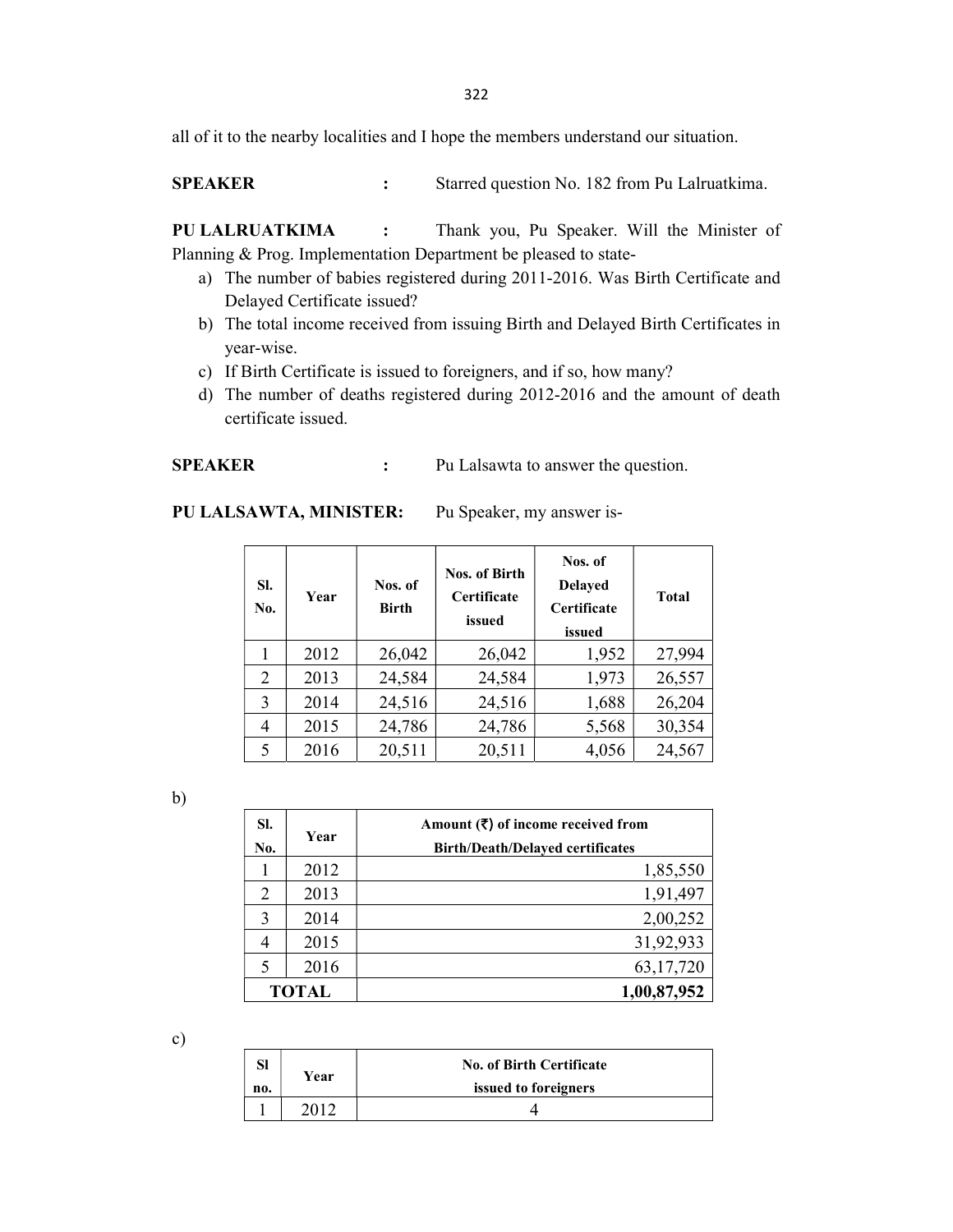| 2013 |                         |
|------|-------------------------|
|      |                         |
| 2015 |                         |
|      | Report not yet received |

d)

| SI.<br>N <sub>0</sub> | Year                  | No. of<br>Death | No. of Death<br><b>Certificate</b><br>issued | <b>No. of Delayed</b><br><b>Certificate</b><br>issued | <b>TOTAL</b> |
|-----------------------|-----------------------|-----------------|----------------------------------------------|-------------------------------------------------------|--------------|
| 1                     | 2012                  | 6503            | 6503                                         | 732                                                   | 7235         |
| $\overline{2}$        | 2013                  | 6126            | 6126                                         | 513                                                   | 6639         |
| 3                     | 2014                  | 6444            | 6444                                         | 550                                                   | 6994         |
| 4                     | 2015                  | 6440            | 6440                                         | 621                                                   | 7061         |
| 5                     | 2016<br>(Provisional) | 6137            | 6137                                         | 330                                                   | 6467         |
| 6                     | 2017                  |                 |                                              |                                                       |              |

**SPEAKER** : Supplementary question from Pu Lalruatkima.

PU LALRUATKIMA : The Nos. of births in 2013-2014 and 2014-2015 is quite low and the Govt. needs to look at our policy. 31 foreigners are included and since a person can become a citizen by birth, will these foreigners babies be Indian citizen? Why the Birth/Death and Delayed Certificate are suddenly increased from 2015?

SPEAKER : Minister to answer the question.

PU LALSAWTA, MINISTER: It is prepared by the Economical & Statistics Department and in response to the question about Indian citizen, a citizenship can be given if India Constitution Article 5 if fulfilled. The answer regarding the sudden increase of birth/death and delayed certificates is that we just recorded the births and deaths and we have no better answer than this.

PU LALRUATKIMA : Pu Speaker, I am talking about the sudden increase of income.

SPEAKER : Minister to answer the question.

PU LALSAWTA, MINISTER: We made an amendment in this House and we increased the rates of Birth/Death and Delayed Certificates because they are often neglected. Therefore, this increased the charge.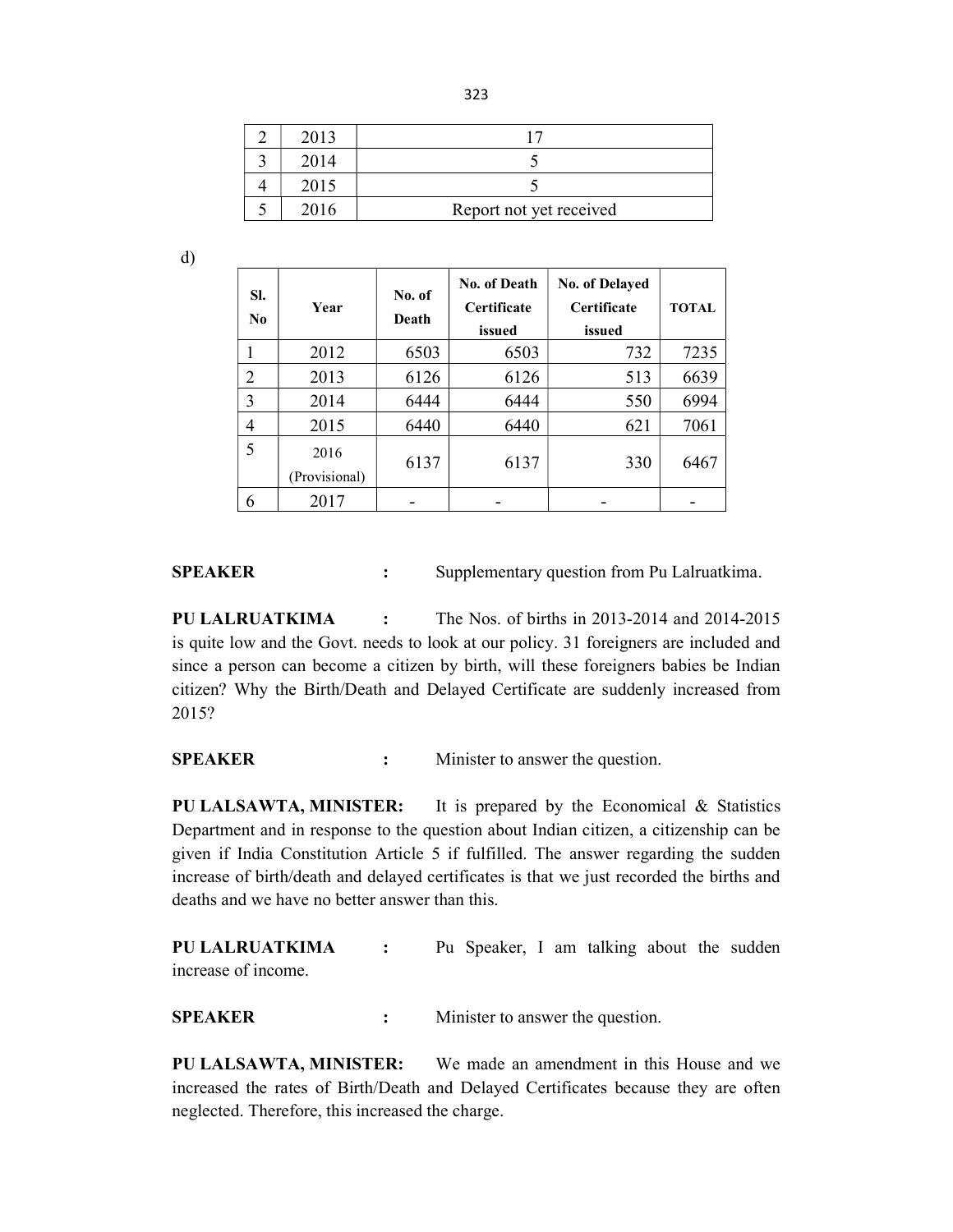SPEAKER : Dr. Ngurdingliana to ask starred Question No. 183.

Dr. NGURDINGLIANA : Thank you, Pu Speaker. Starred question No. 183. Will the H & TE Minister be pleased to state if he could provide NAAC Accreditation of Govt. Colleges in Mizoram and how many were not yet inspected?

SPEAKER : Minister to answer the question.

PU R. ROMAWIA, MINISTER: Pu Speaker, my answer is as follows-

|                | <b>NAAC ACCREDITATION OF</b><br>GOVT. COLLEGES IN MIZORAM TILL, 2016 |                                       |                |
|----------------|----------------------------------------------------------------------|---------------------------------------|----------------|
| SI.<br>Nos.    | College                                                              | <b>Last NAAC</b><br><b>Assessment</b> | Grade          |
| $\mathbf{1}$   | Govt. Hrangbana College                                              | 2011                                  | A              |
| $\overline{2}$ | Govt. Champhai College                                               | 2016                                  | $B++$          |
| 3              | Govt. Aizawl College                                                 | 2016                                  | $B++$          |
| $\overline{4}$ | Govt. Zirtiri Residential Science College                            | 2016                                  | $B+$           |
| 5              | Govt. Serchhip College                                               | 2016                                  | $B+$           |
| 6              | Lunglei Govt. College                                                | 2007                                  | B              |
| 7              | Govt. Lawngtlai College                                              | 2008                                  | B              |
| 8              | Govt. Aizawl North College                                           | 2009                                  | B              |
| 9              | Govt. Johnson College                                                | 2010                                  | B              |
| 10             | <b>IASE/CTE</b>                                                      | 2016                                  | $\overline{B}$ |
| 11             | Govt. Mamit College                                                  | 2015                                  | B              |
| 12             | Govt. Kolasib College                                                | 2006                                  | $C++$          |
| 13             | Govt. Saiha College                                                  | 2007                                  | $C++$          |
| 14             | Govt. T. Romana College                                              | 2007                                  | $C++$          |
| 15             | Govt. J. Thankima College                                            | 2016                                  | $C++$          |
| 16             | Govt. J. Buana College                                               | 2015                                  | $C++$          |
| 17             | Govt. Saitual College                                                | 2009                                  | $\mathbf C$    |
| 18             | Govt. Aizawl West College                                            | 2010                                  | C              |
| 19             | Govt. Hnahthial College                                              | 2015                                  | $\mathsf{C}$   |
| 20             | Govt. Zawlnuam College                                               | 2016                                  | $\mathcal{C}$  |

 There are 4 colleges that are not yet inspected namely- Govt. Khawzawl College, Govt. Kamalanagar College, Govt. Mizoram Law College and Mizoram Hindi Training College. Measures are taken to have an inspection within this year.

SPEAKER : Supplementary question from Pu Ngurdingliana.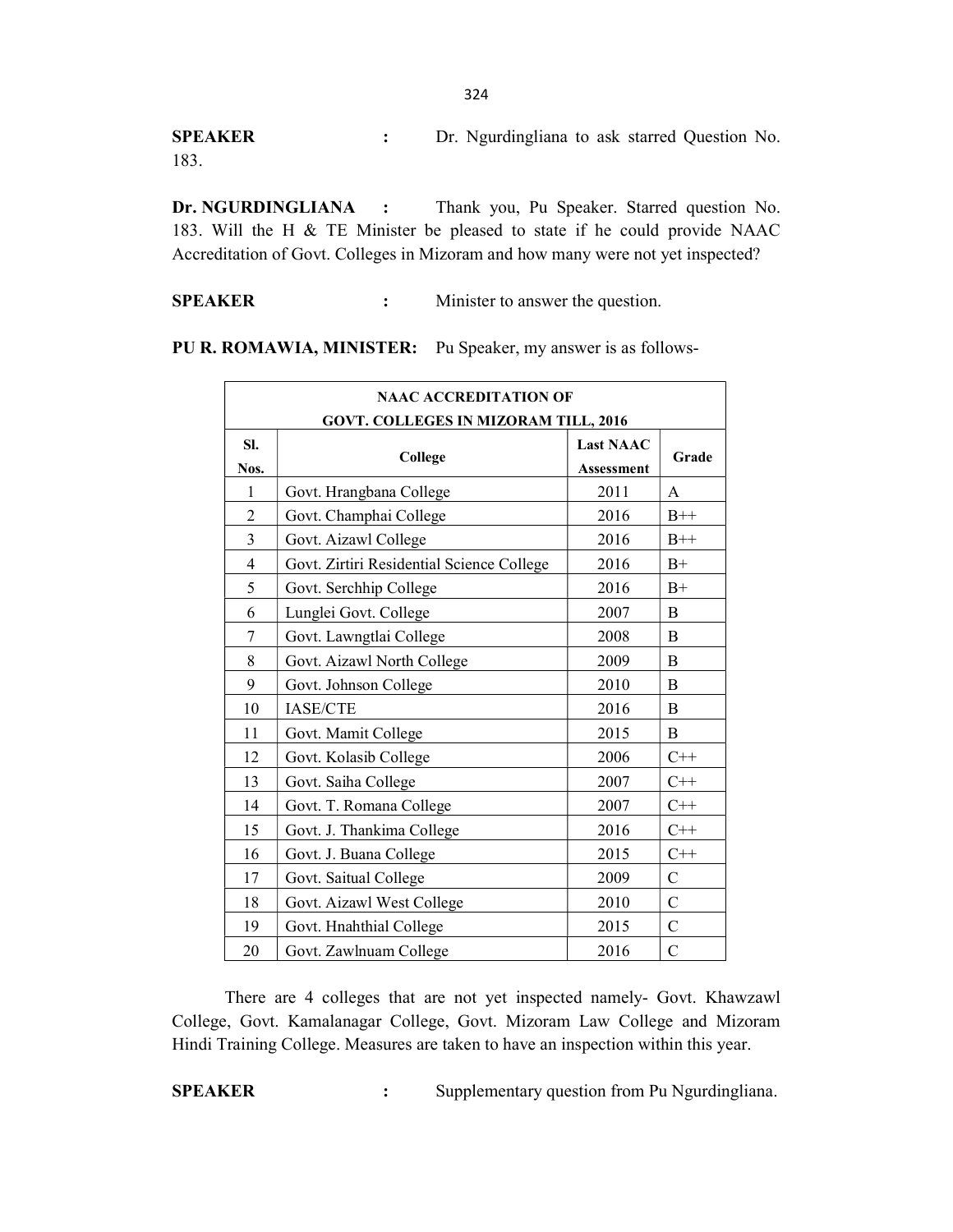Dr. NGURDINGLIANA : I am asking because it is the public interest and also it could help the students to choose colleges according to the grading base.

SPEAKER : Starred question No. 184 from Er. Lalrinawma

Er. LALRINAWMA : Thank you, Pu Speaker. Will the PHE Minister be pleased to state: -

- a) What bidding document is used when tender is released and whether it is on work contract or procurement
- b) If the Funding Agency has a particular bidding document.

SPEAKER : Minister Pu Zodintluanga to answer the question.

PU ZODINTLUANGA, MINISTER: Pu Speaker, PHE Department used CPWD Contract Documents (CPWD form 7/8) and the standard bidding document is made in accordance to Ministry of Statistics and Programme Implementation, Govt. of India and Ministry of Surface Transport, Govt. of India bidding documents. We are also waiting for the Govt. approval for Draft Standard bidding document. The Funding Agency does not have a particular Bidding Document.

**SPEAKER** : Supplementary question from Pu Lalrinawma.

Er. LALRINAWMA : Thank you, Pu Speaker. It is almost 2 years since waiting for the Govt. approval and I give importance to this because it is Lawngtlai Water Greater Supply Scheme agreement copy.

 Here, PHE department allotted 30 months but their rate is valid only for 24 months according to their agreement Schedule-III, payment, terms and condition section2 and it means that this rate does not cover 6 months. As seen on starred Question No. 101, our Minister had answered that additional ₹9 crore was spent on Lawngtlai Greater Water Supply and there is a connection here. Why is the work not carried out till today even though it was already laid in 2015?

PU ZODINTLUANGA, MINISTER: Pu Speaker, standard bidding document should be prepared carefully and we have not yet approved our draft document just out of carefulness.

SPEAKER : Starred question No. 185 from Dr. K. Beichhua.

Dr. K. BEICHHUA : Thank you Pu Speaker. Will the Minister for Minor Irrigation Department be pleased to state:-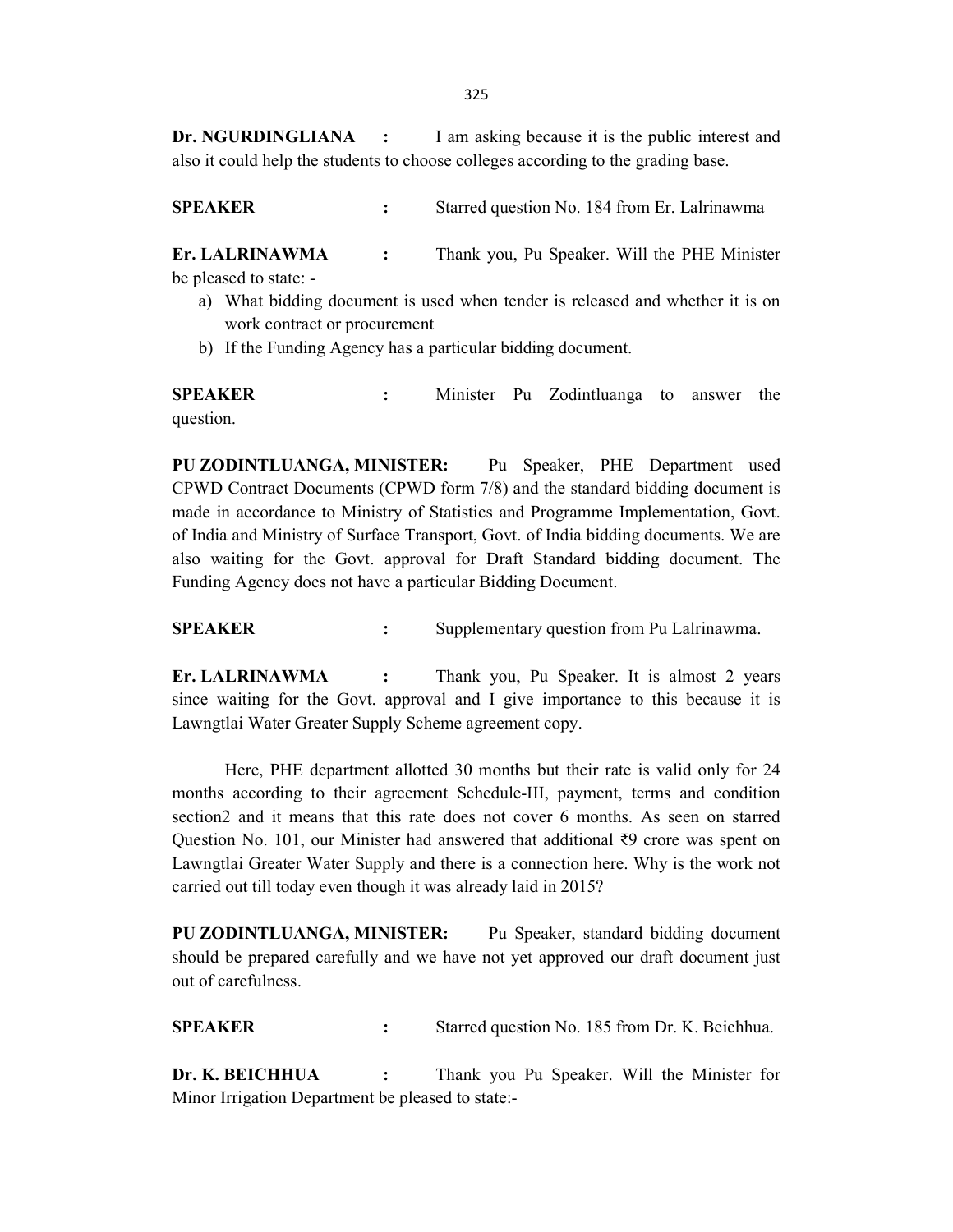- a) If the department has an undergoing project at the 3 Autonomous District Councils since 2013.
- b) If so, where?
- c) What is the amount allotted?

**PU LAL THANHAWLA, CHIEF MINISTER:** Pu Speaker my answer to (a) is  $-$ No, and that would mean the answers to (b) and (c) would also be 'no' because the Entrustment of functions of the state Govt. departments to each of the 3 ADC was published on Mizoram Gazzette No.88, Dated 1.9.2009. The authority is also handed to the District Council and the fund for Minor Irrigation Scheme works is allocated separately on ADC budget starting from 2012-2013. Minor Irrigation Department cannot undertake measures inside ADC area.

SPEAKER : Any supplementary question? starred Question No. 186 from Pu R.L. Pianmawia.

PU R.L. PIANNMAWIA : Pu Speaker, I asked Starred Question No.186 to the Minister of Land Revenue & Settlement.

SPEAKER : The Hon. Minister to answer the question.

PU R. ROMAWIA, MINISTER: Pu Speaker, my answer is-

a) The number of House pass issued by the Govt. in 2015-2016, 2016-2017 are as follows-

| <b>District</b> | $2015 -$ | 2016-           | <b>TOTAL</b> |
|-----------------|----------|-----------------|--------------|
|                 | 20       | 20              |              |
|                 | 16       | 17              |              |
| Aizawl          | 698      | 425             | 1123         |
| Lunglei         | 9        |                 | 9            |
| Mamit           | 138      | 21              | 159          |
| Kolasib         | 1        |                 | 1            |
| Champhai        | 9        | 2               | 11           |
| Serchhip        | 14       | 28              | 42           |
| <b>TOTAL</b>    |          |                 | 1345         |
| $2015 -$        |          |                 |              |
| 2016            | 869      | TOTAL :<br>1345 |              |
| $2016 -$        |          |                 |              |
| 2017            | 476      |                 |              |

- b) VC Pass holders are eligible to receive compensation so we are unable to identify the starting point.
- c) As per Mizoram Land (Land Revenue) Rules, 2013 Rule 14, Mizoram Survey & Settlement Operation Act, 2003, VC pass can be given to only those who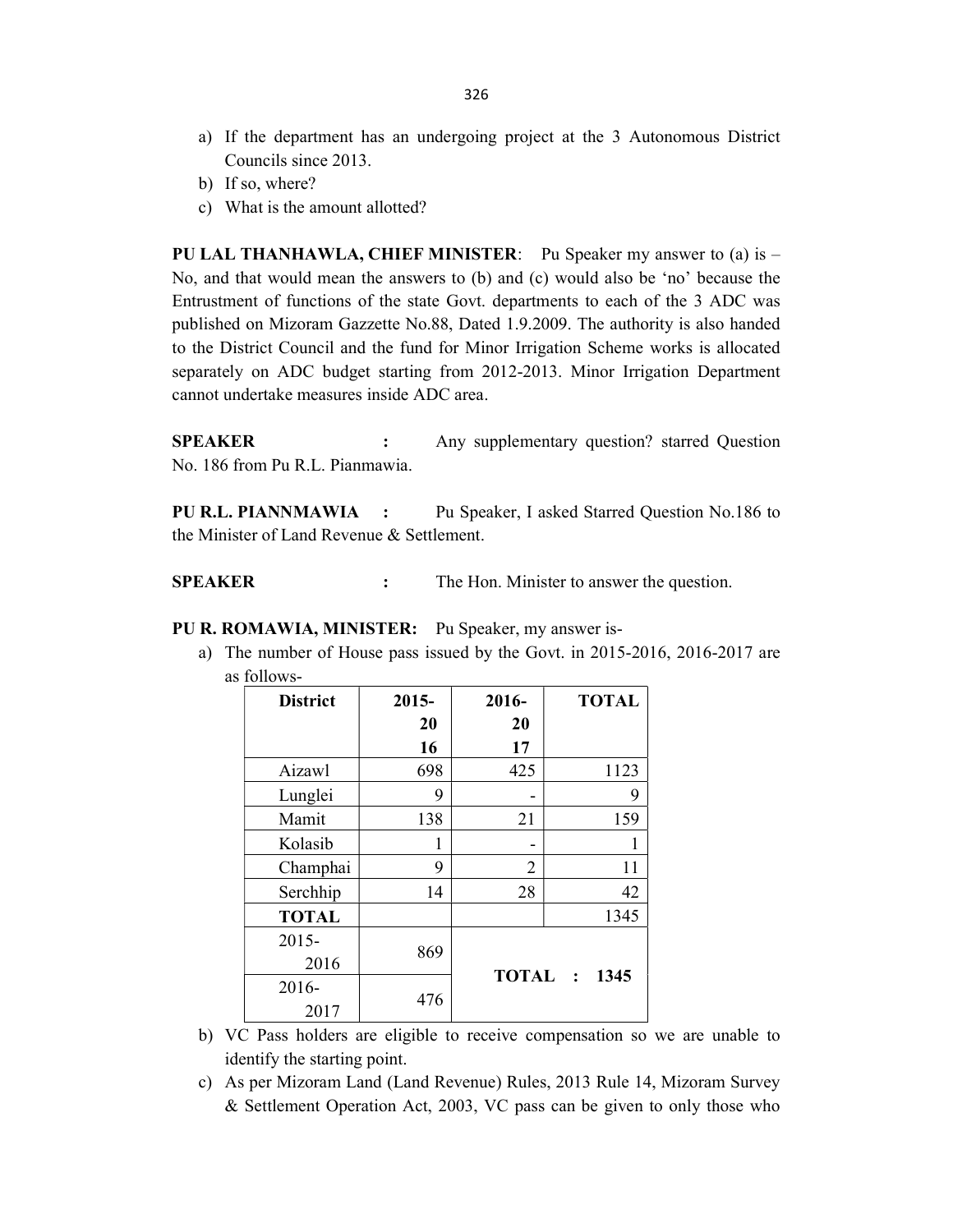resides within the area of their village.

d) The government have not consider about creating rules regarding the not availing compensation to those who own a VC pass.

SPEAKER : We have come to the end of the question hour and we will now move on to laying of papers. I will now call upon the Hon. Chief Minister.

PU LAL THANHAWLA, CHIEF MINISTER: Pu Speaker, with your permission and the permission of the House, I lay, " Regarding powers and functions of the Lai Autonomous District Council and appointment of Deputy Commissioner Lawngtlai as a Caretaker of the Lai Autonomous District Council" on the Table of the House.

| <b>Demand</b><br>No. | <b>Purpose</b>                                     | <b>Amount</b><br>$(\bar{z}$ in lakhs) | <b>Demand</b> for<br><b>Grant Page</b><br>No. |
|----------------------|----------------------------------------------------|---------------------------------------|-----------------------------------------------|
| 1                    | $\mathbf{2}$                                       | 3                                     | $\overline{\mathbf{4}}$                       |
| $\mathbf{1}$         | Legislative Assembly                               | 19,96,10,000                          | $1-6$                                         |
| $\overline{2}$       | Governor                                           | 13,60,000                             | $7 - 12$                                      |
| 3                    | Council of<br>Ministers                            | 5,67,20,000                           | $13 - 18$                                     |
| 5                    | Vigilance                                          | 5,65,65,000                           | $38 - 41$                                     |
| 11                   | Secretariat Administration                         | 1,13,91,00,000                        | 79-82                                         |
| 13                   | Personnel & Administrative<br>Reforms              | 4,88,69,000                           | 86-89                                         |
| 15                   | General Administration<br>Department               | 78,08,03,000                          | $106 - 142$                                   |
| 27                   | District Council & Minority<br>Affairs             | 3,26,64,63,000                        | 333-339                                       |
| 28                   | Labour, Employment &<br><b>Industrial Training</b> | 29,61,65,000                          | 340-345                                       |
| 33                   | Soil & Water Conservation                          | 16,95,97,000                          | 398-403                                       |
| 36                   | Environment, Forest &<br>Climate Change            | 76,88,35,000                          | 425-435                                       |
| 37                   | Co-operation                                       | 22,76,02,000                          | 436-441                                       |
| 39                   | Power                                              | 4,24,37,65,000                        | 454-470                                       |
| 45                   | Public Works                                       | 81,59,948,000                         | 520-551                                       |
| 47                   | Minor Irrigation                                   | 61,79,80,000                          | 571-578                                       |
|                      | <b>TOTAL</b>                                       | 20,03,33,82,000                       |                                               |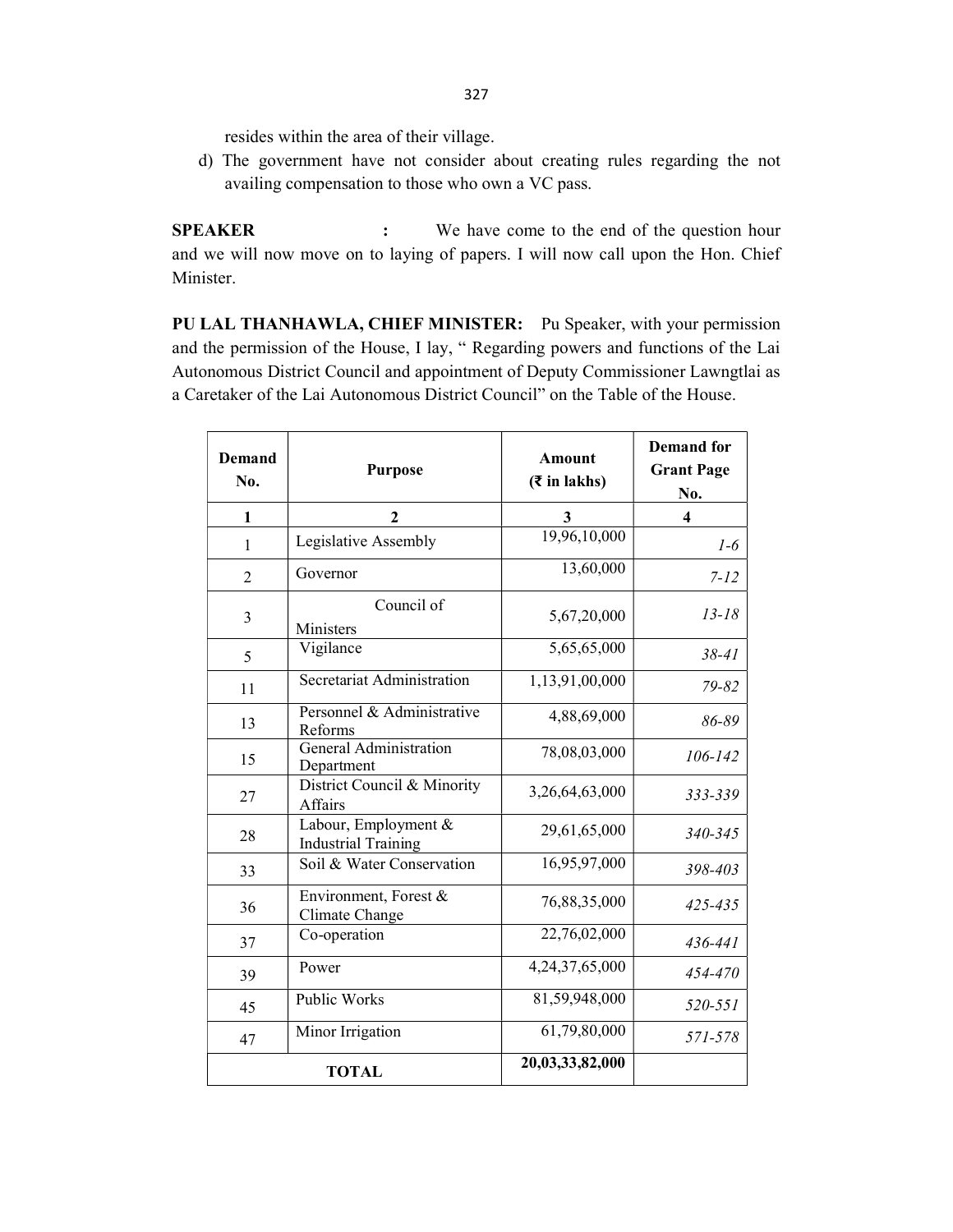SPEAKER : The copy may be distributed. I will now call upon Pu P.C. Lalthanliana to lay three papers on the Table of the House.

PU P.C.LALTHANLIANA, MINISTER: Pu Speaker, with your permission and of the House, I lay the following papers on the Table of the House –

- i. Sixth Report of National Commission for Scheduled Tribes for the year 2010-11.
- ii. Seventh Report of National Commission for Scheduled Tribes for the year 2011-12.
- iii. Eight Report of National Commission for Scheduled Tribes for the year 2012-13, on the Table of the House.

SPEAKER : The copy may be distributed. Now, the Hon. Chief Minister may submit the Demand Nos. 1, 2, 3, 5, 11, 13, 15, 27, 28, 33, 36, 37, 39, 45 & 47 for discussions on the Table of the House.

PU LAL THANHAWLA, CHIEF MINISTER: Pu Speaker, with your permission and of the consent of the House, I submit the following Demands on the Table of the House –

SPEAKER : The Hon. Chief Minister has submitted his Demands and we will now start our discussion. Dr. K. Beichhua will start.

SPEAKER : Pu Speaker, allotting 10 minutes to the members is too less since there are 15 numbers of Demands to be discussed.

SPEAKER : Since the other members also give their support, each member will have 15 minutes; we will start with Pu K. Sangthuama.

PU K. SANGTHUAMA : Thank you, Pu Speaker. I will start with Demand No.45, PWD. Construction of roads, bridges, buildings etc. is undertaken by this department. But our main issue is the maintenance and I suggest we should give more attention in this regard. Considering the number of staffs in the concerned department, I am sure maintenance and supervision could be conducted thoroughly. Thus, it is crucial that our engineers regularly conducts spot visit to any of the ongoing projects so that it is satisfactorily completed. I also suggest the concerned department refresh itself for more efficiency in their works.

Under Soil & Water Conservation, rubber plantation is concentrated mostly in the western belt of our state. I think it wise for the government to promote it throughout the state .Thank you Pu Speaker.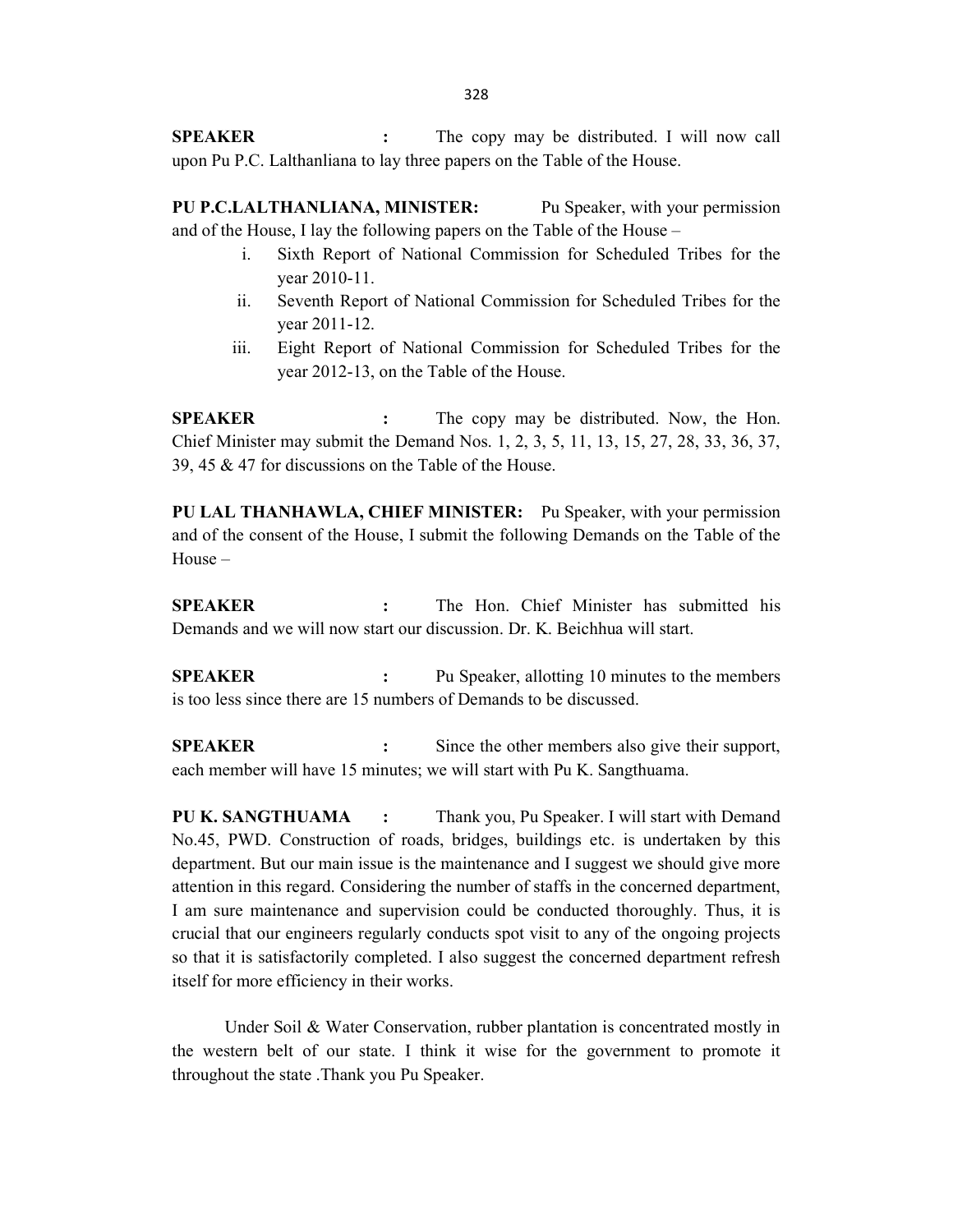SPEAKER : Dr.Ngurdingliana.

Dr. NGURDINGLIANA : Thank you, Pu Speaker, I will first stress on Demand No.45, Public Works Department. As we all have experienced last year, monsoon lasted longer than expected and put all the ongoing projects on halt. (SPEAKER: The Hon. Dy. Speaker may take the Chair.) (DY. SPEAKER: You may now proceed.)

Presently, Pu Dy. Speaker, 99% of road construction of Pullen - Phuaibuang and Phuaibuang - Khawlian have been completed and the same in progress for Zero Point - Khawruhlian, Suangpuilawn - Zawngin whereas tender has also been floated for construction of Khawlian - Tlangnuam, North East Tlangluan - Daido, Phullen - Zawngin, Dilkhan - North Lungpher, Dikkhan - Tualnung, North Lungpher - Buhban roads. Tender will soon be floated also for construction of Tuirini bridge and Tuivawl bridge. I am grateful for all such initiatives.

Moving on to Aviation Wing, GAD, Lengpui Airport as known to us all brings the image of our State. It is therefore important that we give importance to its maintenance; I suggest a senior officer is appointed to take the charge. At the same time, service of helicopter is no less important as it is the only conveyance available on emergency cases.

Environment, Forest & Climate change has always been an important issue in every meeting of UN, Commonwealth, Group of Four etc since the year 2000. It is therefore important for us also to give our concern to climate change which may affect our State as well. Despite intensive measure on planting trees, it is successful as yet in controlling our climate. We have 9 sanctuaries in Mizoram and initiative has also been taken to transform Mawmrang Tlang into a sanctuary and villages at the foot of Mawmrang Tlang are now being shifted. I request that our officials of the concerned department may accompany us during our visit to this spot. I express my gratitude regarding Tamdil and Rungdil which will be included under Wetland Conservation Scheme. Thank you.

# DEPUTY SPEAKER : Pu John Siamkunga.

PU JOHN SIAMKUNGA : Pu Deputy Speaker, to start with Demand No.1, Assembly Secretariat, this Secretariat has almost 20 Nos. committees under its maintenance. We have been working with them for years and came to learn that the staff works by putting their heart and soul and they are all very efficient. It is a fact that the Assembly staffs, like rest of the staffs also are committing certain errors in dealing with the works. In this regard, it may be noted that we are all imperfect so does the Assembly staff despite sincere efforts and true dedication to the office works.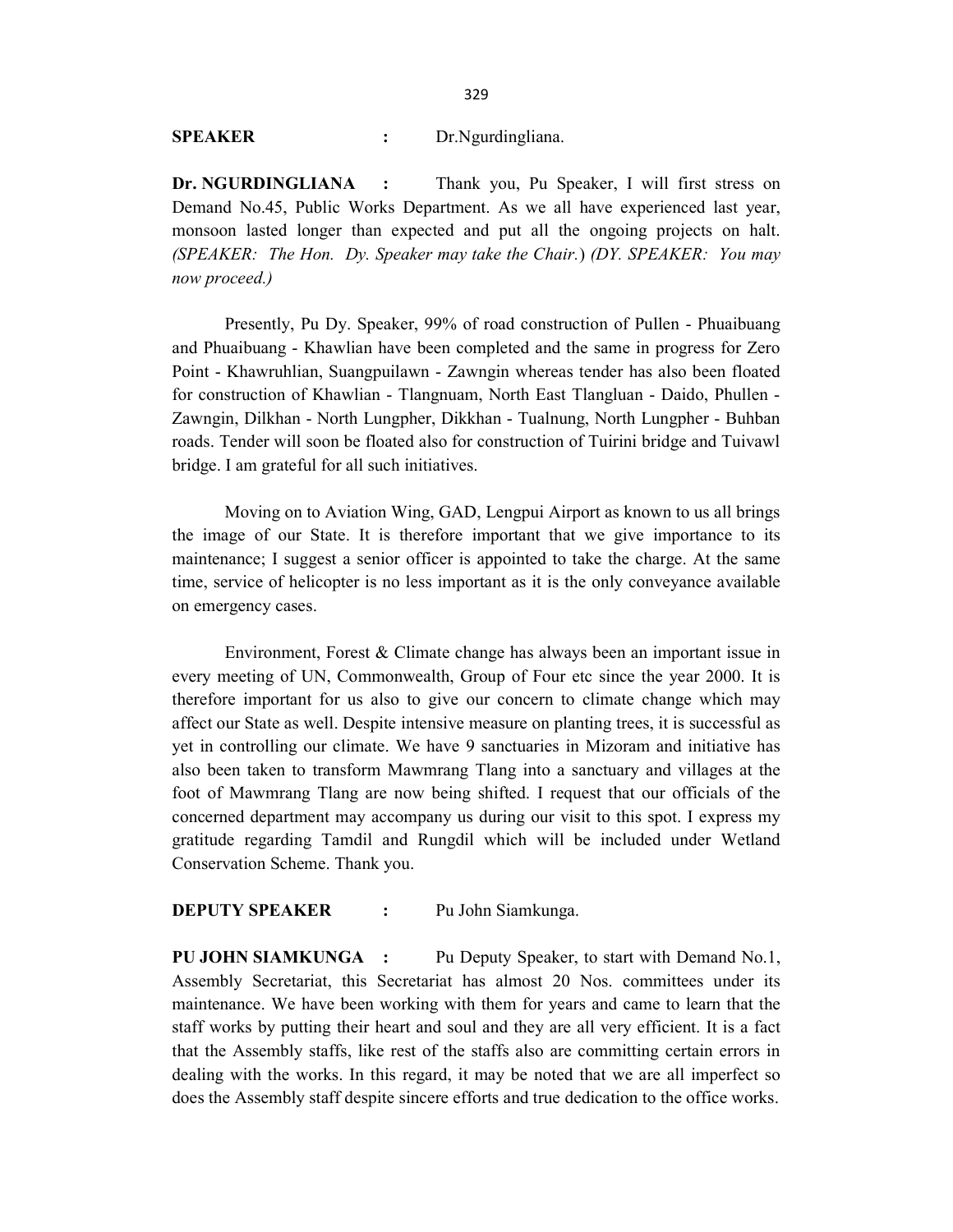On Demand No.45, Public Works Department, it is unknown how long this year's monsoon will last and is impossible now to take up road construction in such climatic condition. Yet, the concerned department is giving the best possible effort for its maintenance. As per the statistical record, there are 6,127 kms of roads in Mizoram out of which 3,980 kms are black topped. We also have roads and highways which are under the authority of BRO, CPWD and National Highway. So, it is wrong to lay the blames to the State PWD for any roads which are in poor condition. I think it is important that we give attention regarding construction of bypass road connecting District Capitals such as Champhai and Lunglei, South Changtui and North Vanlaiphai to save more times. With the initiatives of the Hon. Chief Minister, construction of Hnahthial to Haulawng road is in progress; and in this regard, I suggest construct of bypass road from S. Mualthuam to Balhlakawn and from Muallianpui to Hnahthial to reduce time taken to travel this area by 27 kms.

With the initiative of the Hon. Chief Minister, construction of Darzokai Bridge is completed. There are 74 Nos. bridges under the maintenance of State's PWD out of which 39 are permanent and 35 are temporary; 50 Nos. under the Highway Circle. I suggest we should give importance to quality control.

Under Soil & Water Conservation Department, it is important that we give attention to prevent soil erosion and that the department should be well equipped. I believe we are all aware that there is a prospect of marketing rubber and I suggest we should encourage this business more. It may as well be wise to establish a Rubber Smoke House or Rubber Processing Plant to improve rubber plantation in our State. Thank you.

DEPUTY SPEAKER : Pu Chalrosanga Ralte.

PU CHALROSANGA RALTE: Thank you, Pu Deputy Speaker. To start with PWD, I express my gratitude to the department for the efforts with a limited fund in hands. With the initiatives of the Hon. Chief Minister, we have a plan of blacktopping of Lunglei - Buarpui road where and installation of 132 KVA from Melriat to Lunglei.

 Moving to Demand no.36- EF&CC Department, our teak oaks are sold for ₹1400-₹1600 per one tree while they are sold for ₹2000 per 1 cubic of teak in Internet. So, could our House Leader be kind enough to state our situation on Saw Mill?

 Lastly, despite being a part of Lunglei District, we still make dealings with P&E Department, Forest Department, Food & Civil Supplies Department at Thenzawl, Serchhip which is quite troublesome. So, it would be appreciated if our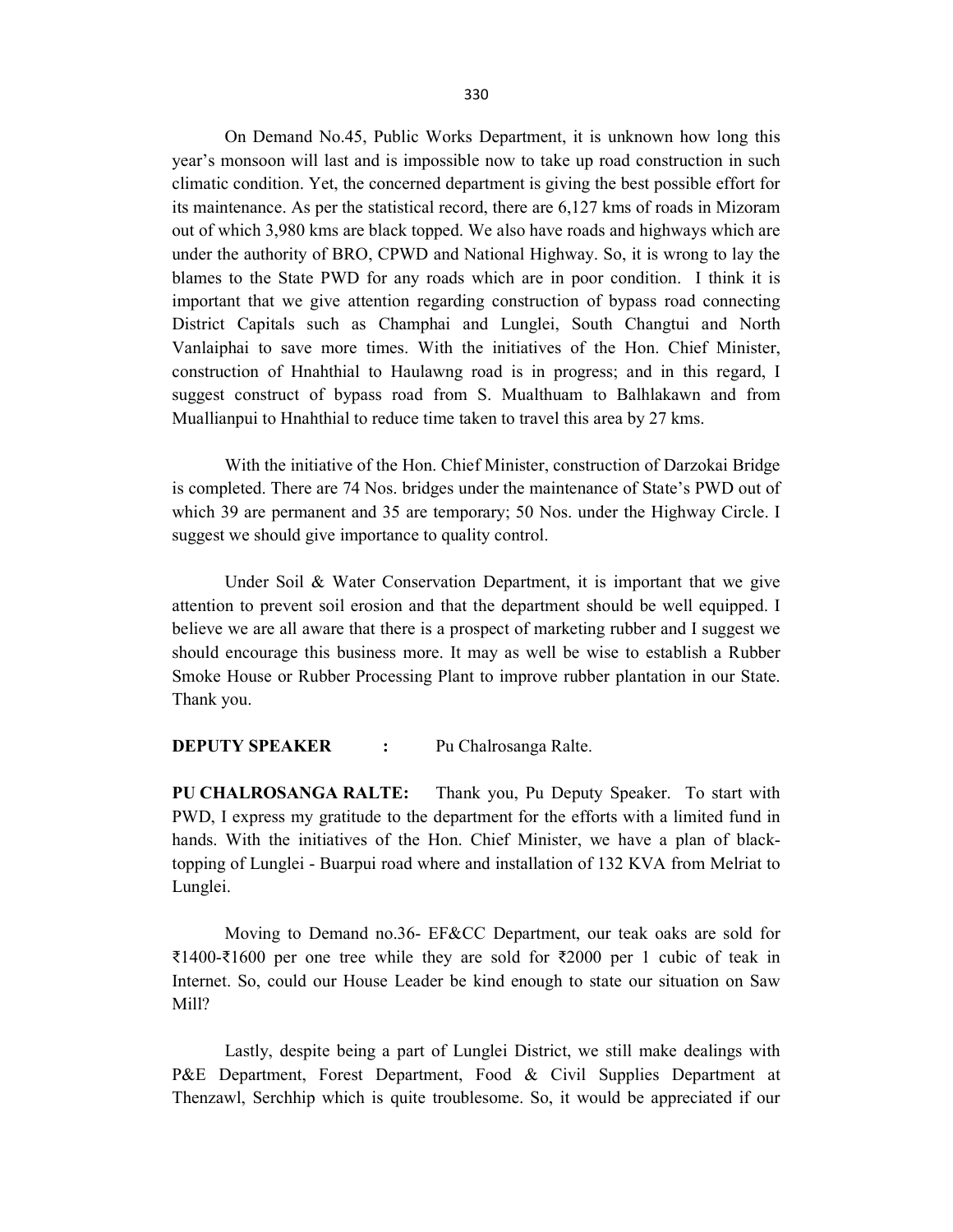Minister looked into this.

I support the demands of our Chief Minister. Thank you.

DEPUTY SPEAKER : Lt. Col. Z.S. Zuala

Lt. Col. Z.S. ZUALA : Firstly, Assembly is quite efficient and promptly helped us with our needs.

Secondly, the  $12<sup>th</sup>$  Finance Commission sanctioned the fund for Raj Bhavan and Sainik School and it seems to be a success. It is impressive that Raj Bhavan is renovated so as to widen our roads.

 SAD Department is efficient, disciplined and maintained punctuality and cleanliness. However, the bank building constructed near the entrance gate hides the Secretariat view. The lift is also not functioning and the security is also not secure enough.

 The Forest Minister resigned due to some reasons but immense works are carried out under his leadership and Wildfire is now hardly to be seen. However, security back up is needed for our forest products and we need to take measures on Saw Mill so that our teaks could be sold in a much valuable price. Woods are still smuggled and bamboo-shoots are sold widely in open markets. There are also some vendors who openly sell smoked deer meat, vahrit and other related birds and the department must have tight security arrangements.

 Regarding P&E Department, it is impressive that our Chief Minister achieved Tuirial Hydel Project despite several hardships.

 PWD is a big department that is made use by all and it is impressive that the ferry boat near Bairabi Bridge is now operated with machines. The bridge will also be opened shortly and this will make transportations much easier especially for Agricultural Department.

 Minor Irrigation and Agriculture Department need to be coordinated because agriculture needs irrigation for cultivating fields etc.

 Regarding Soil & Water Conservation, forests need to be cut down so as to plant rubbers and we need to make a balance.

 Labor & Employment Department provides immense training to our youths and trained many of our technicians who are hired by P&E Department and PHE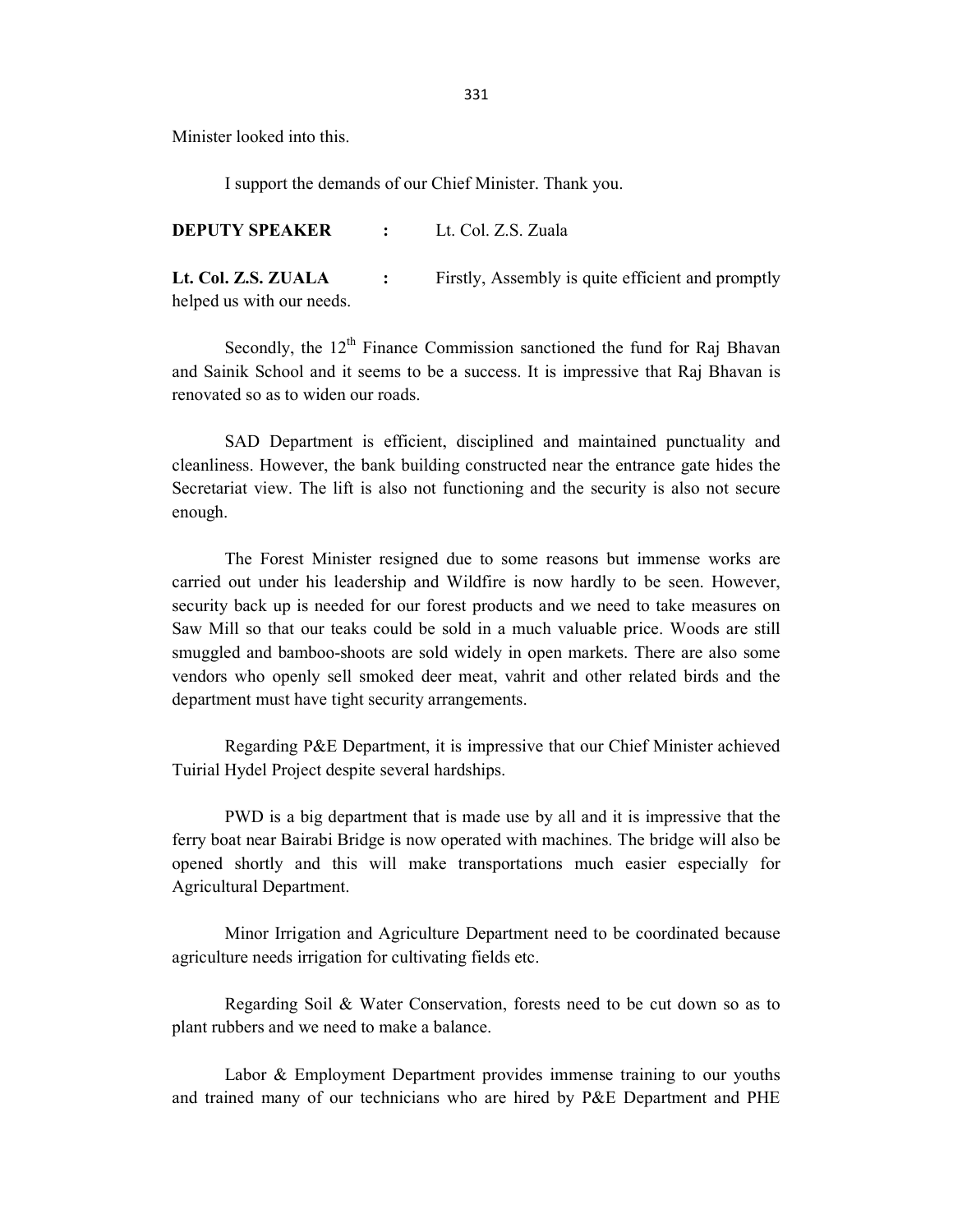Department. Thank you, Pu Dy. Speaker.

DEPUTY SPEAKER : Pu Lalthanliana.

PU LALTHANLIANA : Thank you for the time Pu Dy. Speaker and I would like to start with Demand no.1- Legislative Assembly. Proceedings are transcribed and there are often some corrections to be made. So, is there a way to resolve this?

 Next is Demand no.39- Power & Electricity Department. Power and electricity is a necessity in our day to day life and it is a source of all round development. The department always fulfills its responsibility and the staffs are quite competent.

 Tuivai can produce 210 megawatt and MoU was signed on 10.2.2015. Bairabi Dam Project can produce 80 megawatt and MoU was signed with Sikaria Power Ltd. Kolkata on 10.8.2012. It has been 4 years and Free Feasibility Report is just getting started. As seen on 2000 Economic Survey, Tuirial was to be completed within March, 2017 but it is 2017-2018 according to our Governor's Speech. We can be selfreliant if we concentrate more on a particular 1 or 2 projects rather than working barely on all the projects. I would like to ask the situation of Serlui Hydel Project and it is appreciating that the transformers under RAPDRP project will soon be activated.

 I believe free electric connection is given to the poor under RGGVY scheme and there are some families who were not yet given. So, it would be appreciated if free connections are given equally to the poor.

 Next is Demand no.33- Soil & Water Conservation Department. The department has CSS under RKVY project and the poor are aided through NABARD fund. They took immense measures on rubber, coffee, brooms etc and 350417 quintal of brooms are produced today. This department is very useful despite being a small department and the works they carried out are quite a success.

 Rubber plantation is done at Mamit, Lunglei, Kolasib, Lawngtlai and Serchhip and rubber nursery is also done at 10 districts through NABARD fund. It would be appreciated to know at which villages are these plantation and nursery done.

 Regarding PWD, the department needs to take expedite measures on roads since rainy season is coming. ₹917 lakhs was allocated for Ramrikawn-PTC road and I find this unnecessary. It is just a bypass road and not a main road and it would be appreciated if some of the fund is used to repair Sairang road.

I heard Aizawl City Road junction Improvement is to be carried out under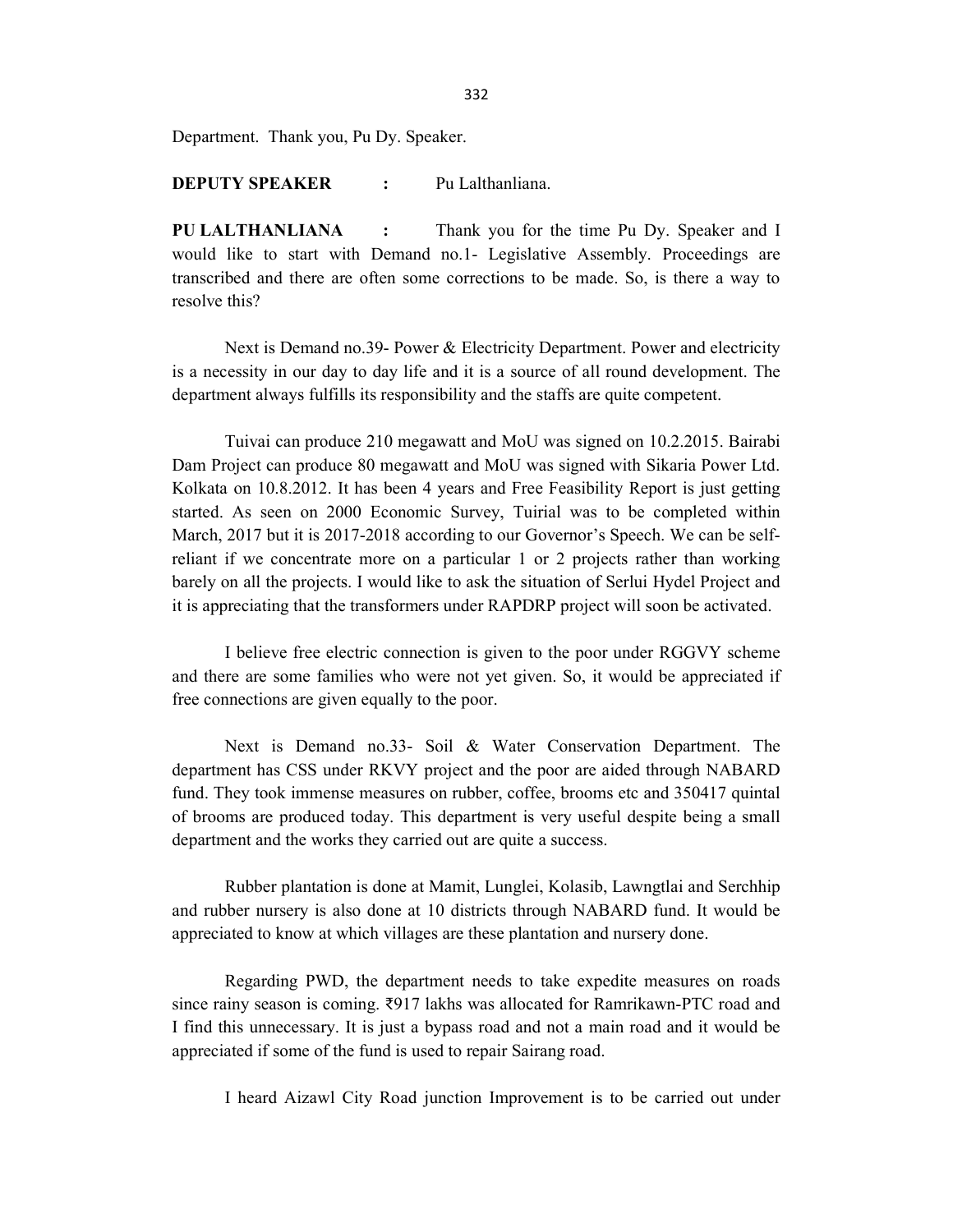333

NEDP and I request our Chief Minister to expand and make leveling on Ramhlun 'N' Industry peng since this road is a busy and useful road. All I want is for this road to be expanded and I don't care if the fund is from NEDP or PWD budget. Compensations should also be given if necessary. Thank you, Pu Dy. Speaker.

**DEPUTY SPEAKER :** We will take a break and continue at 2:00 PM.

2:00 PM

**DEPUTY SPEAKER** : 6 members had shared their discussions and I request PU Hmingdailova Khiangte.

PU HMINGDAILOVA KHIANGTE: Pu Dy. Speaker, there are 15 demands and I would like to point out 4 of them.

 I would like to start with Demand no. 45- PWD. There are many things to be grateful for and I want to thank our CM and PWD officials for their dedications. However, there are also many upcoming works. Kawnpui-Hortoki is divided into 2 parts and 12 km from Kawnpui is where Railway contractors make a tunnel. This road is being damaged a lot by full loaded trucks and it would be appreciated if our House Leader, Finance Minister and officers prioritize this.

 Serkhan Baga road is not completed on time due to compensations and diversions and it would be appreciated if works are expedited. Railway track will pass through Mualkhang and there will be a station here. Our VCP had submitted a proposal to construct new road from Lungdai to Mualkhang and it would be appreciated if this is given importance.

 SAD has many works and many staffs and we the Parliamentary Secretaries are there to add more burdens. So it would be a less burden for SAD if we move to Legislative Assembly.

 Demand no.15- GAD carry out many works and covers a wide range. However, there are some problems on Sub-Divisional under District administration because we rarely have SDO (Civil) till today.

 Rubber plantation under Soil & Water Conservation Department requires high temperature and the rubber plantation at Hortoki is now able to produce a sap (latex). However, the non-mizo tapers reduce the rate too much and the farmers expected our Govt.

Pu Dy. Speaker, I support all the demands and thank you.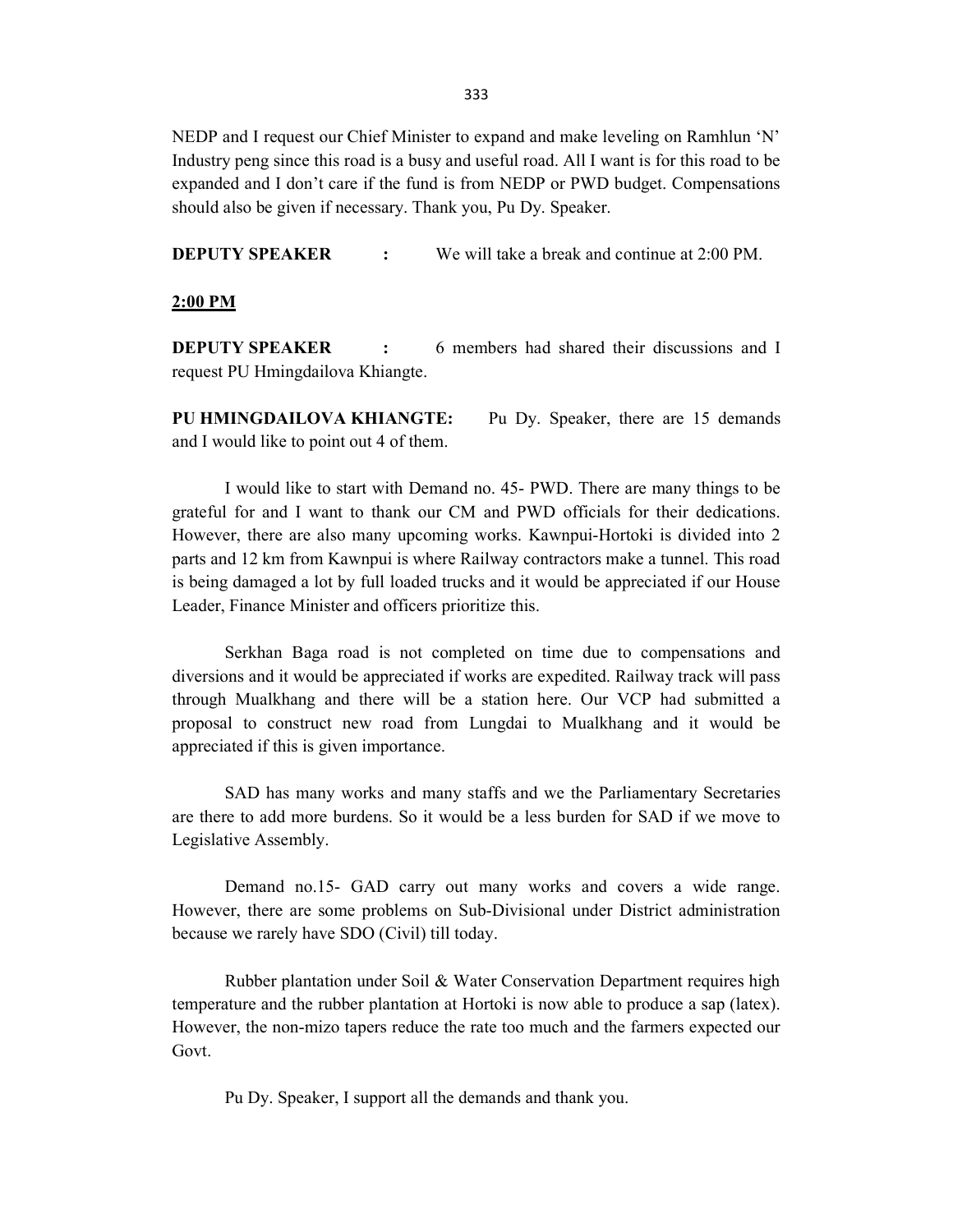Er. LALRINAWMA : Pu Dy. Speaker, we have not received the work programmes and it would be appreciated if we receive them next time.

 Starting with Demand no. 1- Legislative Assembly, Assembly House represents democracy and it would be appreciated if it is made more spectacular and admiring. Our Committee Officers and Secretary are our strength and it is impressive that they always have excellent performances. However, it is unfortunate that we try to answer only the particular questions.

 Moving to GAD, the serial no.35 of The Govt. of Mizoram Allocation of Business Rules states 'miscellaneous subject numbers allocated to any department' and a question is raised on Tuipang double lane. However, PWD denies it is their responsibility and we could not know whom to ask. We also assume that the Home Department knows about border fencing but they know nothing. Anyway, it is important to carefully study the projects from the Central. Excavating of Aizawl to Tuipang road effects thousands of families and it is unfortunate that some of us pretend to not know the answers.

 The 26 departments carry out contract works worth ₹281 crore though we have work department and we need a better arrangement. We have a stable rule for payment system but many departments could not complete their works with CPWD manual. It would also be impressive if released tenders are not so restricted so that many contractors can make bidding.

 We also need to pay more attention on the quality of our cement. The works contributed by PWD is appreciated but the pavements they built never last long. So, we need to give importance on quality control.

 The road from Chhingchhip to Khawhai is an important road and it is now Chhingchhip-Thentlang, Thentlang-Sialhau after the Govt. took measures. Our roads from South-North are fine but we need to make more effort on the roads for East-West. DPR was made for Thentlang-Sialhau road but no report is heard till today and it would be appreciated if measures are taken because Sialhau cannot approach other villages and it is important for their development.

 Next is Soil & Water Conservation Department. I support cultivating rubber and brooms but we need to make effort on link roads ad harvesting.

Pu Dy. Speaker, I support the demands of our Chief Minister. Thank you.

DEPUTY SPEAKER : Pu K. Lalrinthanga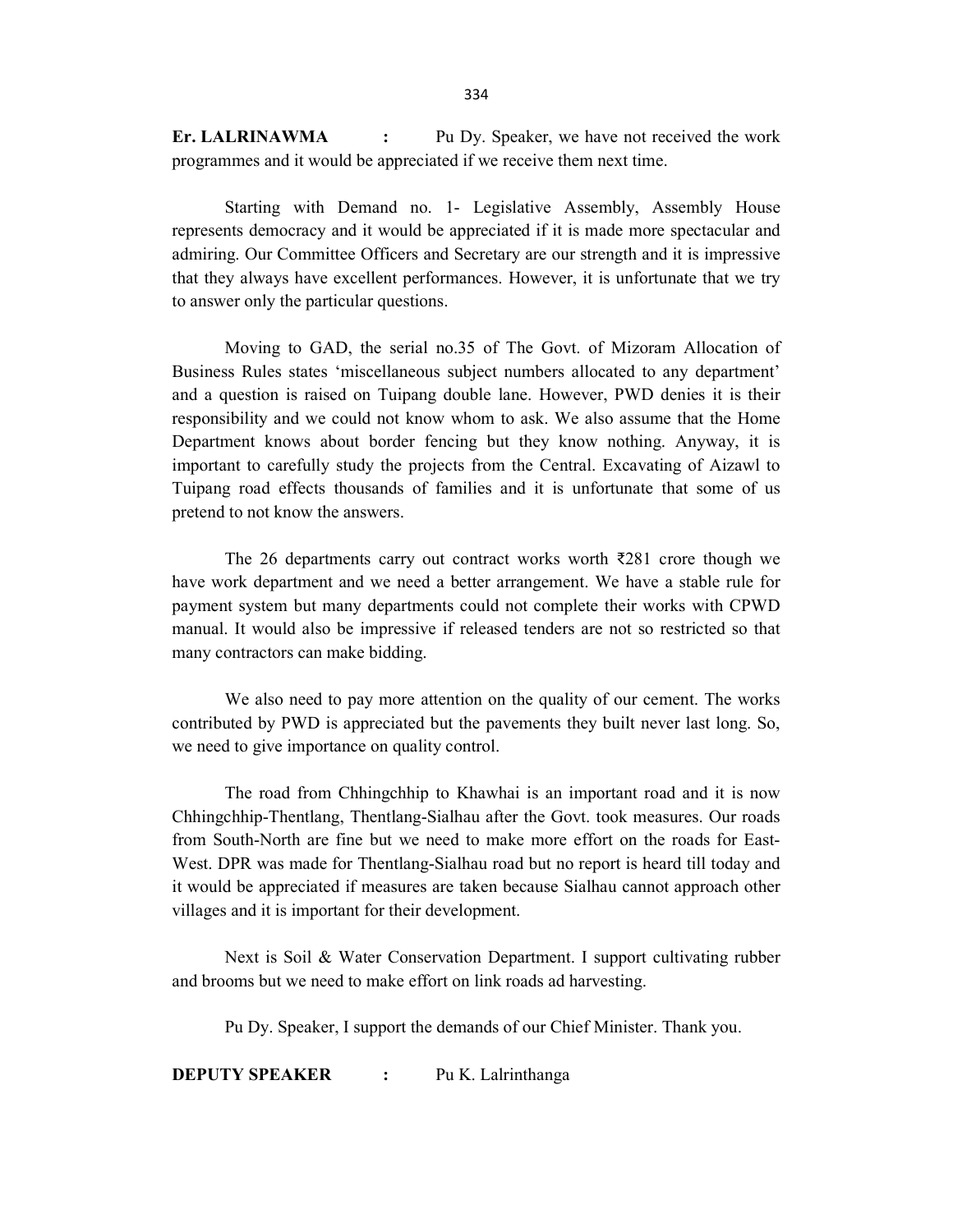PU K. LALRINTHANGA : Thank you Pu Dy. Speaker and I would like to start with PWD. Our roads would last longer if PWD makes a drain while metalling the roads. There are many upcoming works and a lot of fund is allotted under the leadership our Chief Minister. It is appreciating that we will be having NH 306 A-Vairengte to New Vervek and National Highway 154- Bairabi to Bilkhawthlir is very important and is made use by the people.

 On the other hand, Buhchang-Phaisen road was metalled in the previous years but the roads are now quite damaged. ₹50 lakhs was allotted the year before last year but no boulder4 was laid.  $\bar{\xi}$  10 lakhs is allotted but this is not enough to meet the needs of the people and it would be appreciate dif extra fund is added. Phaisen balu is said to be the best and the road to it needs repairing so that balu can be easily transported.

 The road to Thinglian in my constituency is damaged and cannot be passed through during rainy season. So, it would be appreciated if PWD think of ways to repair this.

 Bilkhawthlir-Saiphai is 17 km and only ₹5 lakhs is allotted for making potholes which is not enough and I would prefer if extra fund is allotted.

 There are several bridges like Chemlui, Cheppui, Chepte, Serlui etc that need reconstruction and they are all wooden bridges. So, it would be appreciated if this is given priority.

 It is impressive that 109 tenders are released for repairing PMGSY roads and I thank our CM and the department for their preparations.

 PWD also made DPR for North Chawnpui and Builum and I hope that the roads are excavated successfully.

 On Demand No. 36, Environment, Forest & Climate Change, we all know this year that there is a change of rainfall and the government had even issued notification for postponement of torching the selected cultivations with  $31<sup>st</sup>$  March as the dateline. Thus, many farmers are unable to burn their jhum in time due to rainfall. Regarding restriction on cutting bamboo shoots, the department should aware of the fact that cutting of bamboo shoots does not destroy bamboos but a full-grown should be prevented.

 Regarding Power & Electricity Department, construction of Thingthelh field could not be expedited despite fund provision of 5 lakhs from the Sports Council due to electric pole in the middle of the selected site. I request concerned Minister to take note of this problem.

On Soil & Water Conservation Department, I request the department to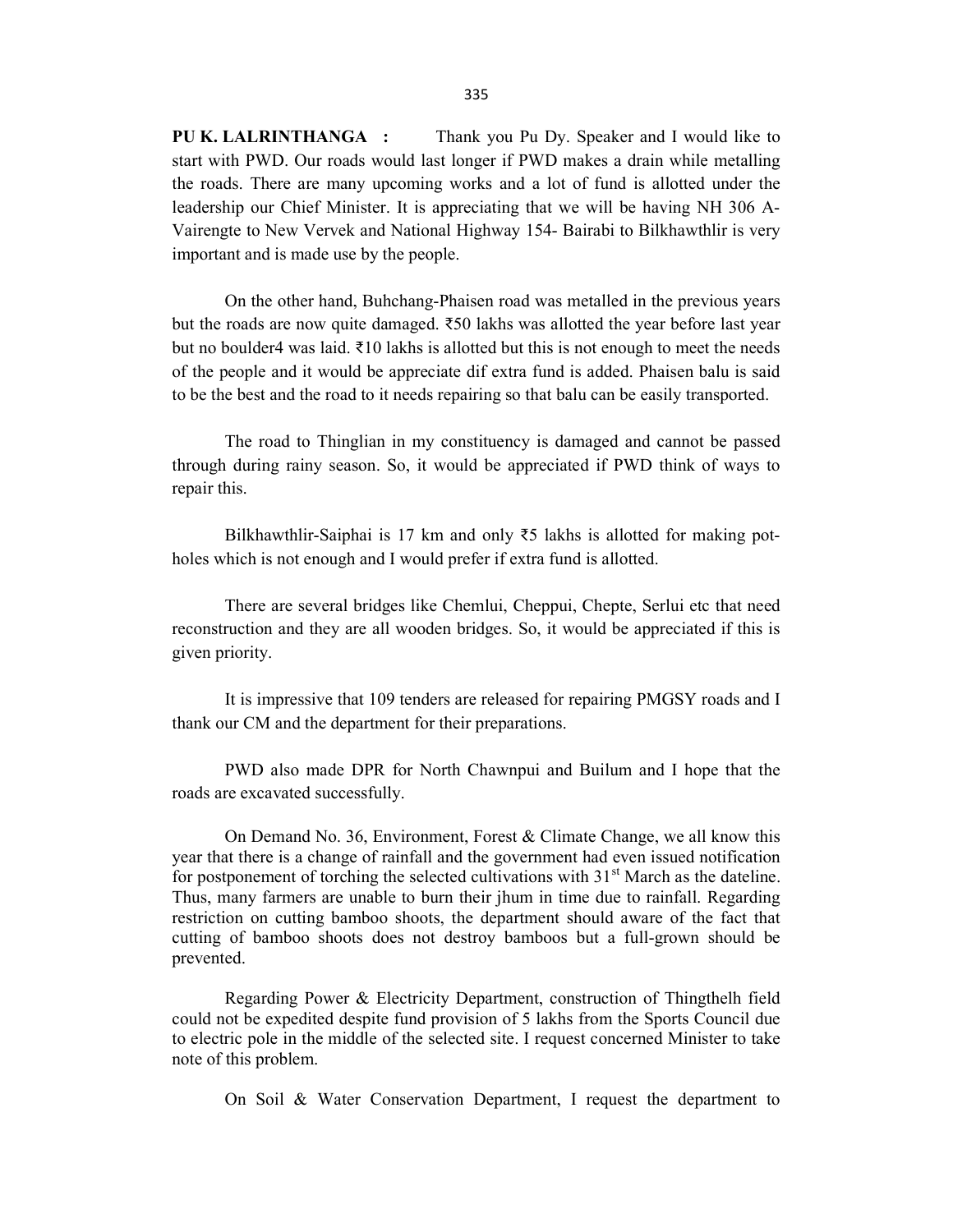reconsider prevention of soil erosion at Dumkalui which the Hon. Chief Minister had even visited the spot for projecting otherwise many will lose their cultivations. It may also be appreciated if fund provision is made from NEDP for this purpose.

 Pu Deputy Speaker, I will end here and I give my support to the Demands of the Hon. Chief Minister.

### **DEPUTY SPEAKER :** Pu R.L. Pianmawia and then Pu Lalrobiaka.

PU R.L. PIANMAWIA : Pu Deputy Speaker, I first of have to convey the request of senior citizens to PWD "that the approach road from the resident of Pu J.H. Rothuama to Vaivakawn which remain in a coarse state for the decade be improved like other roads within Aizawl which now are now permanently improved. PWD takes many steps for improvement roads within my constituency which is said to be of the rockiest roads and I have no reason to blame the department. Thanks to the newly proposed Highway from New Vervek to Vairengte, we have hopes for the future; yet, there is a problem to reach the Highway Ministry level for lack of consultant to prepare DPR. Obviously it is now in the hands of the State's PWD and I earnestly request that step be taken as soon as possible.

 While there are new steps being taken within the constituency, I request the Hon. House Leader to consider tendering the work of Vaitin-Serzawl-Palsang road and cement may be used in the stead of black tar for topping of such road for it will be easier to do repairing work when needed. Regarding Tuivai Bridge, no new development is seen till date. This is an important bridge which linked Mizoram with the neighboring State. Regarding East Phaileng-Zuangtui approach road, it is wise to determine the shortest route while there is a way to reduce the length by 60 kms shorter than the existing road. Obviously another fund provision may not be received from the central since large amount of funds has already been spent for compensation on this project. So, without abandoning the existing project, I suggest NEDP funds be utilized for this purpose. At the same time, I also want to know the progress on construction of New Vervek-Mimbung approach road. If it is achieved, it will be greatly benefitted in the process of safeguarding of our country.

 On Demand No. 47, Minor Irrigation, the department, no doubt is making a great contribution to the farmers. I made an appeal to concerned authority to include Kani village of my constituency under the project but in vain due to violent atmosphere. Another project is then made at Kawimawi of New Vervek in the stead so will be much appreciated if it becomes successful.

 On Demand No. 15, GAD, we have SHDC which is under the purview of this department. It would be great if it is made to function more effectively and fund provisions be increased so that it covers more people of this community.

 On Demand No. 33, Soil & Water Conservation Department, my constituency is able to produce large amount of coffee from the Ruangva project thanks to the efforts of the department and the Hon. Minister, Pu Lalrinmawia Ralte. Yet, it seems that the department is deteriorating which should be attended immediately. In the Allocation of Business, 2014, there are 9 wings under this department out of which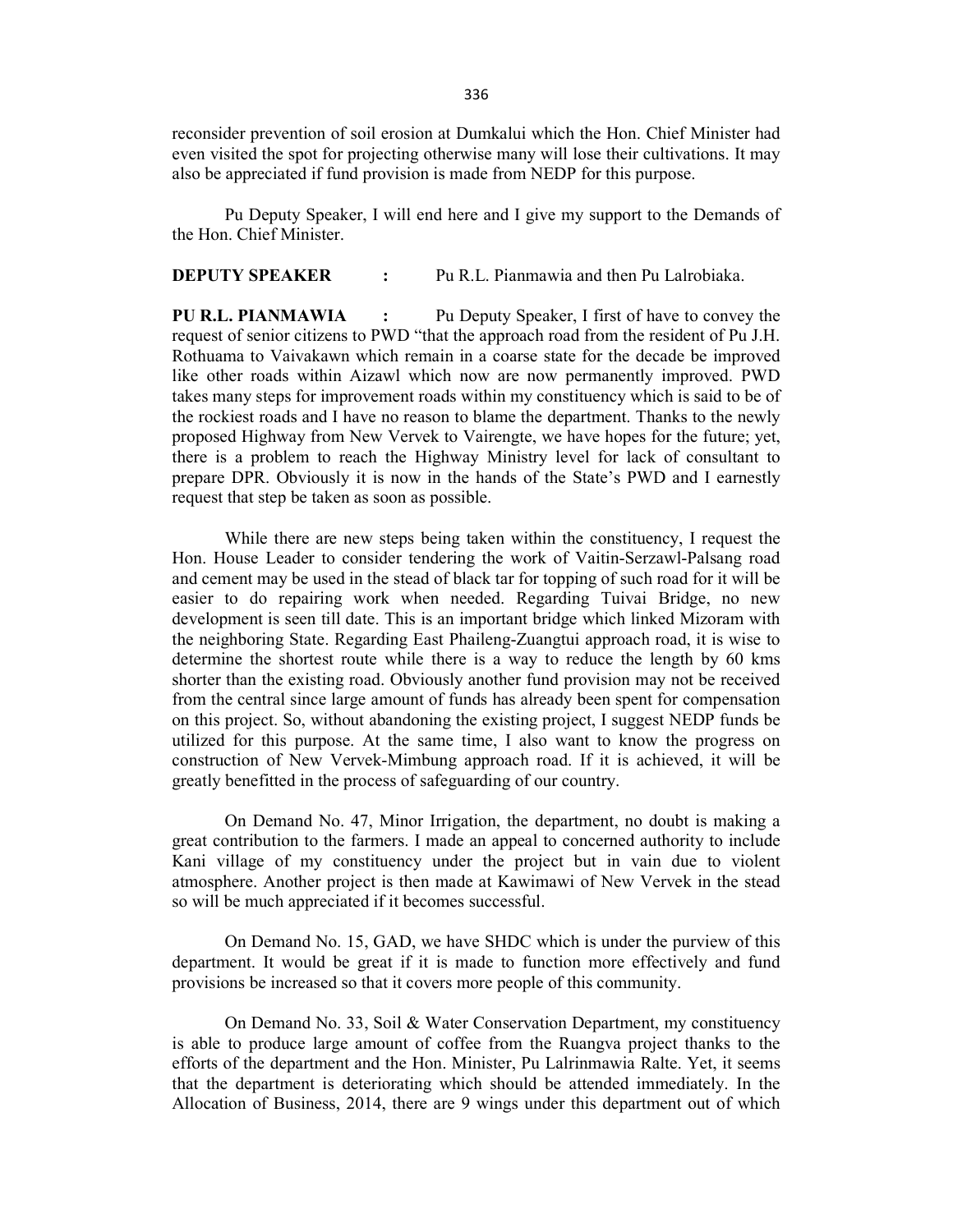only soil conservation, coffee and rubber plantation are surviving. So, is there a way to improve the situation? I urge the House Leader to give more attention to this concern.

 On Demand No. 1, Legislative Assembly, I, on behalf of my fellow residents of the Legislator' Home such as Pu Nihar Kanti Chakma and Dr. K. Beichhua inform the department that we need CCTV for we often encounters problem of theft in this building.

 Labour & Employment and Industrial Training Department is an important department. During the previous term, they have visited 4/5 villages of my constituency for employment registration. It will be much appreciated if the same is conducted to help rural people for such registration.

 On Demand No. 39, Power & Electricity Department, I, on behalf of my constituency convey my thanks to the department. I believe my constituency is of the area with the least complaint on power supply related problem. Yet, I request the department to give more attentions to sub-station of Sakawrdai and Darlawn. During my contract work under such sub-stations a few years ago, many of PHE pipes were being destroyed. As such, there are many repairing works to be done and if more advance materials are used in the process.

 On Co-operation, many have availed loan for housing and other businesses but without appropriate recovery. Whereas there many buildings without meeting the purpose and I request concerned authority to take the step in this regard.

 Pu Chairman, I give my support to the Demands of the Hon. House Leader. Thank you.

PU LALROBIAKA : Pu Chairman, thank you for giving me time to participate in the discussion of the Demands of the Hon. House Leader. First, I would like to discuss about the Legislative Assembly.

 I first sat here in 2008 by the grace of God and the people of my constituency and I witness the efficiency of this Secretariat staff in their works. They often deal the members with ease and guide us in everything regardless of our seniority as a member. During Session, they work overtime in dealing with Bills and Questions and send out to all the departments on time. Despite their services, there are many departments failing to submit bills and answers on the stipulated time which often hamper the business of our Session. Likewise, various committees of the Assembly deal us with due important and efficiency. Whenever there is a need for evidence or spot verification, they often render their service to assist us. As such is the case, I appeal to all other departments to give their best in their service for the government keeping in mind of the welfare of our state.

 On Demand No. 28, Labour & Employment and Industrial Training, I request the Minister to make more steps to expedite construction of ITI building in West Phaileng.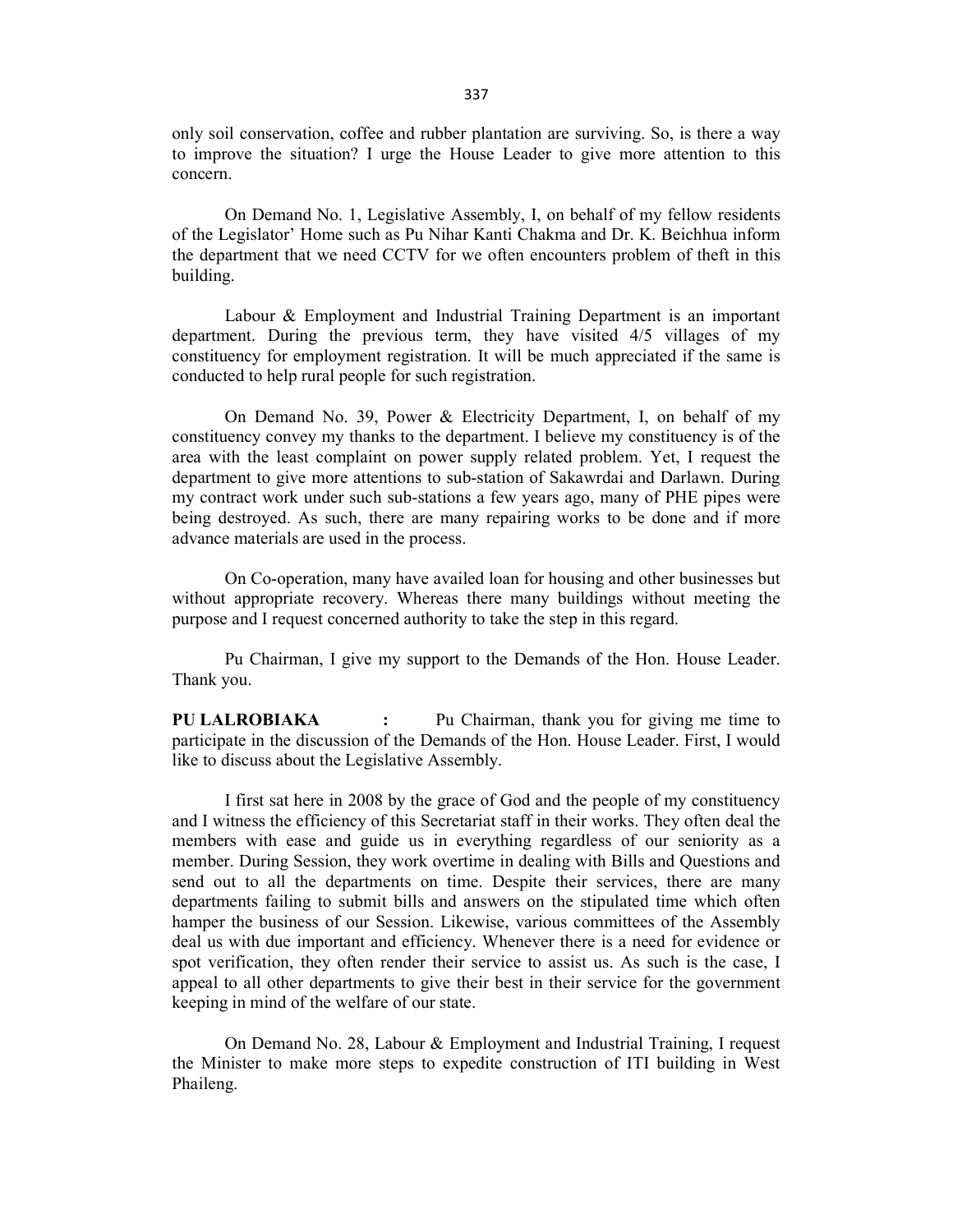To mention Demand Nos. 33, 36, and 47 at a time, they all are important department which deals with ecological balance and global warming which happened to be the global concern. I believe it will be more effective if these three departments are put to function as one department. Since they are also concerned departments in the implementation of NLUP, it is really important to enhance these departments respectively. Regarding Forest Department, we have a Dampa Tiger Reserve in my constituency which we are very proud of. I believe we need to be more selective in recruitment of its staff. The field staffs to some extents are good in their works yet it is believed that they can give more efforts for improvement of this sanctuary. It may also be noted that mutual understanding is important in dealing with their work as this sanctuary is located just opposite to some villages; we need to have patience and understanding on both sides especially the field staff. I further request the field staffs to work more actively so as to promote this reserve area to be the best in Asia and of the world.

 The Minor Irrigation department works very hard in the project of Saithah; yet, the demand still very high and I request to put more efforts in it. Likewise, Soil & Water Conservation is an important which concern the condition of our soils. Since we live in hilly areas, we often face soil erosion and this department is important to deal with this matter. In the same manner, it is the backbone in the execution of NLUP. It may also be noted by the House that rubber and broom plantation under the maintenance of this department so far are good.

 A department which cannot be missed out is PWD. Under the Central Road Fund, the government has taken up construction of Aizawl-Reiek-West Lungdar road of 37 kms; renovation of Tlawng Bridge is in progress and 7 crore is allotted for this work; strengthening of West Phaileng-Marpara road has also been finished. However, this road is heavily used on border fencing work and renovation is thus needed; I want the department to take note of this problem.

 Pu Chairman, a few point on Power. It is truly appreciative that power supply is given to many rural villages under RGGVY (DDUGJY) with the initiative of the government. Yet, we need staff to look after any follow up problem which may arise. So, it will be much appreciated if at least MR is placed to serve our problems. I give my support to the Demands of the House Leader. Thank you.

#### CHAIRMAN : Dr. K. Beichhua.

Dr. K. BEICHHUA : Pu Chairman, thank you. First, I would like to discuss about GAD.

 I extend my appreciation to the Hon. Chief Minister for giving important to the proposed Latawh Airport. We have aerial and ground survey along with free clinic with our leaders and officials; DPR is in process and will be submitted to the Central authority for its implementation. I express my thanks on behalf of Siaha District and of the entire people in the southern region. This will surely be remembered by our children and grand children in the long run. It may also be noted that this will also serve an important role in the much awaited project of Act East Policy. I again thank the Hon. Chief Minister.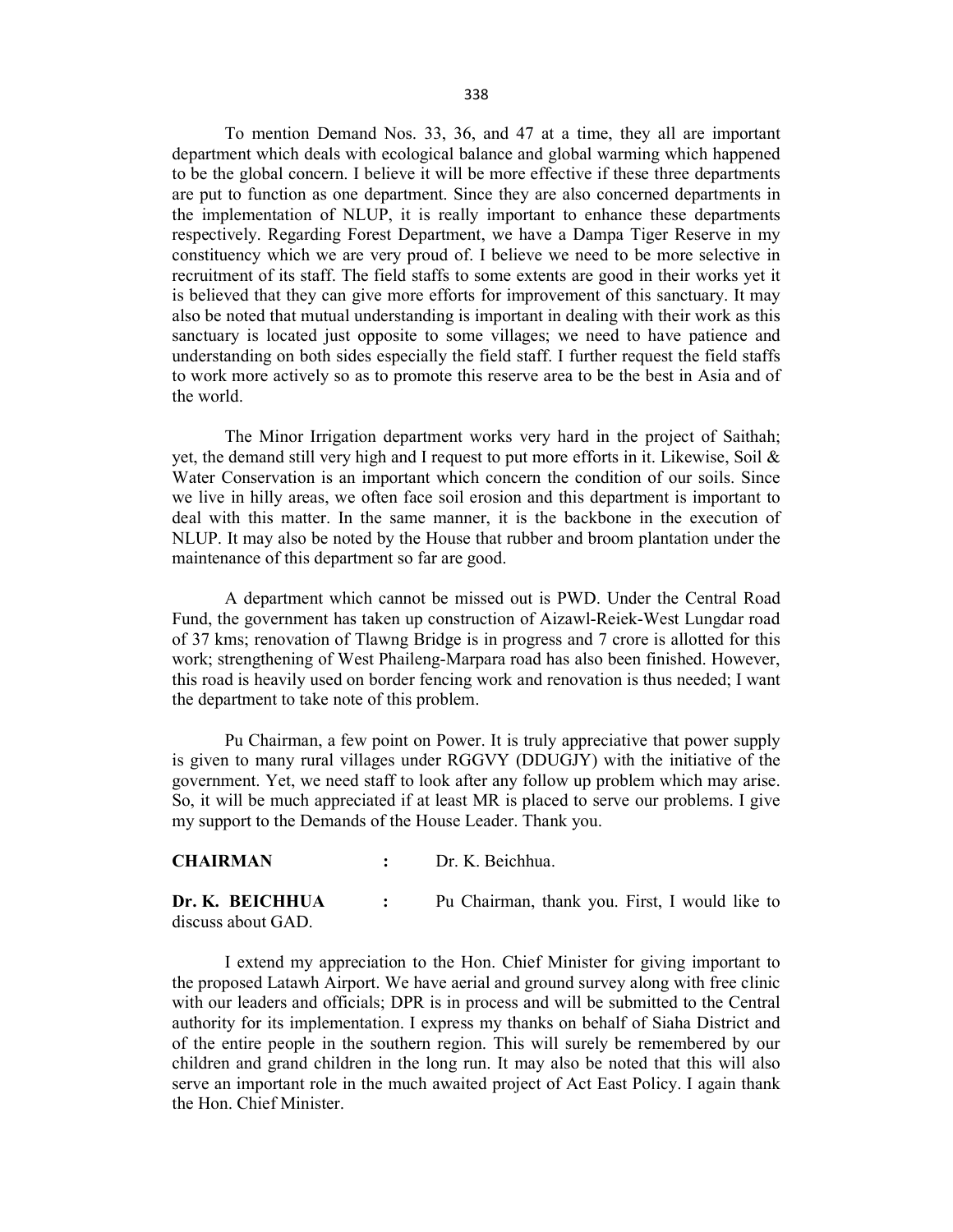On Demand No. 27, District Council & Minority Affairs, we all have known that the three Autonomous District Councils are administered by the DC & their respective Autonomous Council. I used to think if our current system of administration is good enough for the people. I believe the system of our administration and our financial management needs to be checked by the District Council Affairs more strictly. Not to speak of other Autonomous Councils, the current system of financial management of our MADC is far from good as 92% of the total budget is used for staff salary and the rest for office expenditure, vehicle maintenance and TA/DA; the people have no share in our budget. Besides, fund coming from CSS for development works are shared among our leaders depriving the people. We therefore we need reformation. We need careful watching or to reform the system, Pu Deputy Speaker.

 On Demand No. 36, Environment, Forest & Climate Change Department, I daresay that there is not much in our country which is more suitable than our climate due to our natural forests. We have no problem of air pollution as in other places and the only pollution problem we have is manmade noise pollution like the loud sound of bike using proton at night times. Considering step taken by Forest department on planting trees, I think it may be more effective if we preserve our existing trees instead of planting new ones by spending lots of funds so that we may be able to enjoy an evergreen forest with a wonderful climate. As I mentioned earlier, I request the concerned authority to give more concerns on control of such bike with proton as it can cause heart attack.

 On Demand No. 45, PWD, I am thankful for construction of Polytechnic building at Siaha and 100 bedded civil hospital; and, on behalf of the people of Siaha, I convey my thanks to concerned department. Regarding road, I submitted a Resolution regarding poor condition of our roads on  $21<sup>st</sup>$  Nov. 2014. During the discussion of that Resolution, our roads were somehow in good condition but later again receded afterwards. However, comparing that time and now, some sorts of improvements are seen as the road between Lunglei and Tuipang has now been black topped and in smooth condition. While this is the case, my opinion on our roads does not change. I therefore request the concerned department and the Hon. Minister to take more steps on improvement of our roads.

 On Demand No. 11, Secretariat Administration, our officials work hard and a lot of improvements can be seen. Whenever we visit Secretariat, they often received us with efficiency and politeness but I believe we still need to improve our system of file movement for the existing system is so slow that it is effective for development of the government. I therefore suggest that the Hon. Minister make initiative to improve the system.

 Demand No. 1, Legislative Assembly. Within a short span of my four years experience as a member of this House, I have learned the importance of Legislative Assembly. The works rendered by the officers and staffs are par excellent and they hardly have a free time during office hours. When there is a Committee, we are guided by them step by step and they are always ready to give us direction in any of our discussion and evidence. By the way, the officials from other departments may not to take my comments on the Assembly secretariat in bad sense.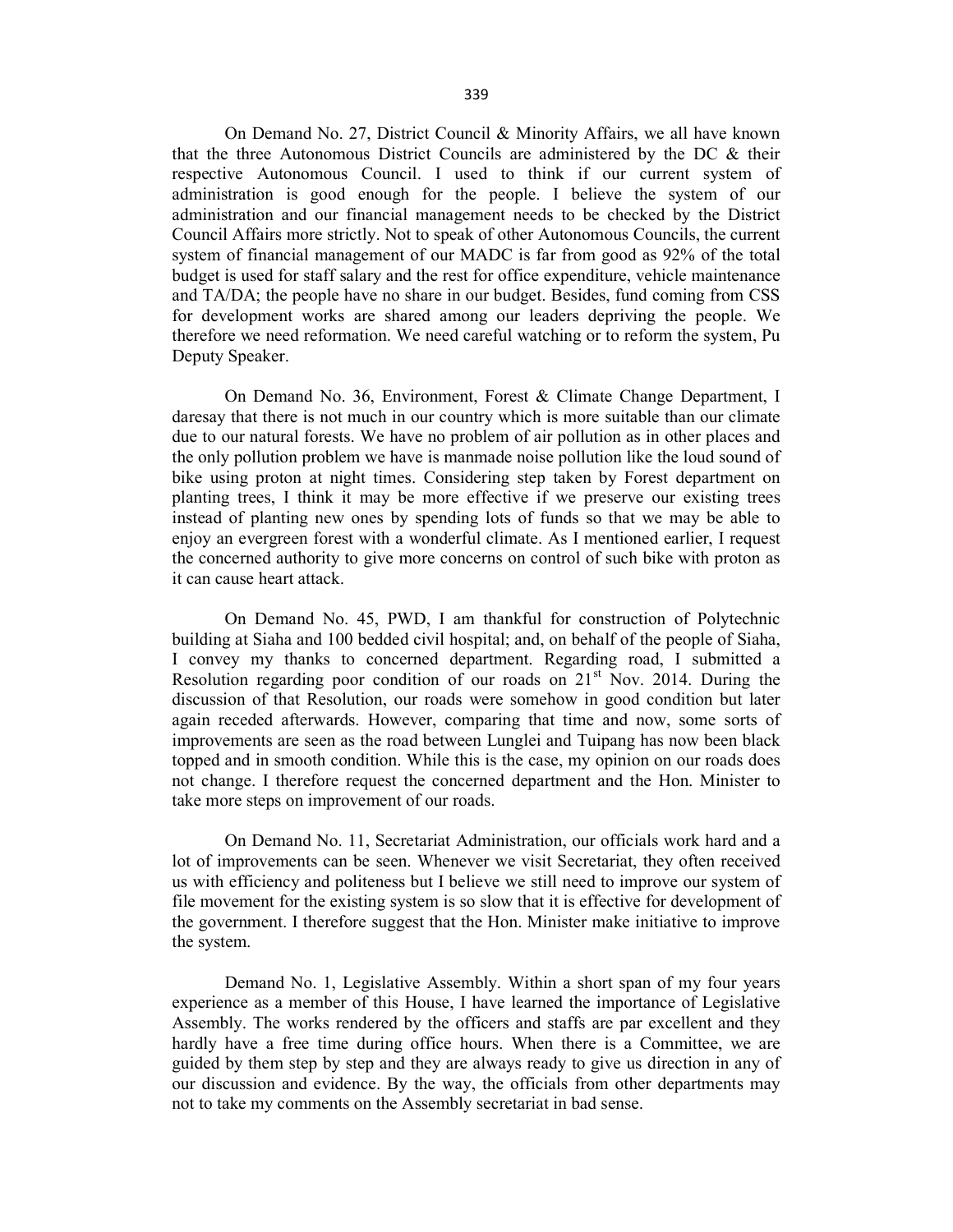Pu Deputy Speaker, now, Demand No. 33, Soil & Water Conservation Department.Horticulture is one of the factors which could bring our state to prosperity. Any progress under Horticulture, partly or wholly depends on Soil & Water Conservation where as plantation of rubber and coffee plantation are one of them. It is necessary for us to give more concentrations on these two projects as it concern with Act East Policy as well.

 On Demand No. 28, Labour, Employment & Industrial Training Department, the objective of this department is developing skills of work force, providing placement services and promoting sound industrial relations. If such missions are implemented accordingly, it will become a valuable treasure to our state. However, on seeing the fiscal achievement of this year, the revenue target is 11 lakhs and revenue collection is only 5, 20,000 which indicates we have to carefully examine ourselves.

 Pu Deputy Speaker, Demand No. 47, Minor Irrigation Department, it is obvious that this department is necessary for the achievement of Agriculture and Horticulture. While this is the case, the department goes without any project for a long time. However, from last year, we begin to have few projects which may be done with the best effort.

 On Demand No. 39, Power & Electricity, I used to think why we keep on ado on constructing numbers of minor dams while we are having a large river Chhimtuipui for power generation. We could become self-sufficient on power with the existing Multi Modal Project plus Chhimtuipui if it is implemented. I request the concerned Hon. Minister to consider the case. So, I give my support to our Demands which have been discussed. Thank you.

DEPUTY SPEAKER : I now call upon Pu T.T. Zothansanga first and then Pu R. Vanlalvena.

PU T.T. ZOTHANSANGA : At the outset, Pu Deputy Speaker, I thank the Hon. Home Minister for handing of a copy of his reaction.

 Now, Demand No. 45, regarding Seling to Champhai road which has been declared as the National Highway No. 6 on March, 2014 and is handed over to the State PWD by the Ministry of Road, Transport & Highway. Despite such declaration, the BRO (Pioneer) refused to hand it over to us and the roads thus are in a poor condition entailing many hardships. The State PWD while receiving the charge offered us to make a tentative estimate in order to expedite the work. As per the estimate, Seling-Keifang and Kawlkulh-Khawzawl are now under construction. Another sanction has been applied for Kawlkulh-Khawzawl road and Khawzawl-Champhai road. By the way, let me inform the House that BRO is handing over the charge tomorrow, the  $31<sup>st</sup>$  March, 2017; but before that, the PWD is already working hard in this area. Seling-Champhai road is planned for double lanes as DPR already being submitted to the Ministry of Road, Transport & Highway. However, the State PWD will reexamine the DPR as it prepared by those who do not know the actual condition of the land. After it is completed, it will be submitted for approval and land acquisition will then be processed prior to starting the work.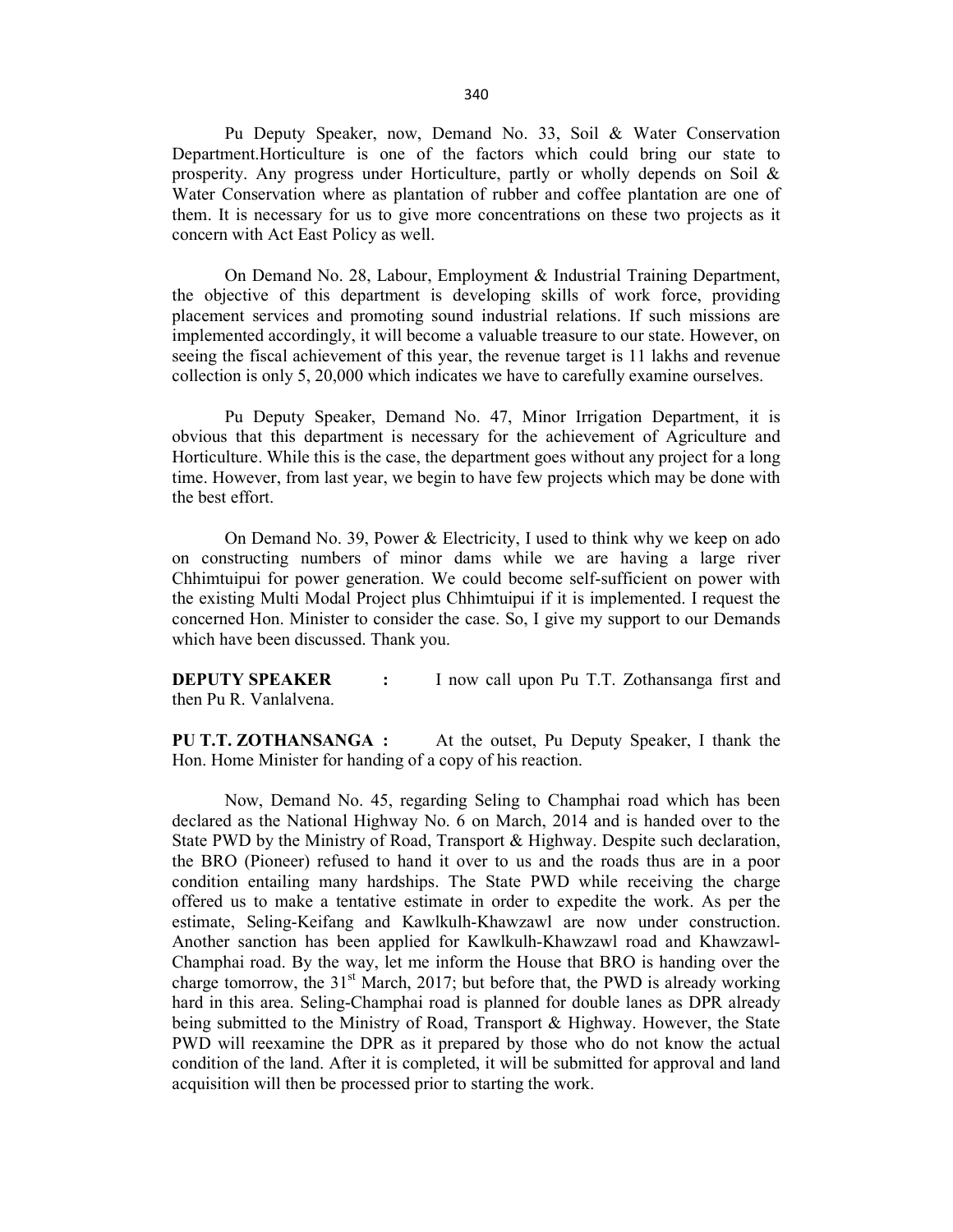Pu Deputy Speaker, it is truly appreciated that during my previous term as MLA, approach roads such as Khawzawl-Neihdawn, Khawzawl-Laizawl, Khawzawl-Tualpui, Hnahlan-Tualcheng and Tualchang-Selam were constructed with fund provision of Rs.27,93,5,200. In the meantime, I want the House Leader to note that Tualcheng-Selam road had been omitted. Thus, development works within my constituency amounting to 69.15 lakh is truly appreciated.

 Apart from this, Pu Deputy Speaker, there is a plan of formation cutting of Vapar-Murlen road as DPR for 66 Villages is in process. It includes Aiduzawl, Diltlang and Lungphunlian road of my constituency and I am very thankful for it. It is desirable if construction of approach road to Hnahlan-Saichal is included also at the same time. It is great to learn that Tualcheng-Rabung road is prioritized by the Hon. Chief Minister and Keifang-Ngopa road to be taken up as the National Highway. In this regard, it may wise to set Hliappui-Rabung road through Aizawl as the distant from Tualcheng will be shortened by 100 kms. If this is followed, much of our problems will be reduced. Regarding Hnahlan-Tuivai road, proposal was submitted to JICA in 2012 but nothing is heard of the progress and we therefore need help from the department to obtain information in this regard. At present, formation cutting of approach road to 22 villages and 33 pavement works are being tendered and I am very thankful for that. Regarding quality control, I share the opinion of my fellow member, Er. Rinawma for the process of work needs more attentions as we have experienced in the past. It is fortunate that the government allocated 239 crore for renovation of roads under NEDP and 657 crore for construction.

 Demand No. 39, P & E, the Hon. Chief Minister give us 12.5 crore for 132 KV Power Station at Champhai DC I am very thankful for that. At the same time, I would like inform the House that we also need power supply for Tlangnuam, Champhai and Saron of Hnahlan.

 Pu Deputy Speaker, it is unbecoming of one of the oldest department in Mizoram i.e.  $P \& E$  is still functioning on rented building for the office. This should be taken into priority so as to save large amount on rent. At the same time, I request the department to check loose electric wiring in Selam for it may be harmful for the people.

 Pu Dy. Speaker, to inform the House the actual reason for accepting V/C pass in the application of compensation, I may read out with your permission that "The compensation may be given not as a matter of recognizing the validity of passes issued by the Village Council, but on the ground of human consideration, if the claims are properly scrutinized and found genuine on case to case basis". Pu Deputy Speaker, I hereby give the copy for the property of the House, for the House Leader and Group Leader.

 On Demand No. 15, GAD, I opine we need to preserve lands owned by the government by maintaining appropriate record as there are many who do not hesitate encroaching in to such land.

 On Demand No. 39, Environment & Forest Deptt., let me inform the House that the problem of shortage of staff is intensive in this department. Even in Murlen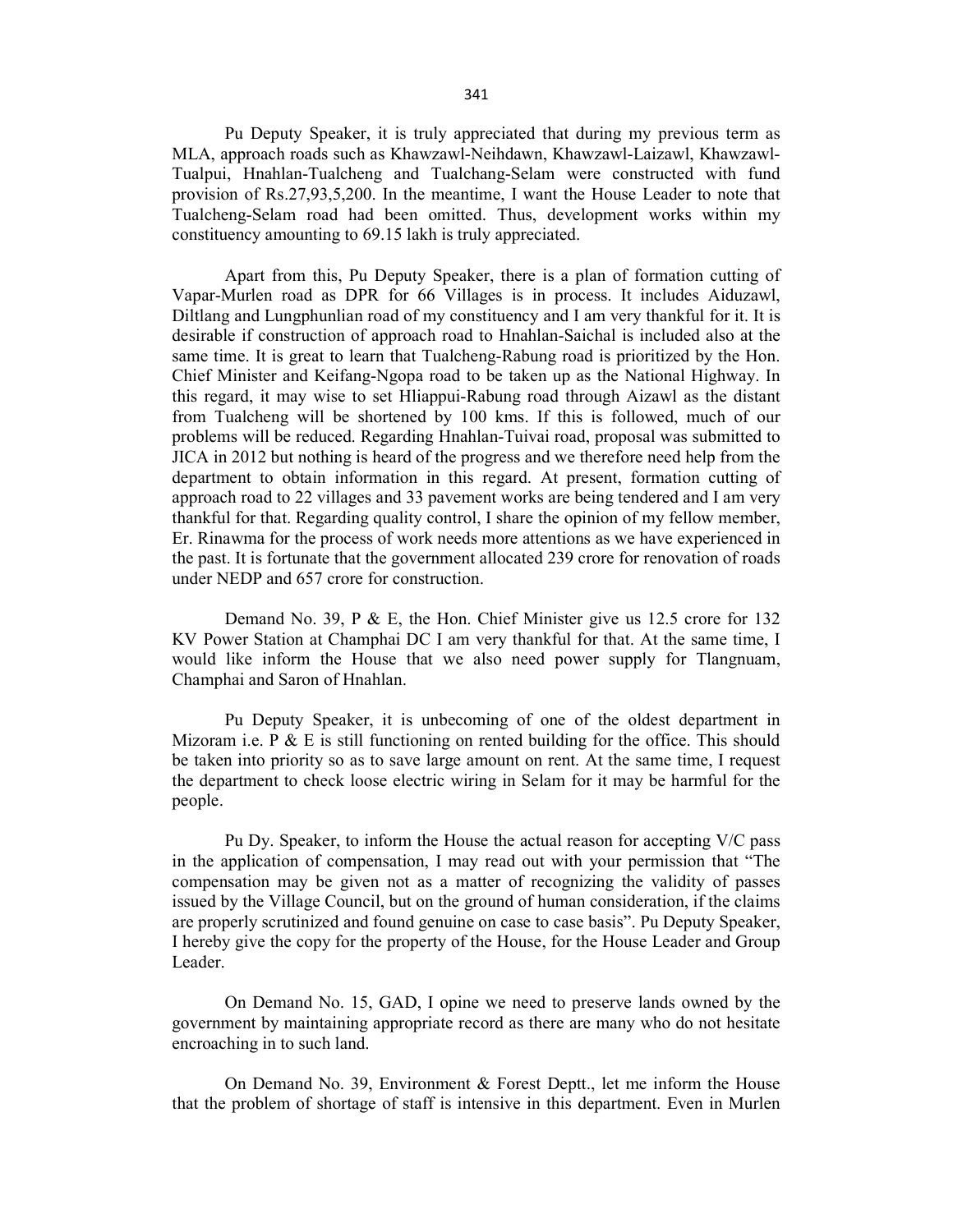Sanctuary, the original staff which consisted of 20 and their positions remains unchanged till date. Regarding pouching of animals and preservation of fishes, I opine cooperation of our NGO's may be obtained for it will much more effective than the effort of staff alone. At the same time, I think we should also give financial assistance to Zothei Huan (fruit garden) of MUP.

 Last, but not the least, I think the Deputy Speaker office should also be equipped with Xerox machine. Besides, the Secretariat needs improvement by recruiting more staff so as to alleviate the laden workloads on serving the Members. And, I give my support to pass the Demands which have been discussed. Thank you.

#### **DEPUTY SPEAKER :** Pu R. Vanlalvena.

PU R. VANLALVENA : Pu Deputy Speaker, thank you for giving me time to discuss about the demands of the Hon. Chief Minister/House Leader. Firstly, I would like to discuss on Demand No. 1, the Assembly Secretariat.

 It is our main office for all of the Members especially who are in various Committees which have been convened on a regular basis. The staffs always treat us with politeness and ready to guide us on our ignorance of the committee matters; we are all grateful indeed. While this is the case, this secretariat has often a problem due to delay of other departments in furnishing the answer to the questions which have been given almost two weeks beforehand. Apart from this, wrong answer has often been received from some departments. It is therefore important for all concern departments to deal with Questions & Answers of the Assembly with due care so that the answer is received within the stipulated time and in correct form.

 Pu Deputy Speaker, regarding the expense of the Members who are on spot verification, I suggest this secretariat may bear all our expenses on foods and lodging so that each member may be able to travel freely.

 Next, Demand No. 11, Secretariat Administration Department. As already mentioned, I support the opinion that files movement as too slow. Moving a file need a lot of time as it has to go through at least 72 tables before it return. This system therefore causes a lot of problem in recruitment of staff and execution of funds. Besides, there is too much committee to delay the file movement. Is there a way to resolve this problem or else our problem will continue? (Hon. Speaker takes the Chair.)

Next, Demand No. 13, DP & AR. Most of the departments we have in Mizoram are under-staff. So, when applying for any recruitment, it hardly goes through DP  $\&$  AR and I wonder what could be the reason. Is there a way to resolve this problem?

 Coming to Demand No. 15, GAD, it is regretted that we are now having a district boundary dispute to deal with. There is one village under the administration of multiple DC's. Is there a way to make arrangement for better administration?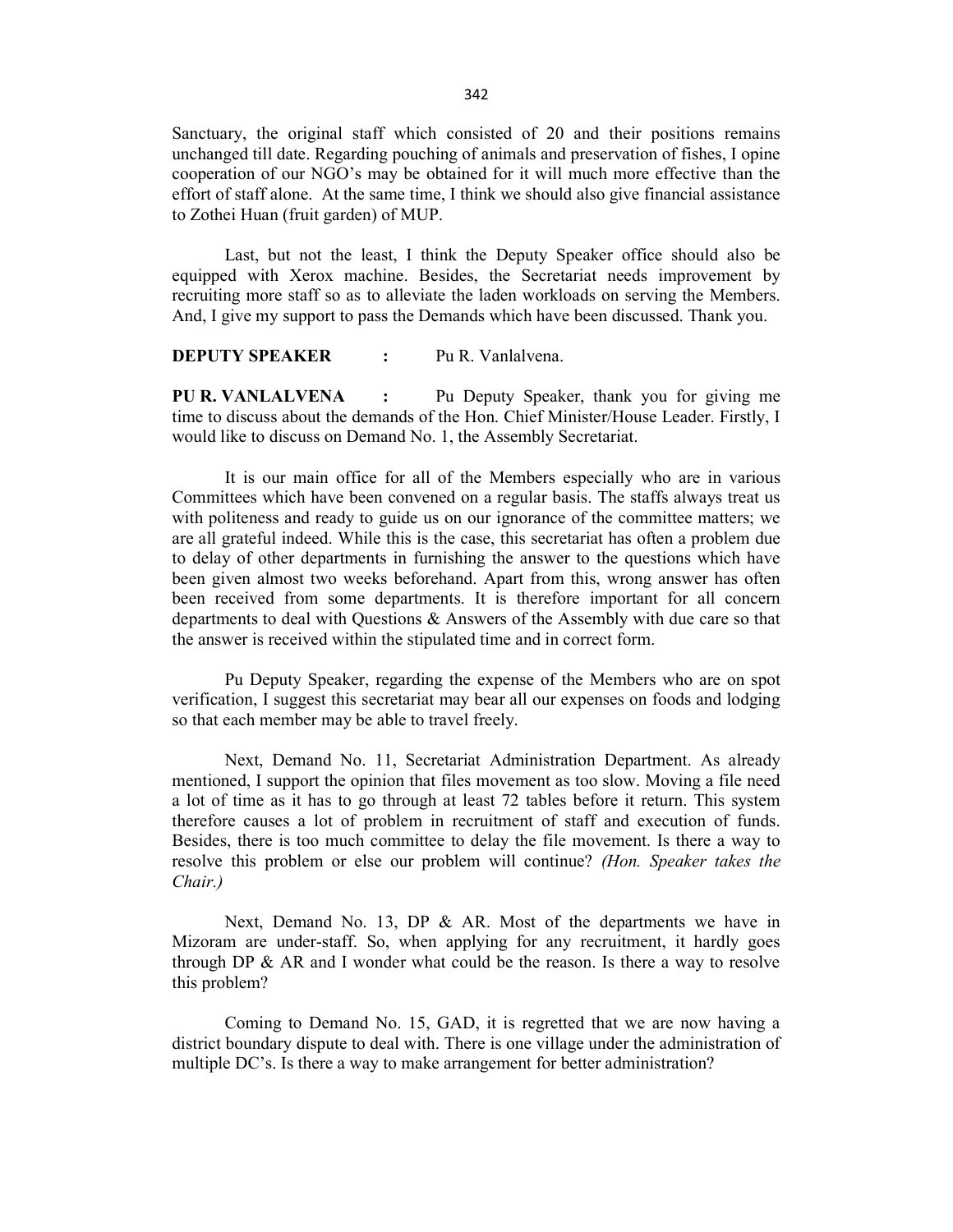On Demand No. 27, District Council, I opine the areas of our Local Council quite small compare to local Council areas with Aizawl and therefore necessary to demarcate once again. I also opine that 25 seats of Village Council may be reduced to13 seats to save the government expenditure.

 Demand No. 28, Labour & Employment Deptt. The former Union Minister who had prioritized ITI initiated setting up of IT every district as so in Mizoram. Consequently numbers of building are being constructed in various districts. However, such building could not be occupied due to delay of the commission. Is there a way to open this building and put into function so that the enthusiast youth are trained in their respective trades?

Next is Power & Electricity. It is known the importance of power & electric department and that the staff working hard enough as they sometimes works overtime without having any sleep so that we can have an uninterrupted power supply. So, we have to acknowledge their devotion and hard work. In the meantime, I request to the Hon. Chief Minister, its concerned Minister to consider shifting of transformer near Presbyterian Church, Bethlehem to other place for we are planning to construct a new building in this area.

 Lastly, on PWD, we have 1,465 kms of National Highway; we have no say on National Highway as all the tendering of works and selection of the contractor are done by the Central. The State received only 9% from the actual fund which is utilized by the PWD for the work. Regarding NH 6, as mentioned by the Hon. Member from Champhai, it is not the government or the department's fault. If the BRO refuse to hand over the fund, there is nothing we can do. This kind of incident can also be seen in many part of Mizoram and that the performance of PWD cannot be seen as it should be. Besides, we all know what type our soils we are having. We frequently face landslide during monsoon as most of our soils are in a condition to slide any time. Whereas our roads cannot be last that long as repairing is hardly done on time and the effort of the department on such roads cannot be seen. In this case, I think we need mutual understanding. Pu Speaker, thank you for the time.

SPEAKER : Who will be next? Pu Ruatkima.

PU LALRUATKIMA : Pu Speaker, thank you. Members participated in the discussion of Demands of the Hon. Chief Minister So far, are quite enthusiast in the subject. Hopefully it will be benefitted by all concerns.

 Before getting in to Demands, let me inform the House that construction of the approach road to Seventh Day Tlang under PWD which was completed with good quality is destroyed by the work under SIPMIU. However, the PWD are now doing repair work by using paver finisher and will continue this in other parts of the city as well. As the weather is bad for working, it is done at night time and working very hard.

 First, demand I would like to state is regarding Legislative Assembly. This is our office for us MLAs and I am glad to see the welcoming faces of the officers and staffs in dealing with us. In any spot visit, the officials from concerned committee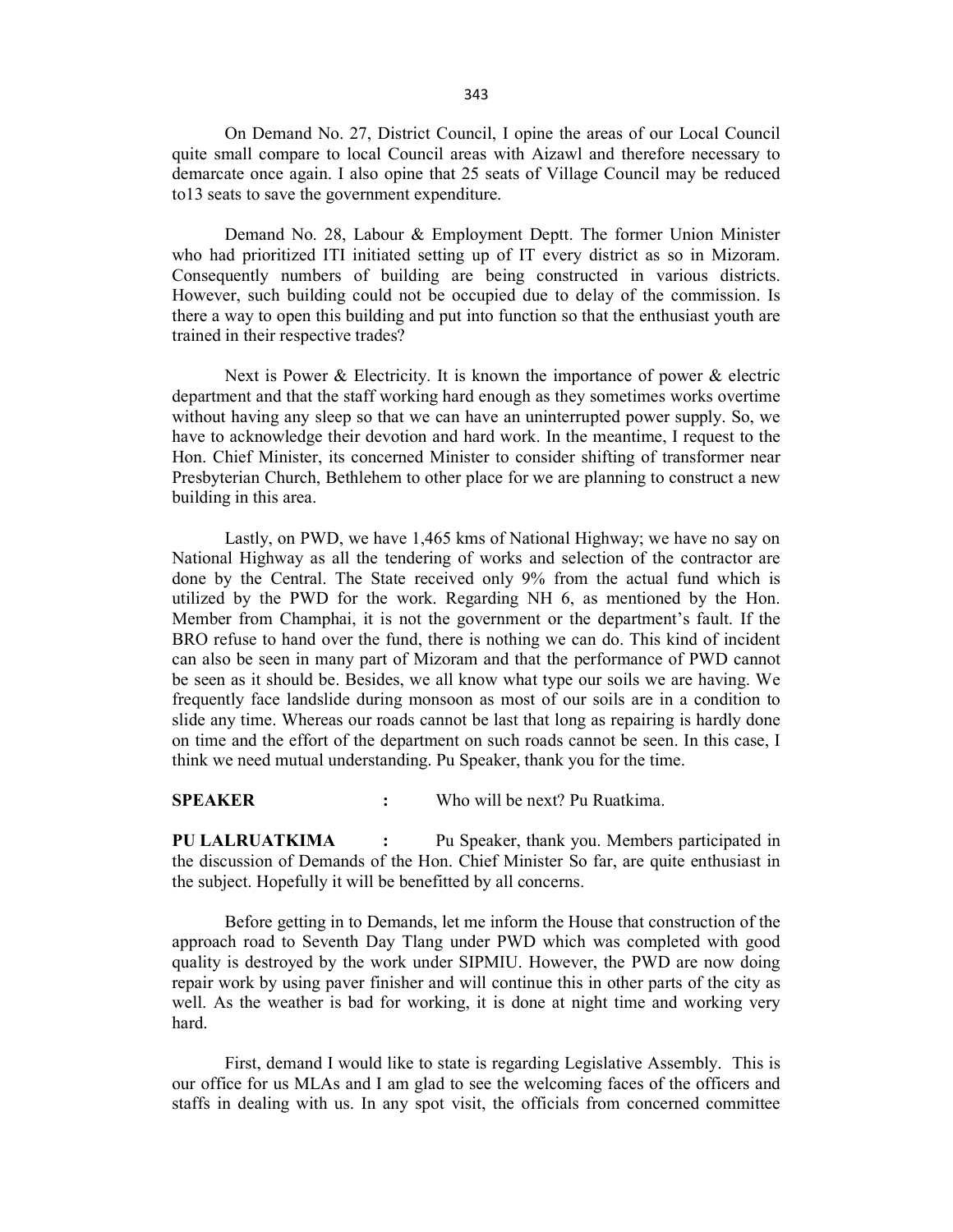accompanied us to guide and advice us which truly is much appreciated. Their involvement is often questioned and was also being mentioned in this House also. I hope that does not discourage other departments for we all work for the betterment of our state. Pu Speaker, I cannot see properly the television overhead due to my position and would be appreciated if it is mounted back in the previous place.

 Now, Demand No. 45, PWD. This department received many complaints and grievances from the people as the government received the same. Many of our roads are so poor that some maxi-cab drivers have even named it "Congress road". It may be insulting but we should examine ourselves. Now, more than 700 crore worth project was made, yet, without preparation, it will not be utilized purposely. The working season in Mizoram is quite short due to our climatic conditions. We have to collect materials during rainy season in order to start work in dry season. Besides, quality assurance is very important and we need to take a step to improve it. We know that our rocks are soft compare to other States. The current SOR rate is upgraded so that we may be able to import better quality rock from outside. It appears that the roads under BRTF generally are good in quality as the materials used are of good quality. We can achieve the same if more thought is given.

 Regarding bridge construction, it is unfortunate that some collapses as some are so poor that it is unsafe for heavy vehicles. So, we need to give more attentions to maintenance of our bridges. Regarding Tlawng Bridge, it is with built double structure despite proposal for triple structure. It will be much appreciated if it is restructured as the original plan as it is learned that 54 lakhs for this purpose remains unspent. This bridge is of much important as it is regarded as our main door for development as the area becomes the industrial growth centre and the main place of EPIP from which heavy materials are imported.

 Even our city roads, they are not long lasting due to our poor drainage system. So, we have to improve it while improving our roads. I often thought of using paver block or cement concrete as in other Indian States. The construction cost may be high but the maintenance cost will be zero for about 20 years or more.

 Pu Speaker, KDZKT road is constructed in the western part of our state, Kanhmun to Tuilut but it is regretted that Land Acquisition has not been introduced here. Many cultivated lands are being destroyed as the ignorant owners are not compensated. Why not using a clear thought while DPR of such project necessitated the Land Acquisition Act? We do not know how hard is to take for the western people.

On Demand No. 28, LE & IT, it is a common knowledge that Building  $\&$ Other Construction Workers Welfare Board is implemented since 2012 following the Supreme Order. So far, we have 36 workers from the start with 3 co-terminus office workers and 9 drivers. I question myself why we need such 9 drivers while the government enforced financial restrain. I have asked the same in this session but the concerned Minister did not clarify; the same case with recruitment of 10 Data Entry Operators. I do not know who is to blame, the official or the Minister. This Welfare Board under the programme of Children Education provided assistance to 13,294 Nos. children during 2013-2014. However, nothing was given last year may be due to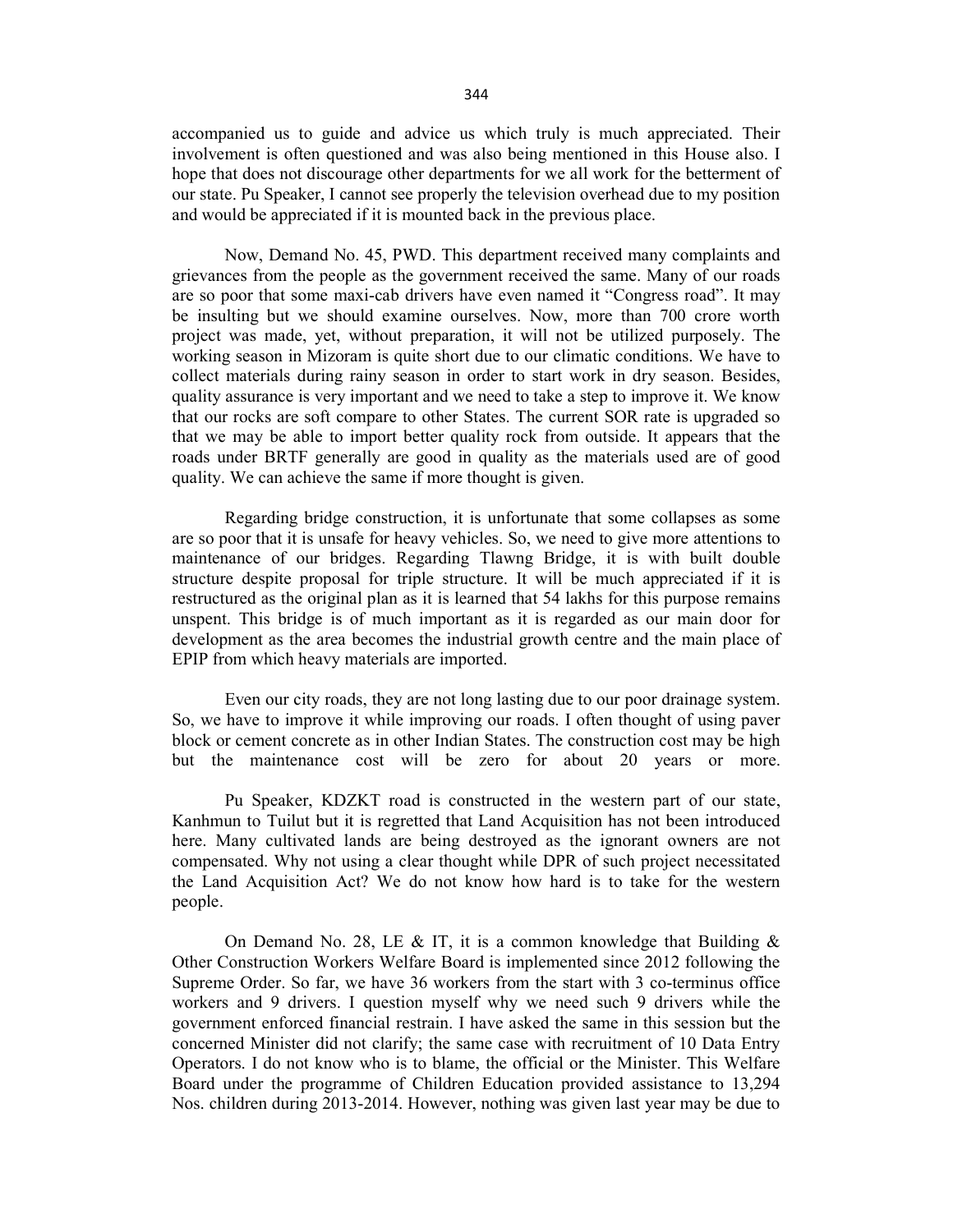failing to submit the application; it is a waste that only 12% is utilized from the actual fund. While such is the case, a question was asked a Member regarding Nos. of assistance being given but it is replied as 17,092 Nos which indicates we are not vigilant enough.

 On Demand No. 30, Power & Electricity, we need to make more efforts as we cannot exceed 30 megawatts since the time we sit here. It is an essential need and we need to put more transformers in order to have abundant power supply. Apart from this, I feel it is necessary to replace the much crisscrossing wires across Aizawl city with aerial bunching cable.

 We all have heard of District Council Affairs and how it needs reformation. If they are so unworthy to govern, I think the people should reform them by the next month. Besides, construction of road from Khaikhy linking Myanmar from SPA fund was contracted by people holding important post in the District Council but no work is seen within the District Council area of fencing, building garage and Children Park. Since any project under MADC is hardly executed, we need to examine ourselves.

 On Demand No. 13, DP & AR, I would like to know the progress on recruitment of Staff Nurse under MPSC. Despite intensive demand for the service of nurses, it is sad that nothing is seen for their recruitment as yet and our sluggish behavior in creating such posts is deeply regretted. Likewise, we are in great demand for Technical Engineer, Veterinary and Medical doctor and we need to give more thought in this regard as well.

 On Demand No. 15, GAD, it is time that we have Mizoram House in Imphal and Churachandpur as we already have a land for that; it is also high time to equip our Airport Terminal with air condition as the climate becoming hotter day by day. It is also a must to determine a flight between Aizawl to Manipur as Manipur is where many of tribe lives.

 On Demand No. 11, SAD, it is learned that solar plates being installed at the Secretariat buildings lays unused while the world concern with renewable energy. Thus, we should determine how to make use of it. There is also a demand for CCTV in the same building and may be fulfilled and also repair the one in the Secretariat which is not working since yesterday.

In Environment  $& Forest$  Deptt., it is great that we are abruptly awakens in preserving wildlife. In order to achieve, I think we need NGO's cooperation and we should find how.

 Pu Speaker, only one point. We all know our situation after implementing MLPC Act, 2014 where as my thought is all about Rehabilitation. We have one at Sethawn plus several rehabilitation centres or Home under NGOs in various places. May be it is impossible for the government to recognize such centres but we should set up a reliable one for there are many who could not receive proper treatment and we need to give more concern to this.

Lastly on GAD, we have Planning Board and Development Board in my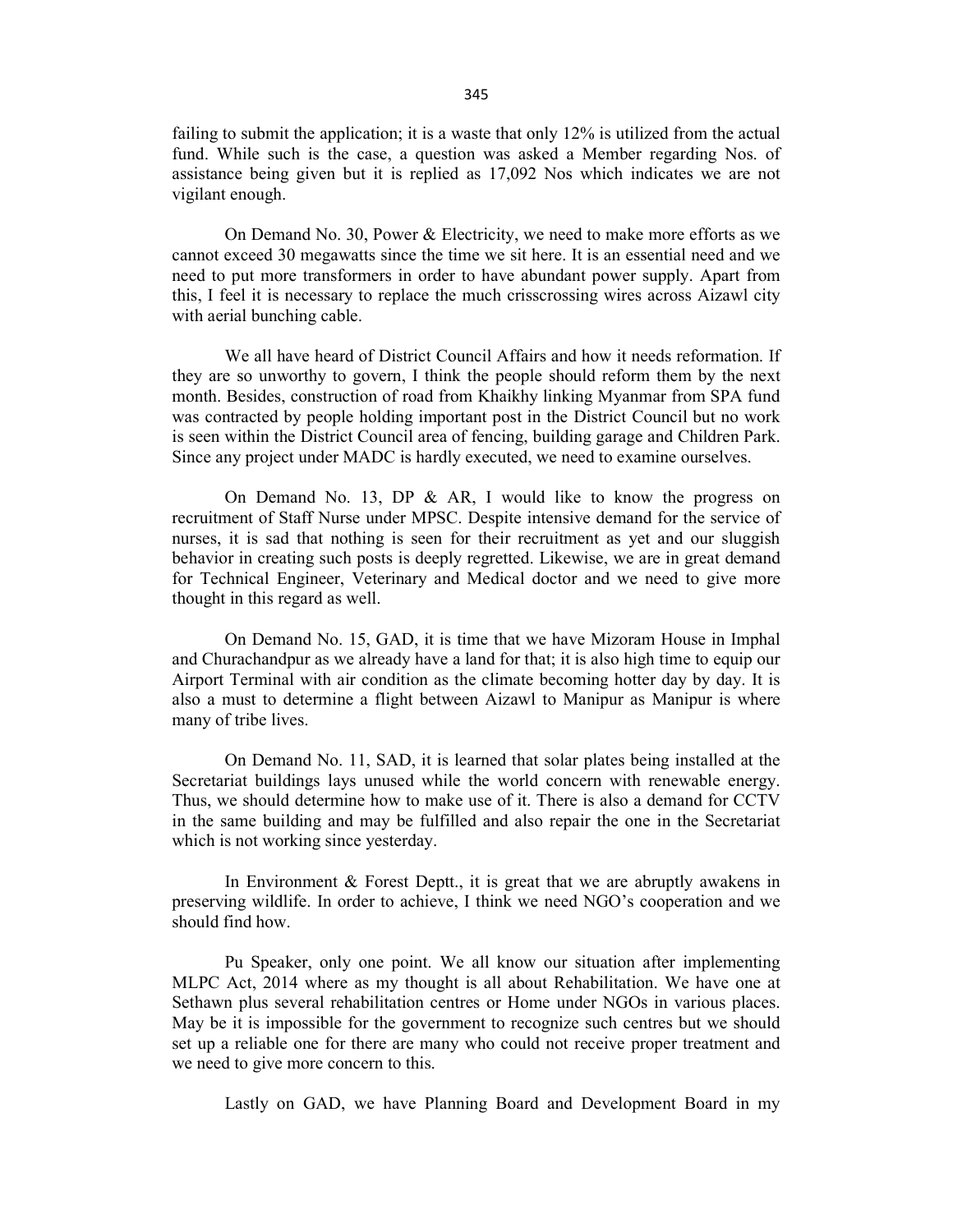District but it is not functioning as supposed. I think we should determine how to put them in function so that our youth benefitted the service. Regarding fund allocation of Lunglei High Power Committee, 1% is to be met from the State Annual Plan. If we cannot fulfill this, we need to make it work the Development Board which we have set up in every district. We also have to concentrate on decentralization of power in order to make our state where our youth could accommodate themselves. We have to keep our mindset in this regard so that the rural people and those who are in need may survive. That is all I can say. Thank you.

SPEAKER : Pu T.Sangkunga.

PU T.SANGKUNGA : Pu Speaker, thank you.

 First, I would like to discuss about Demand No. 33, Soil & Water Conservation Department. While most of the departments are in short of manpower, this department is in short of work. Thus, we should determine how to make the best use of this department for giving them more works will not require new post. I request our Leader to take note of this.

 Next, on Minor Irrigation, the department is bifurcated from Agriculture not long ago and is rapidly growing. Without it, Agriculture and horticulture cannot work as without water no one survives. It has been in short of staff when it is bifurcated as no project can be taken up without enough JE; we have to remember this problem.

 Next is Power & Electricity Department. While negotiation on embankment of Serlui was taken place, some land holders deliberately increases the demand of compensation and consequently caused the he project being abandoned. However, as Pu Lalhmingthanga becomes the Power Minister, he has gone through without giving important to the high project cost like the demand of 100% for the State; I find that is a good idea. I think we should give importance to SHP as any of below 25 MW is regarded as small hydel power in which the State's share is 100%. Therefore, we have to keep this in mind and dam up Tuirini just like Serlui. For this, we may avail loan from BRICS (Brazil, Russia, India, China and South Africa) on a low interest and also get help from MNRE as it is concern small hydel project.

 It is regretted that the project of Tlawva SHP of Khuangthing is on the verge of being abandoned due to poor quality of work. Thus, a revised estimate is submitted which may be approved to supplement power supply to Champhai district and East Tuipui constituency. So, I request concerned Minister to take note of this problem.

 Regarding the spot visit on Tuirial Hydel Project by the House Subject Committee-I, it is a great project in which numbers of Group 'A' Mizo officers too are recruited as a result of approach made by our NGO's to NEEPCO authority for recruitment of local people. I mention this because it is important for the government to make a strong demand to railway authority as well for recruitment of 100% local people when railhead enters our state and in the process, cooperation of NGO's may also be availed. It is great that we achieved recruitment of 100% local people of Group 'D' and Clerical Staff in the establishment of Veterinary College in our state.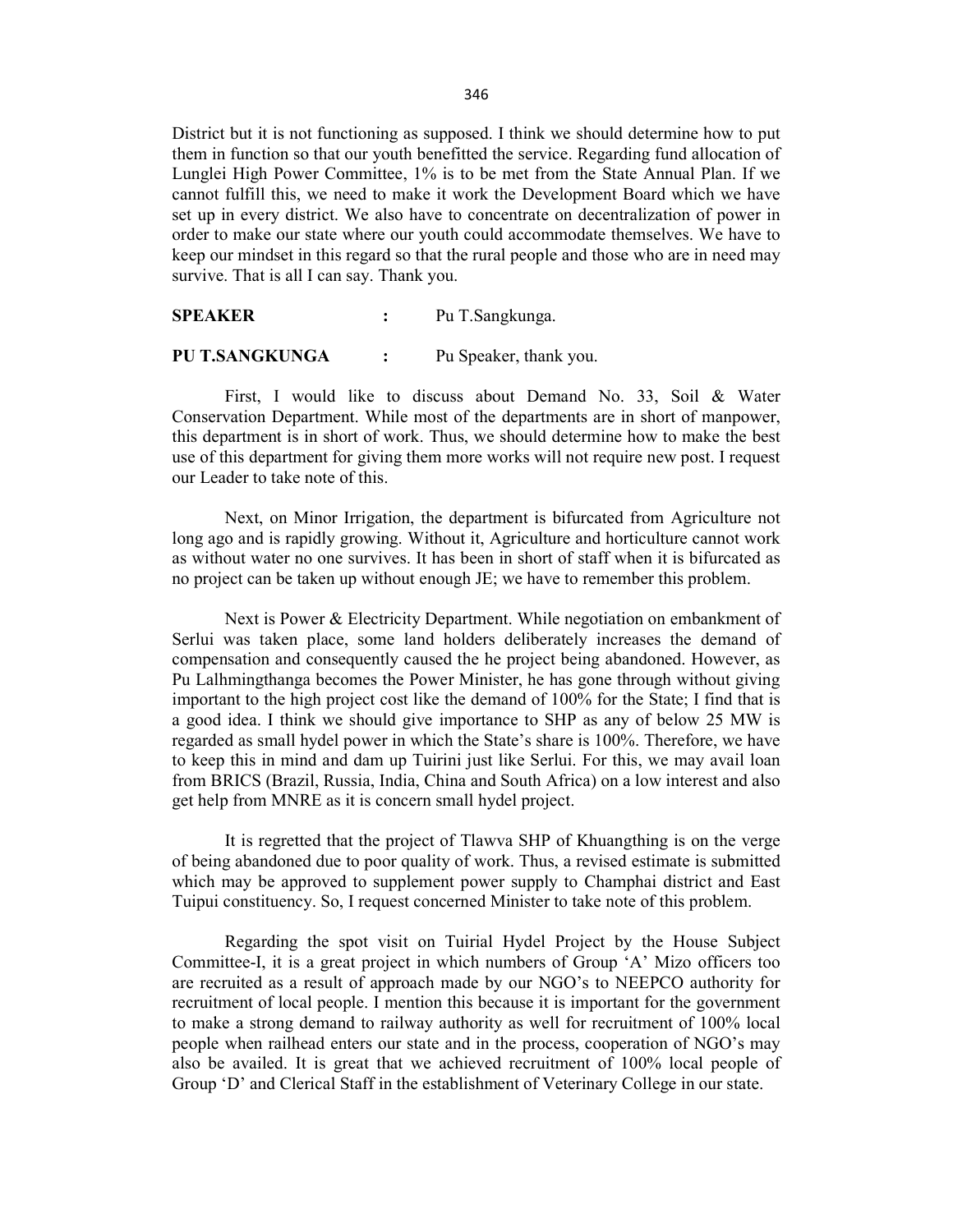On Demand No. 45, PWD, we have enormous project such as Lengte-Bungtlang South of Multi Modal the project at the cost of ₹ 2,500 crore, plus, ₹260 to ₹620 crore for construction of road under National Highway. With the effort of our able House Leadership, Aizawl-Thenzawl-Lunglei World bank Road has been approved as Referral Hospital being sanctioned. Projects we received from World Bank and from others sources amounting to  $\bar{\tau}$ 14,453 crore which indicate we have a huge projects as never happened in the previous years. In order to maintain quality control in such projects, we will need a lot of workers. It may therefore necessary to consider for concerned authority for filling of 127 vacant posts of J.E. at least on coterminus basis. We also have numbers of projects under PMGSY thanks to the effort of our House Leader. At the same, I request PWD official to prioritize roads such as Tuipui-Khawbung and Dungtlang-Kelkang as improvement is badly needed.

 Pu Speaker, I have once made a suggestion on beautification of Aizawl taken up by UD & PA and PWD that Vaivakawn road may be intersected with road approaching Bazar Bungkawn at the point near Pu Zoram Sangliana's residence in order to avoid traffic jam, but nothing is done till date. It will be much appreciated if it is given important.

 Pu Speaker, lastly, LE & IT. Having an efficient Minister, the Youth Commission and Welfare Board are able to flag off 3,602 youth for a job outside and 2,554 within Mizoram totaling 6,156. On 11/4/2017, there will be job recruitment of cruise liner for Gulf countries and will be conducted at MYC office. I hope that any interest youth may give attention in this regard. Besides, recruitment of Cabin Crew will also be conducted for Jet Airways, Indigo and Spice Jet; Spice Jet will conduct interview on 26<sup>th</sup> April and for Jet Airways, it will be done at MYC office. New York University also will provide training at the Youth Commission office at its own expenses. Hopefully this will open job opportunity abroad for our youth especially to Gulf countries. I inform through this House any interested to prepare themselves and have readymade passport for it will be necessary.

 Pu Speaker, I give my support to pass the Demands of the House Leader. Thank you.

SPEAKER : Pu Lalrinliana Sailo.

PU LALRINLIANA SAILO: Pu Speaker, First of all I would like to speak about Demand No. 39. I thank the Hon. Chief Minister for sub-station at Khawhai and Sialhawk and for Integrated Power Development Scheme of ₹700 crores.

 Pu Speaker, the Hon. Member from Tuikum and Aizawl West-I have mentioned about Khawhai and Lungpho road; I, too have urged the same several times if steps could be taken. Likewise, I have mentioned several times that alternate road of Sialhawk-Khawhai be made for it is essential for East-West corridor and a bridge for missing link. Pu Speaker, I would also like to mention that the people of Lungtan, Khawhai and Vantlang trust in the leadership of the Hon. Chief Minister. In such villages, the total of rest of other party combined hardly equals the strength of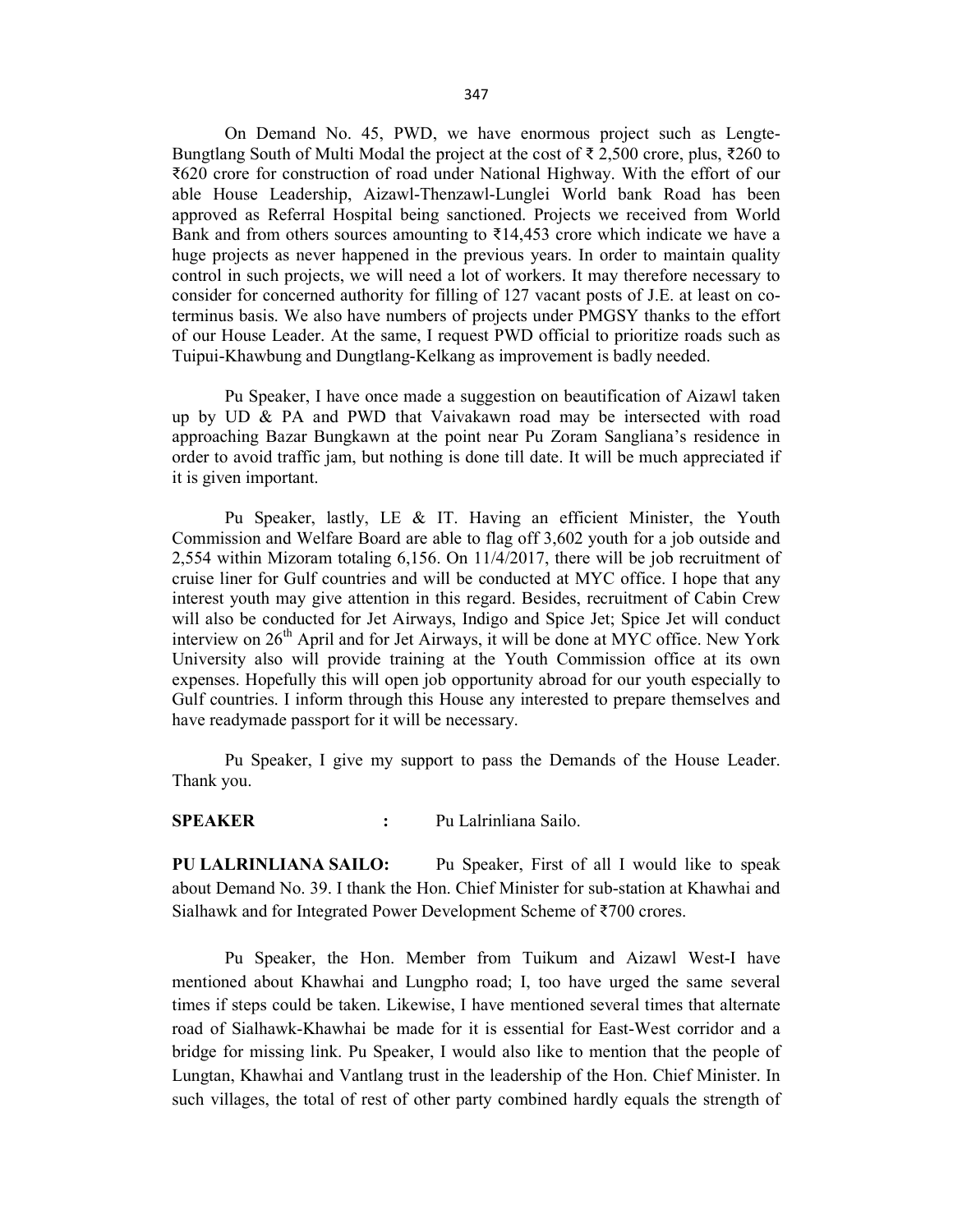Congress party headed by the Hon. Chief Minster.

 Pu Speaker, on Demand No. 33, climate change has a great impact on our soils and rivers and thus is important to upgrade the Deptt. of soil & Water Conservation. The present strength of the department is less adequate to monitor the present requirement of our state.

 There are many things to mention regarding Demand No. 28, Labour & Employment. Lately we have been hearing about CESS and the Welfare Board. Pu Speaker, when I visited PRISM office, they insisted the Hon. Chief Minister and his Ministry should resign. In response, I have made a challenge to them that I will quit politics if anyone has a proof that I have taken even a single dime from anyone as a bribe. I know that they themselves have received office rental charge of ₹1.5 lakhs which is rented in my neighborhood for  $\overline{\xi}25,000/$ - which is well equipped. I further told tell them that I admire the skills of their financial management.

 Pu Speaker, CESS Board of Building & other Construction Workers Welfare is constituted with utmost difficulty but is disappointing to hear how it is being portrait. Under able guidance of the Hon. Chief Minister, I was given the charge of Labour & Employment. Pu Speaker, it was during my tenure that CESS board was formed being on only 21 days old as Minister, we approached the Secretary of Central L&E, Shri Sudha Pillai. The process was technical that I invited them to come to Mizoram so as it could be explained to the official. As per my request, they landed Mizoram on  $6<sup>th</sup>$  March thus, for the first time, RSBY meeting was held in the North-East. We were informed that it was mandatory; we have to search for experts. Thus, Pu Francis Lianmawia, the first holder of Master Degree in Labour Management among the mizos, Dr. Para and Pu Darsiamliana were entrusted with the task; they took charge of RSBY. Pu Speaker, no one was expert since it was technical. Pu Manmohan's Ministry declared that by 2020, we should have 500 millions skill labourers. With the guidance of Hon. Chief Minister, the Cabinet therefore decided to shift MYC from Sports to Labour & Employment Deptt.

 What I would like to mention is that the Opposition Members are unaware as to how hard we strived to form CESS Board; then, we are accused of starting the programme in Chief Minister's constituency. Pu Speaker, we have given awareness through Doordarshan, Trade Union and to the constituency of any of the Opposition Member but we did not receive any registration. Halls were hired by officers, but none turned up and there was no registration. Then, it was decided that we move to Chief Minister's constituency. Even here we failed. However, after trade union tried forcibly, we were able acquire few registration. Pu Speaker, it was only after we distributed Children's Education Assistant that we begin to get registration. We have 20 crores from the Central Govt. and we enquire now and then what the ratio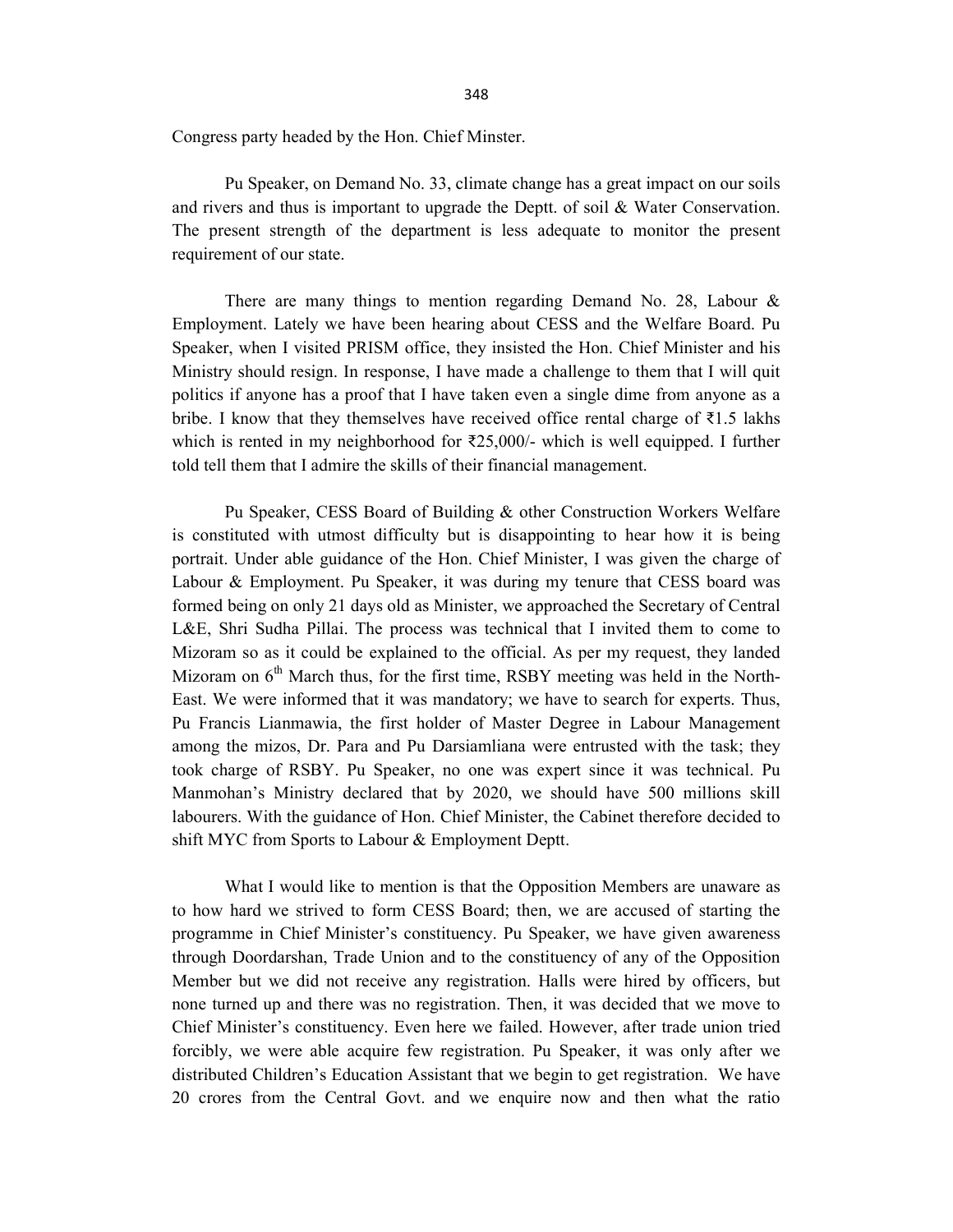disbursement was.

 Pu Speaker, it is an important programme; if we really care for the welfare of 'Kut Hnathawktute' then we should not speak ill of this programme. (Speaker : You have crossed your time allotment). Thus, I want to mention that Building & other Construction Workers Welfare CESS programme by the Govt. is beneficial for the people. It is successful, thus opposition are talking about it. Pu Speaker, I wil continue to speak about it even press. (Pu Lal Thanhawla, Chief Minister: You should have informed me at that time, I might have favor to select as well). Yes, Pu Speaker, the Hon. Chief Minister was not aware of the proceedings of the programme, but he was accused of introducing the programme in his constituency. So, Pu Speaker, we should allow CESS to function as it is. Thank You.

SPEAKER : Pu P.C. Zoram Sangliana.

PU P.C. ZORAM SANGLIANA: Pu Speaker, there are 15 Demands, thus, I will speak briefly.

 As we are discussing Demands of the Hon. Chief Minister, there are certain things which cross my mind. What a privilege it is to have peace accord; looking back and the present situation that we are in after the peace accord, it is truly unbelievable. Pu Speaker, we are holding developmental discussion under peace and harmony of the state's atmosphere.

 I will not go in demand-wise but highlight only those I feel necessary. Secretariat Administration, Deptt. of Personnel & Administrative Reform and GAD are the core of the Government. Thus, I would like to suggest that the official study the files carefully from the roots than only return the files.

 Demand No. 28, Labour, Employment & Industrial training Deptt. Pu Speaker, in my constituency Kolasib, we have information that the  $1<sup>st</sup>$  installment for construction of ITI has been sanctioned. I would like to request that the Govt. select the site and start the work as soon as possible.

 Demand No. 34, UD & PA. I request through this august House that due to soil erosion during monsoon season, the house of YMA President has collapsed and the pillar of MHIP house also is hanging. I request if the officials and engineers could prevent and look in to the matter of this soil erosion.

 On Demand No 36, I would like to state that plantation of trees should be given priority; the department should give awareness through NGO's. Pu Speaker, awareness has been given but I would suggest we should step up the game.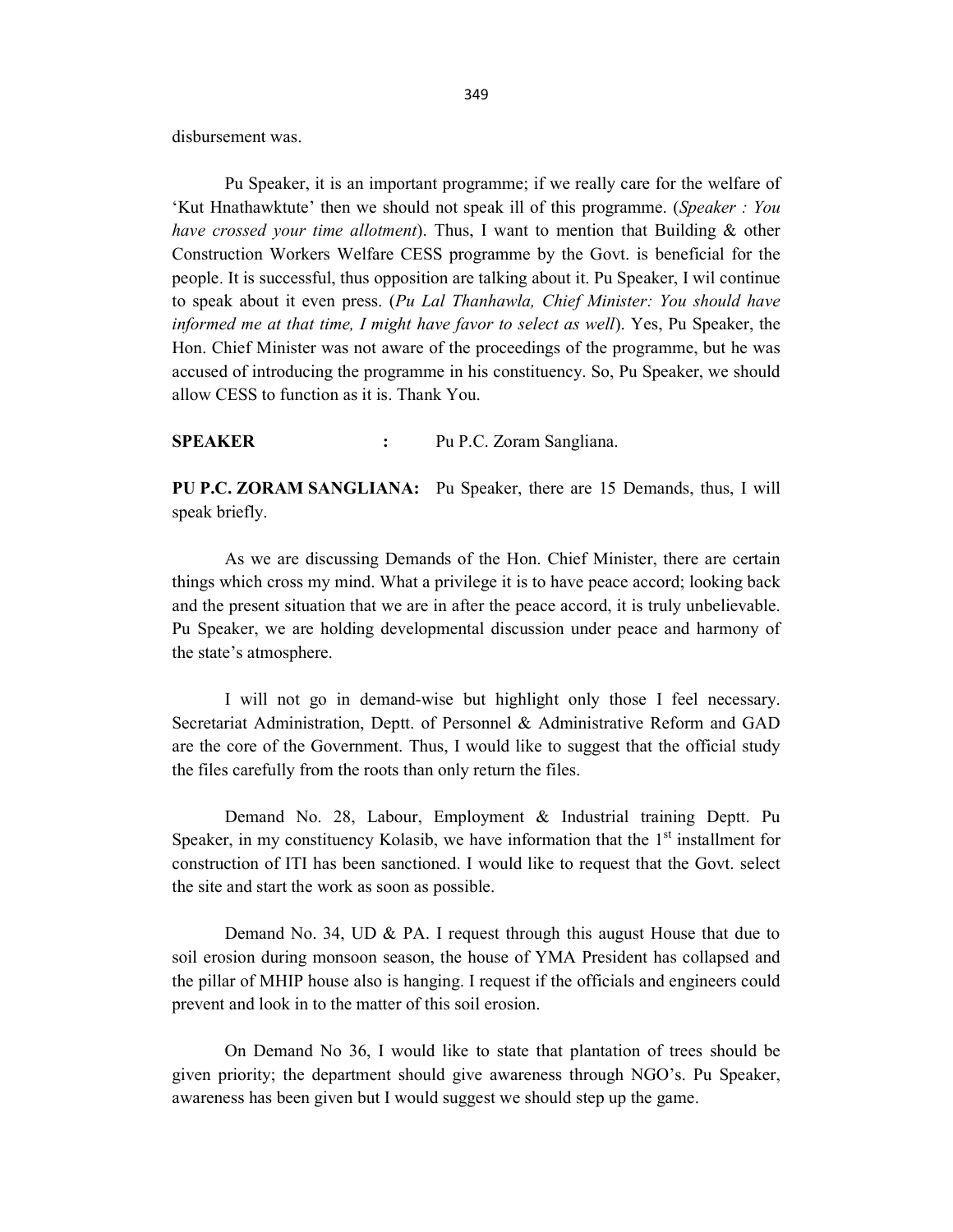It is amazing to note the progress and development that is taking place in Power & Electricity. Pu Speaker, because of this department, we are able to store agricultural products that have been harvested, and so are fish products.

 Pu Speaker, on behalf of the Hon. Chief Minister, I received an award for Mizoram at India Today conclave; Sikkim Chief Minister took home nearly all the awards except for two awards which are awarded to Goa and Mizoram. At this, I asked the Hon. Chief Minister of Sikkim how he managed to swipe all the awards. His answer was, "I make every departments Engineer department". Pu Speaker, it sounds logical. PWD, after 4 CE's are posted under Engineer-in-Chief, the result is evident. But like Home Deptt., as we have heard yesterday, there are too many vacant posts in PWD. Therefore, these vacant posts should be filled up. Pu Speaker, under able leadership of Chief-Minister, the progress of PWD is evident like the recent tender form flooded. Only those who know of that particular place will be able to submit tender. It is indeed a progressive measure for the development of our state. Pu Speaker, it amazing to note how those Mizos who does not reside in Mizoram are eager to come to Mizoram to know the culture, tradition and development of our state.

 Lastly, Demand No. 47, Minor Irrigation Deptt, we benefitted immensely from this department as my constituency is a potential area. What I would like to state is that the authority should invest the fund allocation accordingly for development; the people are happy when there is development.

 Pu Speaker, I thank you for allotting me time to speak. I give my support to pass the Demands of the Hon. Chief Minister. Thank you.

SPEAKER : Who is next? Let us call Pu Zawma.

PU VANLALZAWMA : Pu Speaker, thank you. Members before have spoken all the important points. Being Opposition Group leader, I am grateful that I am called to close discussion.

 Hon. Home Minister mentioned yesterday that he will not react but give written answers. It is noteworthy that he kept his words and today we have received the copy. I would like to add that the 2000 Police vacant posts should be filled up as it is the desire of the Home Minister as well.

 Pu Speaker, I am grateful that the road leading to camping centre of Bungkawn Presbyterian will be upgraded; yesterday, EE informed me about the same and I truly am grateful since I have highlighted Several times in the House. There is one point I would like to suggest in PWD. Pu Speaker, we have Aizawl by pass road in the Eastern side. If we could have another by pass road in the Western side, it will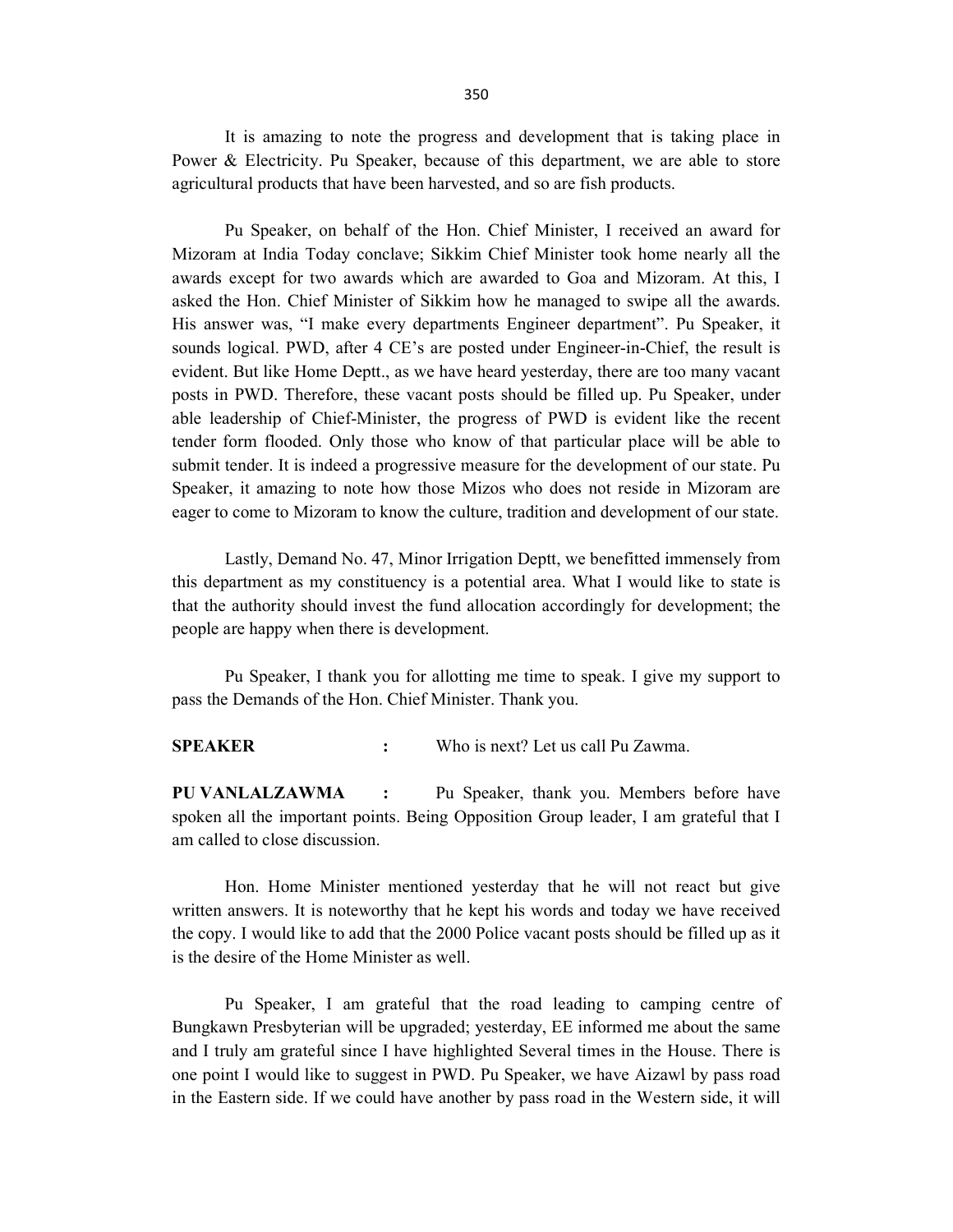be convenient for areas like Lunglei, Serchhip to travel directly to airport without entering Aizawl city. I therefore believe it is a must to have by pass road in the Western side.

 Pu Speaker, we often hear that Aizawl is a clean city, but if we look up, there are cables hanging everywhere which make it look very untidy. I am not sure which department is in charge, most probably, it must be LAD. Pu Speaker, a committee should be set-up to look into this matter as it is making the city look very untidy.

 Hon. Member often mentioned about airport in Chhimtuipui district, I support this suggestion as in near future it could be an important refueling station for international flight. It is pleasing to note that even the Hon. Chief Minister showed his keenness.

 Coming to Chhimtuipui Kaladan Multi Modal Transit transport, it has taken quite long for construction work to begin. Pu Speaker, the project work need to be pushed. Rangoon Ambassador informed the committee in 2015 when we visited Rangoon under the chairmanship of Pu Rina that we need not worry as contractor will be selected in New Year. But, after one year, I visited Delhi, I met Joint Secretary incharge for Bangladesh and Myanmar, he informed me that the contractor will be selected next year. Pu Speaker, this implies that constant reminder has to be made at the Central Govt. in order to speed up the project.

 Few words in Forest Deptt. Pu Speaker, there are projects which have been delayed due to forest clearance. I am wondering if there could be away to solve this problem by Forest Deptt, or else, developmental projects are being delayed due to forest clearance.

 Pu Speaker, I will not take long another important issue. Even I did not rely on the importance of Labor & Employment Deptt. In developed countries, the welfare of labors is well guarded and the department plays crucial role. Labour Cess fund is well utilized. This department needs to be given priority. I am grateful that as per answer given on  $27<sup>th</sup>$  Monday, NIAS Kolkata has returned ₹42 lakhs by cheque to Chief Minister's office. Pu Ruatkima and myself Visited NIAS Kolkata and met the Principal and Chairman. It is pleasing that they have returned the fund.

 Pu Speaker, under the leadership of the Hon. Chief Minister, this department should be given its due importance for development. Pu Speaker, there so many points to highlight, however I will end here. Thank you for giving me the time to speak.

SPEAKER : Pu Thanliana.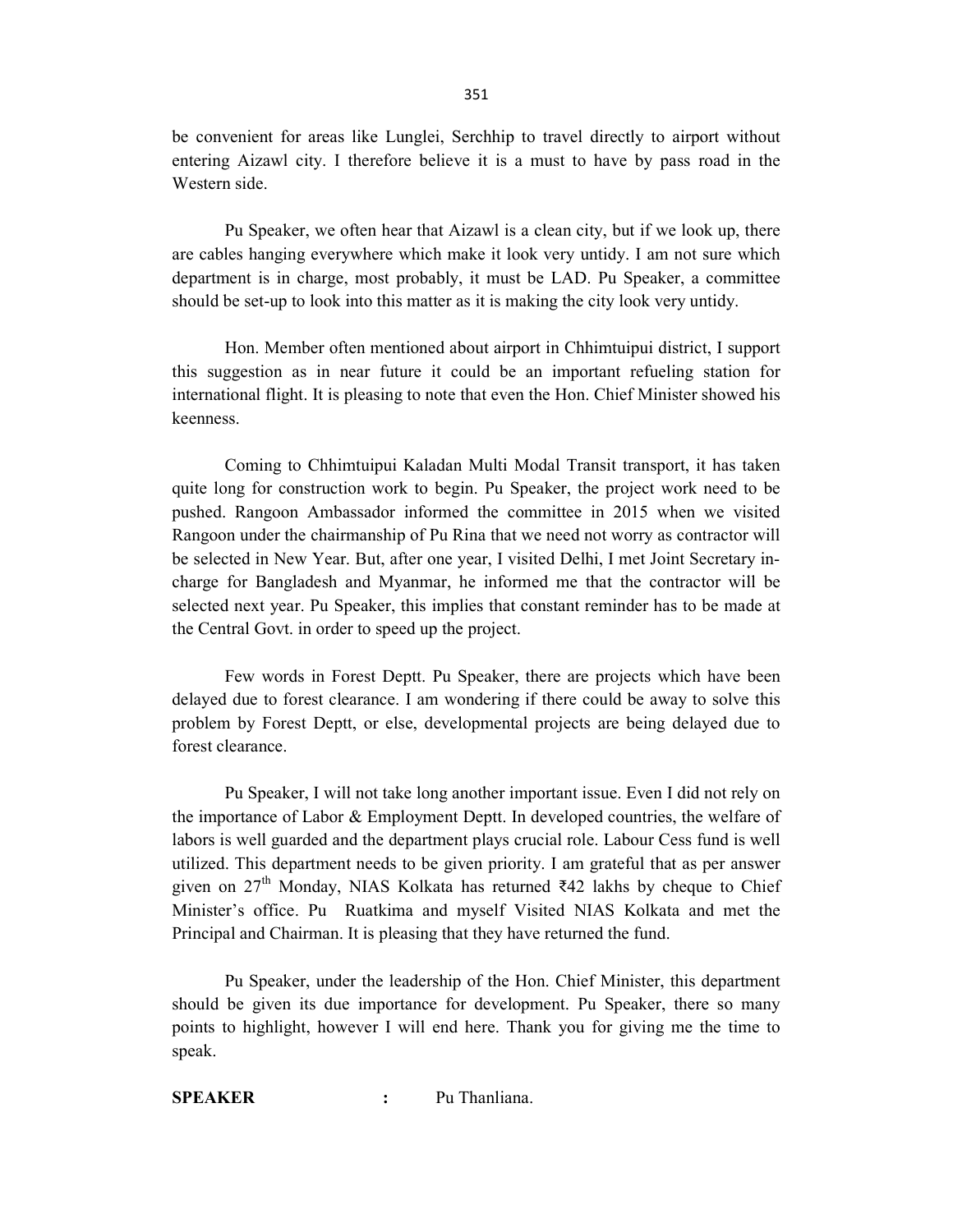PU P.C. LALTHANLIANA, MINISTER: Pu Speaker, there is mistakes in answer to un-starred Question No. 67, Ballot No. 53 of 28.3.2017. We will not be able to lay the correct answer on the Table of the House since it is the last day of session. Thus, if you would allow me to make a verbal correction….?

SPEAKER : I am not sure of the rules. But with the permission of the House, you may proceed.

PU P.C. LALTHANLIANA, MINISTER: Pu Speaker, thank you. Unstarred Question No. 67; Ballot No. 57 (enclosure page No. 6), answer stated that the proprietor of HSP Foods Product of Zuangtui is Lalthanzara where as it should be Lal Thanzara. I apologize for the mistake. Thank you.

**SPEAKER** : The copy will...( *Pu Lalruatkima : If the copy* could be distributed)

PU P.C. LALTHANLIANA, MINISTER: Pu Speaker, I enquire with House Secretariat, they informed me that the paper cannot be layed, but if members want the correction copy, I have it with me.

SPEAKER : Since it is only correction copy, members can have the copy. Now, let us call Hon. House Leader to wind up his Demands and move the House to pass it.

PU LAL THANHAWLA, CHIEF MINISTER: Pu Speaker, It is pleasing to note that 18/19 members spoke about my Demands. Hon. Opposition Group Leader requested me not to react in detail and so is our leaders here who told me to repeat in the same manner as Home Minister. Therefore, I will not react in detail.

 Pu Speaker, from next Session, please inform T.V. operators not to only focus member who is speaking but other members as well.

 Pu Speaker, there is not much to react since Members did not speak against the Demands, they were grateful for the achievements obtained. It is a fact that our roads are not satisfactory. Even I have travelled to and fro, thus, I have experience it as well. Pu Speaker, we are facing huge problem with highways as it is totally not in our hands. Contractors who are not fluent with Mizoram are executing contract work since they quote workable rates. There are times when I have to call them up 3 or 4 times. As for PWD roads, we are taking steps every possible way required.

 Pu Zawma mentioned about Aizawl West by pass road, it is included in PWD's Vision 2030. Since they requested for written reaction, I will give it in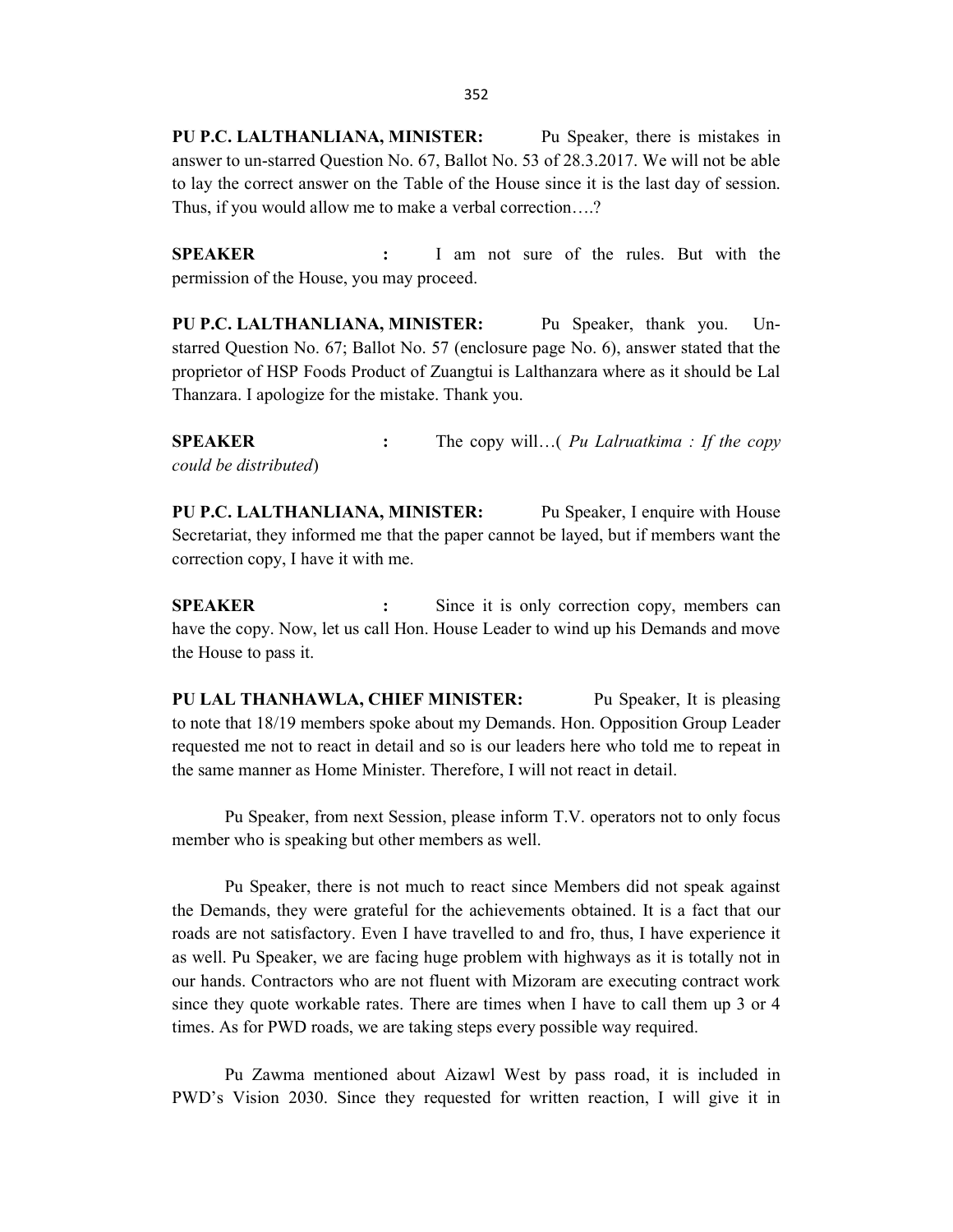writing, Pu Speaker; it will be more detail.

 Coming to Power, when Pu Deve Gowda was Prime Minister, on the first Chief Ministers Conference he expressed that state power should be 25 mega watts and not 5 mega watts anymore. However, environment and forest clearance is the same. Pu Speaker, our present peak load requirement is 102-103 mega watts. Therefore, to meet the requirement, step has to been taken. At present, all machines at Serlui 'B' are functioning. We have spent 25 crore to repair these machines.

 Pu Speaker, as we are aware, Turial Project has to be abandoned due to compensation. But now with PPP mode, NEEPCO has started to execute the project. But unlike previous agreement made with overseas Economic development Fund of Japan, 12% will be free and the rest, we will have to purchase though it belong to us.

We have signed MOU with nearly all our rivers. But, like we have mentioned, survey and investigations have carried out. And, we need to obtain Economic Clearance, Environment clearance, forest clearance and technical clearance. Most of all, funds are required and we therefore are unable to speed up projects as required.

 Hon. Member, Dr. Beichhua mentioned that Chhimtuipui River should also be taken up. Pu Speaker, it has already been handed over to NTPC in Dec. 2008. However, revise estimate has to be made. Various problems creep up with the project. However, NTPC are still working on the project.

 For information of the House, I would like to highlight that Lungreng project is not abandoned, the project exist though there is no development as of now. Pu speaker, that is all for now in Power. As the Opposition Leader have requested, I will not react on all questions and comments made by members. I will give in writing of all the programmes of the Govt., reacts on Questions and comments.

 Pu Speaker, as for airport at Chhimtuipui, DPR is being prepared for Latawh. We have visited the site with the Hon. Member, Dr. K. Beichhua.

 Pu Speaker, I will come towards the end. It is fortunate to state that members have the privilege to speak freely in the House on any subject. What we should keep in mind is, whatever spoken by the Member in the House may not be the ideology of the party, it could purely be personal opinion, as a believer, it is dignified that we so not react strongly even if it is against our opinion, This makes the atmosphere of the House pleasant, and glorifies the Almighty. God has given us this beautiful land, we are moving forward to develop this land.

Pu Speaker, Jesus said, 'whatever you did for one of the least of these brothers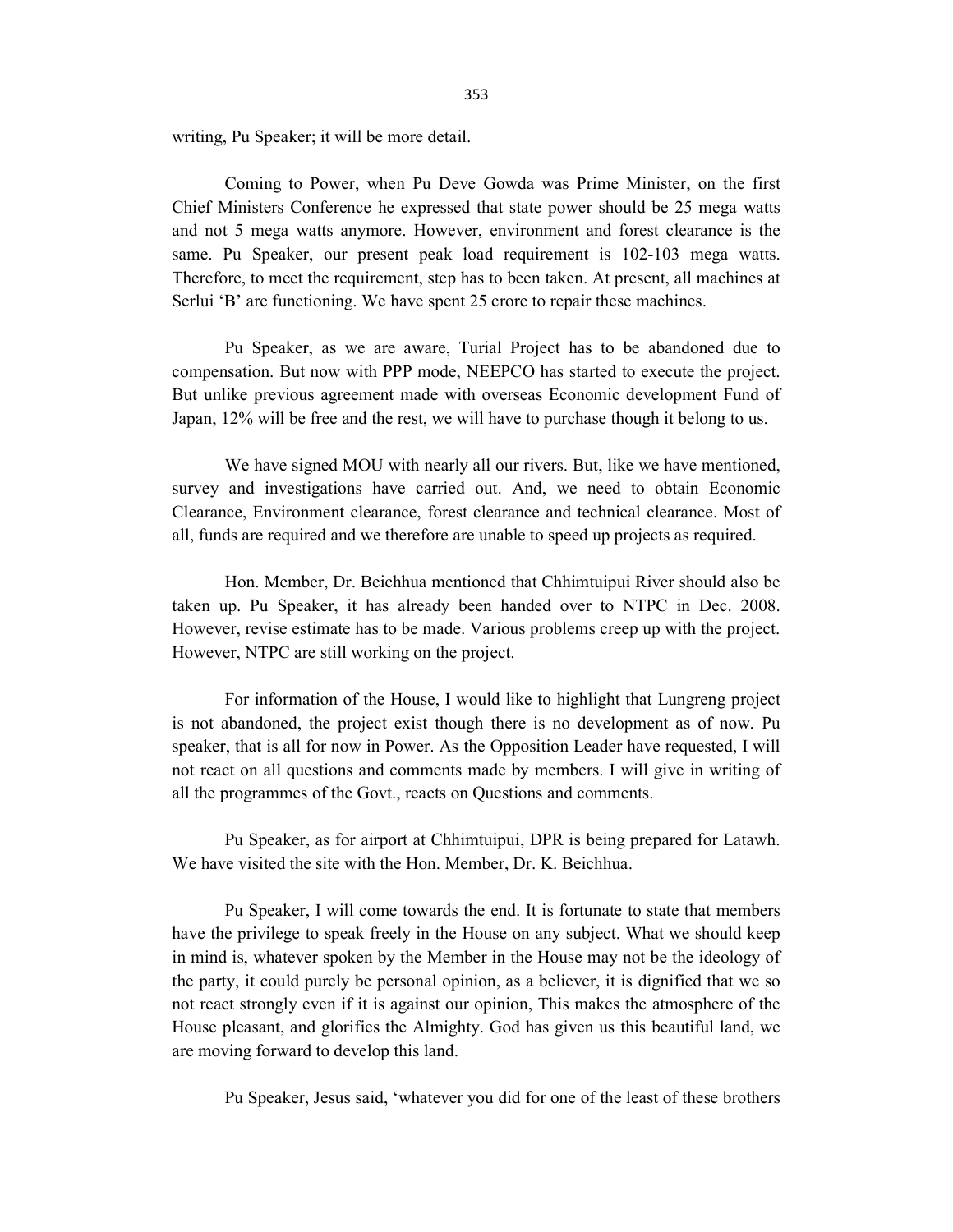of mine, you did for me'. Thus, we have NLUP, to help the needy to attain self sufficiency. The project may not be successful as it ought to be at present. But, authorities are planning for growth strategy with NEDP from subsistence economy to market oriented. Therefore, with this programme, this small state will be a showcase in the world. I request everyone to join hands, as it is for the sons of the soil, and for the glory of our God Almighty. Pu Speaker, alright, I request this august House to pass the following Demands: -

| Demand<br>No.  | <b>Purpose/Department</b>                | Amount $(\bar{\bar{\zeta}})$ |
|----------------|------------------------------------------|------------------------------|
| 1              | Legislative Assembly                     | 19,96,10,000                 |
| $\overline{2}$ | Governor                                 | 13,60,000                    |
| 3              | <b>Council of Ministers</b>              | 5,67,20,000                  |
| 5              | Vigilance                                | 5,65,65,000                  |
| 11             | Secretariat Administration               | 1,13,91,00,000               |
| 13             | Personnel & Administrate Reforms         | 4,88,69,000                  |
| 15             | General Administration                   | 78,08,03,000                 |
| 27             | District Council & Minority Affairs      | 3,26,64,63,000               |
| 28             | Labour, Employment & Industrial Training | 29,61,65,000                 |
| 33             | Soil & water Conservation                | 16,95,97,000                 |
| 36             | Environment, Forest & Climate Change     | 76,88,35,000                 |
| 37             | Co-operation Department                  | 22,76,02,000                 |
| 39             | Power & Electricity                      | 4,24,37,65,000               |
| 45             | Public Works                             | 8,15,99,48,000               |
| 47             | Minor Irrigation                         | 61,79,80,000                 |
|                | <b>TOTAL</b>                             | 20,03,33,82,000              |

Thank you.

SPEAKER : The Hon. House Leader, Pu Lal Thanhawla requested the House to pass 15 Demands under his charge totaling ₹20,0,33,82,000/-. All those who agree, say 'Yes' and those who disagree, say 'No'. Alright, the House has unanimously passed the Demands of the Hon. Chief Minister, Pu Lal Thanhawla amounting to ₹20,03,33,82,999.

PU LAL THANHAWLA, CHIEF-MINISTER: Pu Speaker, I thank all the Hon. Members.

SPEAKER : We have one more business left. Let us call Hon. Finance Minister to introduce "The Mizoram Appropriation No. 2 Bill, 2017".

PU LALSAWTA, MINISTER: Pu Speaker, with the recommendation of his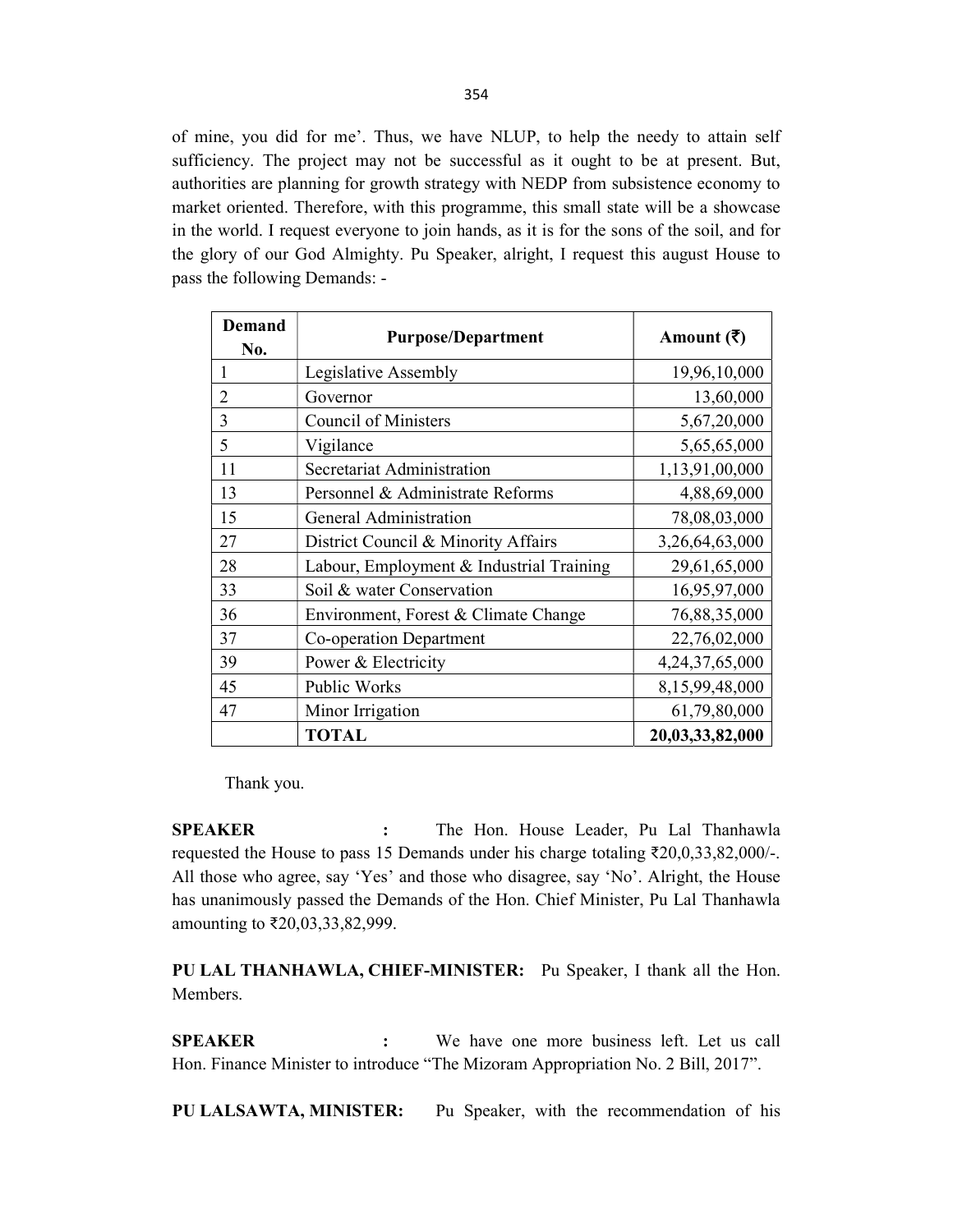Excellency, the Governor of Mizoram and with your permission, I introduce "The Mizoram Appropriation No. 2 Bill, 2017" in this august House.

SPEAKER : Now, do we permit to introduce the bill? Alright. If so, let the copy be distributed. We will now call Hon. Minister, Pu Lalsawta to move the bill and request that the bill be passed by the House.

PU LALSAWTA, MINISTER: Pu Speaker, we have discussed various Demands of the Hon. Ministers and have passed unanimously. The key to the utilization of these demands is 'The Mizoram Appropriation No. 2 Bill, 2017'.

 Pu Speaker, Legislative Assembly Secretariat has informed me that I have to read out the list of "The Mizoram Appropriation No.2 Bill, 2017". It is as follows -

|                      |                                      |         |                                            |                                                         | ( ₹ in lakh) |
|----------------------|--------------------------------------|---------|--------------------------------------------|---------------------------------------------------------|--------------|
|                      |                                      |         |                                            | <b>SUMS NOT EXCEEDING</b>                               |              |
| <b>Demand</b><br>No. | <b>SERVICES AND PURPOSES</b>         |         | Voted by<br>Legislative<br><b>Assembly</b> | Charged on<br>the<br><b>Consolidated</b><br><b>Fund</b> | <b>Total</b> |
| $\mathbf{I}$         | $\overline{2}$                       |         | $\mathfrak{z}$                             | $\boldsymbol{4}$                                        | $5^{\circ}$  |
|                      |                                      | Revenue | 1956.10                                    | 87.20                                                   | 2043.30      |
| 1.                   | Legislative Assembly                 | Capital | 40.00                                      |                                                         | 40.00        |
| 2.                   | Governor                             | Revenue | 13.60                                      | 594.94                                                  | 608.54       |
| 3.                   | Council of Ministers                 | Revenue | 567.20                                     |                                                         | 567.20       |
|                      |                                      | Revenue | 2044.59                                    | 793.22                                                  | 2837.81      |
| 4.                   | Law and Judicial                     | Capital |                                            |                                                         | 0.00         |
| 5.                   | Vigilance                            | Revenue | 565.65                                     |                                                         | 565.65       |
| 6.                   | Land Revenue and Reforms             | Revenue | 3185.18                                    |                                                         | 3185.18      |
| 7.                   | <b>Excise and Narcotics</b>          | Revenue | 3140.01                                    |                                                         | 3140.01      |
| 8.                   | Taxation                             | Revenue | 1612.79                                    |                                                         | 1612.79      |
|                      |                                      | Revenue | 93506.68                                   |                                                         | 93506.68     |
| 9.                   | Finance                              | Capital | 73075.45                                   |                                                         | 73075.45     |
| 10.                  | Mizoram Public Service<br>Commission | Revenue |                                            | 615.80                                                  | 615.80       |
| 11.                  | Secretariat Administration           | Revenue | 11391.00                                   |                                                         | 11391.00     |
| 12.                  | Parliamentary Affairs                | Revenue | 58.75                                      |                                                         | 58.75        |
| 13.                  | Personnel and Administrative         | Revenue | 488.69                                     |                                                         | 488.69       |
|                      | Planning and Programme               | Revenue | 7651.25                                    |                                                         | 7651.25      |
| 14.                  | Implementation                       | Capital | 500.00                                     |                                                         | 500.00       |
| 15.                  | General Administration<br>Department | Revenue | 7808.03                                    |                                                         | 7808.03      |
| 16.                  | Home                                 | Revenue | 56557.09                                   |                                                         | 56557.09     |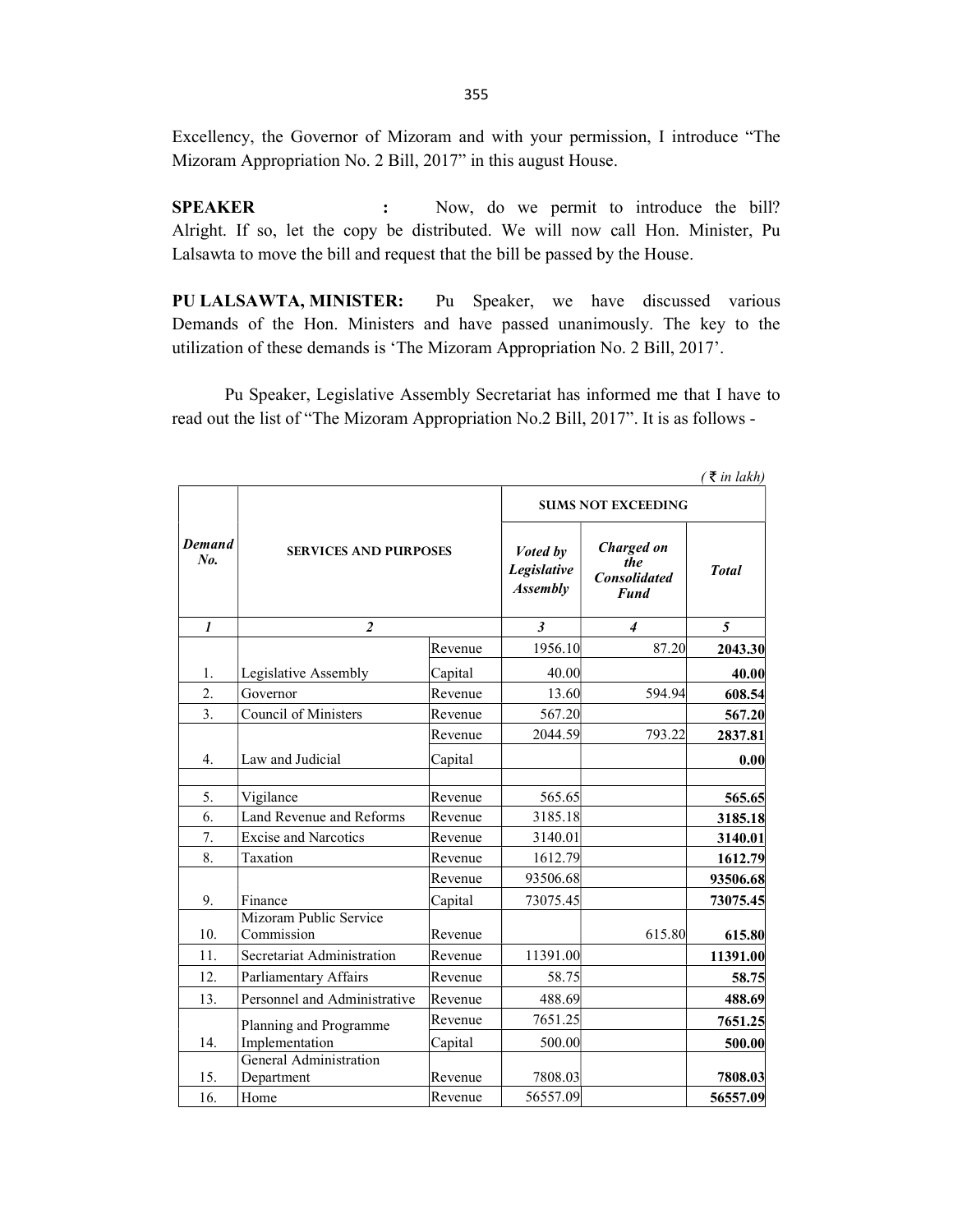|     |                               | Capital | 1273.00  | 1273.00  |
|-----|-------------------------------|---------|----------|----------|
|     | Food, Civil Supplies and      | Revenue | 6781.10  | 6781.10  |
| 17. | <b>Consumer Affairs</b>       | Capital | 18747.60 | 18747.60 |
| 18. | Printing and Stationery       | Revenue | 1330.48  | 1330.48  |
|     |                               |         |          |          |
|     |                               | Revenue | 2795.72  | 2795.72  |
| 19. | Local Administration          | Capital | 3000.00  | 3000.00  |
|     |                               | Revenue | 96886.97 | 96886.97 |
| 20. | School Education              | Capital | 1806.00  | 1806.00  |
|     | Higher and Technical          | Revenue | 18044.88 | 18044.88 |
| 21. | Education                     | Capital | 1000.00  | 1000.00  |
|     |                               | Revenue | 1806.84  | 1806.84  |
| 22. | Sports and Youth Services     | Capital | 350.00   | 350.00   |
| 23. | Art and Culture               | Revenue | 927.72   | 927.72   |
|     |                               | Revenue | 42522.01 | 42522.01 |
| 24. | Medical and Public Health     | Capital | 3700.00  | 3700.00  |
|     |                               | Revenue | 15431.74 | 15431.74 |
| 25. | Water Supply and Sanitation   | Capital | 4309.55  | 4309.55  |
|     | Information and Public        |         |          |          |
| 26. | Relations                     | Revenue | 1436.25  | 1436.25  |
|     | District Council and Minority |         |          |          |
| 27. | Affairs                       | Revenue | 32664.63 | 32664.63 |
|     | Labour, Employment and        |         |          |          |
| 28. | IndustrialTraining            | Revenue | 2961.65  | 2961.65  |
| 29. | Social Welfare                | Revenue | 12727.39 | 12727.39 |
| 30. | Disaster Management and       | Revenue | 2099.47  | 2099.47  |
|     | Rehabilitation                |         |          |          |
| 31. |                               | Revenue | 8397.71  | 8397.71  |
|     | Agriculture                   | Capital | 9855.00  | 9855.00  |
|     |                               | Revenue | 6955.18  | 6955.18  |
| 32. | Horticulture                  | Capital | 300.00   | 300.00   |
| 33. | Soil and Water Conservation   | Revenue | 1695.97  | 1695.97  |
|     | Animal Husbandry and          | Revenue | 5507.20  | 5507.20  |
| 34. | Veterinary                    | Capital | 1441.00  | 1441.00  |
| 35. | Fisheries                     | Revenue | 852.35   | 852.35   |
|     | Environment, Forests &        |         |          |          |
| 36. | ClimateChange                 | Revenue | 7688.35  | 7688.35  |
|     |                               | Revenue | 1434.02  | 1434.02  |
| 37. | Co-operation                  | Capital | 842.00   | 842.00   |
|     |                               | Revenue | 30780.08 | 30780.08 |
| 38. | Rural Development             | Capital | 5631.00  | 5631.00  |
|     |                               | Revenue | 37977.65 | 37977.65 |
| 39. | Power                         | Capital | 4460.00  | 4460.00  |
|     |                               | Revenue | 7174.08  | 7174.08  |
| 40. | Commerce and Industries       | Capital | 6168.55  | 6168.55  |
| 41. | Sericulture                   | Revenue | 1827.61  | 1827.61  |
|     |                               | Revenue | 3880.41  | 3880.41  |
| 42. | Transport                     | Capital | 500.00   | 500.00   |
|     |                               | Revenue | 732.19   | 732.19   |
| 43. | Tourism                       | Capital | 800.00   | 800.00   |
| 44. | Trade and Commerce            | Revenue |          |          |
| 45. | Public Works                  | Revenue | 38785.48 | 38785.48 |